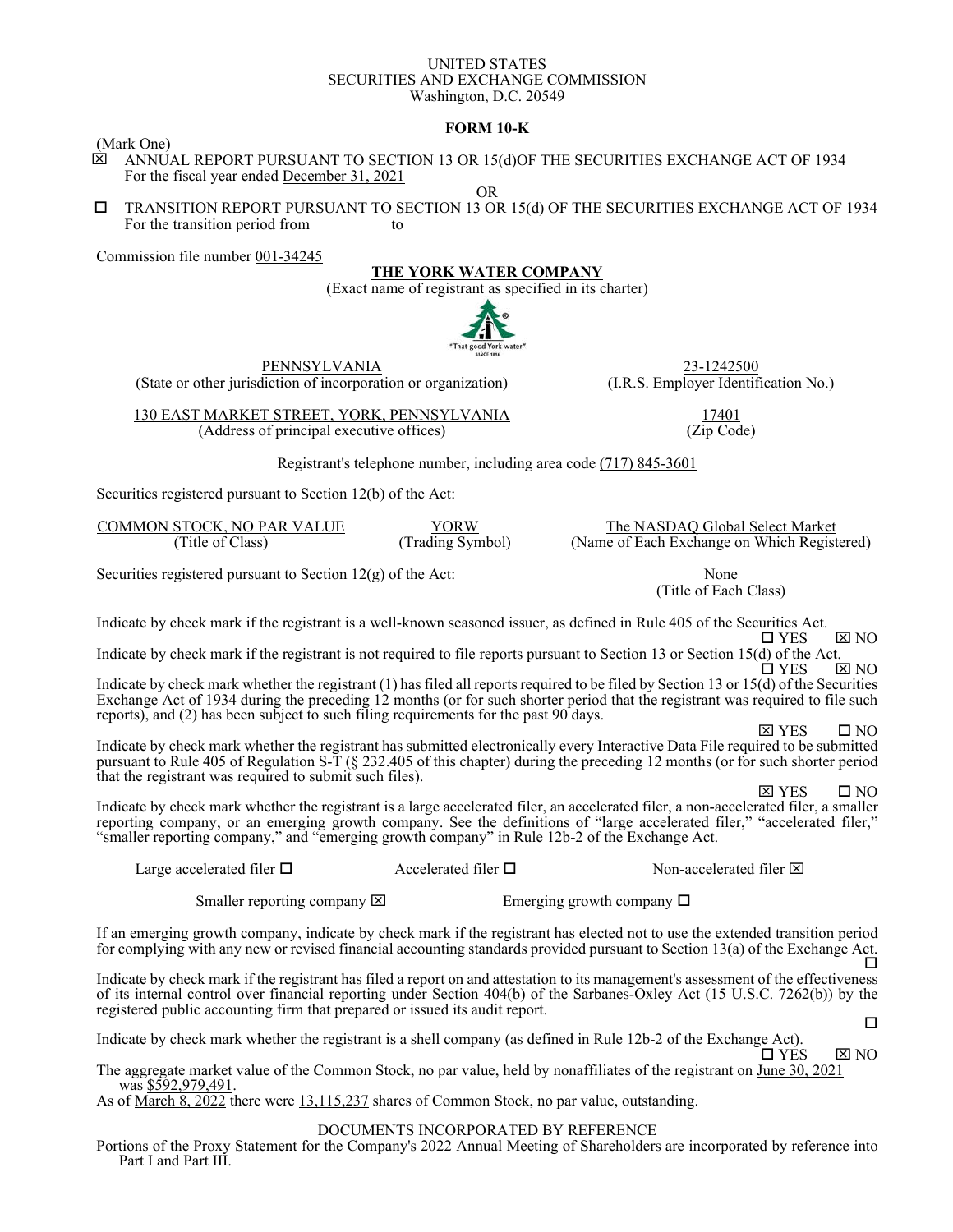# **TABLE OF CONTENTS**

|            | Forward-Looking Statements                                                              | $\overline{3}$ |
|------------|-----------------------------------------------------------------------------------------|----------------|
| PART I     |                                                                                         |                |
| Item 1.    | <b>Business</b>                                                                         | 4              |
| Item 1A.   | <b>Risk Factors</b>                                                                     |                |
| Item 1B.   | <b>Unresolved Staff Comments</b>                                                        |                |
| Item 2.    | Properties                                                                              |                |
| Item 3.    | <b>Legal Proceedings</b>                                                                | 77899          |
| Item 4.    | Mine Safety Disclosures                                                                 |                |
| PART II    |                                                                                         |                |
| Item 5.    | Market for the Registrant's Common Equity, Related Stockholder Matters and Issuer       | 10             |
|            | Purchases of Equity Securities                                                          |                |
| Item 6.    | Selected Financial Data                                                                 | 10             |
| Item 7.    | Management's Discussion and Analysis of Financial Condition and Results of<br>Operation | 10             |
| Item 7A.   | Quantitative and Qualitative Disclosures About Market Risk                              | 20             |
| Item 8.    | <b>Financial Statements</b>                                                             | 20             |
| Item 9.    | Changes in and Disagreements with Accountants on Accounting and Financial<br>Disclosure | 50             |
| Item 9A.   | <b>Controls and Procedures</b>                                                          | 50             |
| Item 9B.   | Other Information                                                                       | 51             |
| Item 9C    | Disclosure Regarding Foreign Jurisdictions that Prevent Inspections                     | 51             |
| PART III   |                                                                                         |                |
| Item 10.   | Directors, Executive Officers and Corporate Governance                                  | 51             |
| Item 11.   | <b>Executive Compensation</b>                                                           | 51             |
| Item 12.   | Security Ownership of Certain Beneficial Owners and Management and Related              |                |
|            | <b>Stockholder Matters</b>                                                              | 52             |
| Item 13.   | Certain Relationships and Related Transactions, and Director Independence               | 52             |
| Item 14.   | Principal Accounting Fees and Services                                                  | 52             |
| PART IV    |                                                                                         |                |
| Item 15.   | <b>Exhibits and Financial Statement Schedules</b>                                       | 53             |
| Item 16.   | Form 10-K Summary                                                                       | 57             |
| Signatures |                                                                                         | 59             |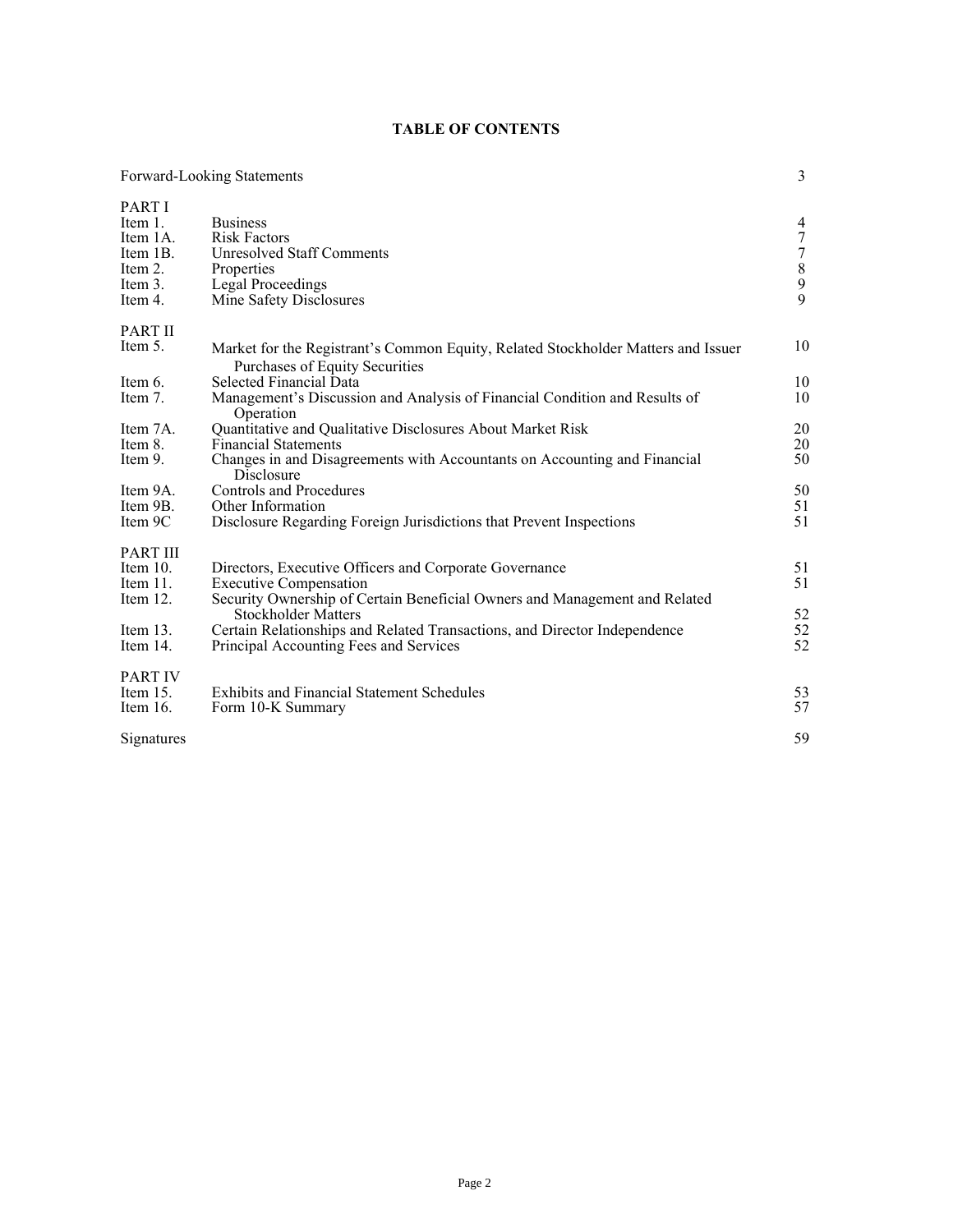# **FORWARD-LOOKING STATEMENTS**

Certain statements contained in this annual report and in documents incorporated by reference constitute "forwardlooking statements" within the meaning of Section 21E of the Securities Exchange Act of 1934 and Section 27A of the Securities Act of 1933. Words such as "may," "should," "believe," "anticipate," "estimate," "expect," "intend," "plan" and similar expressions are intended to identify forward-looking statements. These forward-looking statements include certain information relating to the Company's business strategy and future prospects; including, but not limited to:

- the amount and timing of rate increases and other regulatory matters including the recovery of costs recorded as regulatory assets;
- expected profitability and results of operations;
- trends;
- goals, priorities and plans for, and cost of, growth and expansion;
- strategic initiatives;
- availability of water supply;
- water usage by customers; and
- the ability to pay dividends on common stock and the rate of those dividends.

The forward-looking statements in this Annual Report reflect what the Company currently anticipates will happen. What actually happens could differ materially from what it currently anticipates will happen. The Company does not intend to make a public announcement when forward-looking statements in this Annual Report are no longer accurate, whether as a result of new information, what actually happens in the future or for any other reason. Important matters that may affect what will actually happen include, but are not limited to:

- changes in weather, including drought conditions or extended periods of heavy rainfall;
- natural disasters, including pandemics such as the current outbreak of the novel strain of coronavirus known as "COVID-19" and the effectiveness of the Company's pandemic plans;
- levels of rate relief granted;
- the level of commercial and industrial business activity within the Company's service territory;
- construction of new housing within the Company's service territory and increases in population;
- changes in government policies or regulations, including the tax code;
- the ability to obtain permits for expansion projects;
- material changes in demand from customers, including the impact of conservation efforts which may impact the demand of customers for water;
- changes in economic and business conditions, including interest rates;
- loss of customers;
- changes in, or unanticipated, capital requirements;
- the impact of acquisitions;
- changes in accounting pronouncements;
- changes in the Company's credit rating or the market price of its common stock; and
- the ability to obtain financing.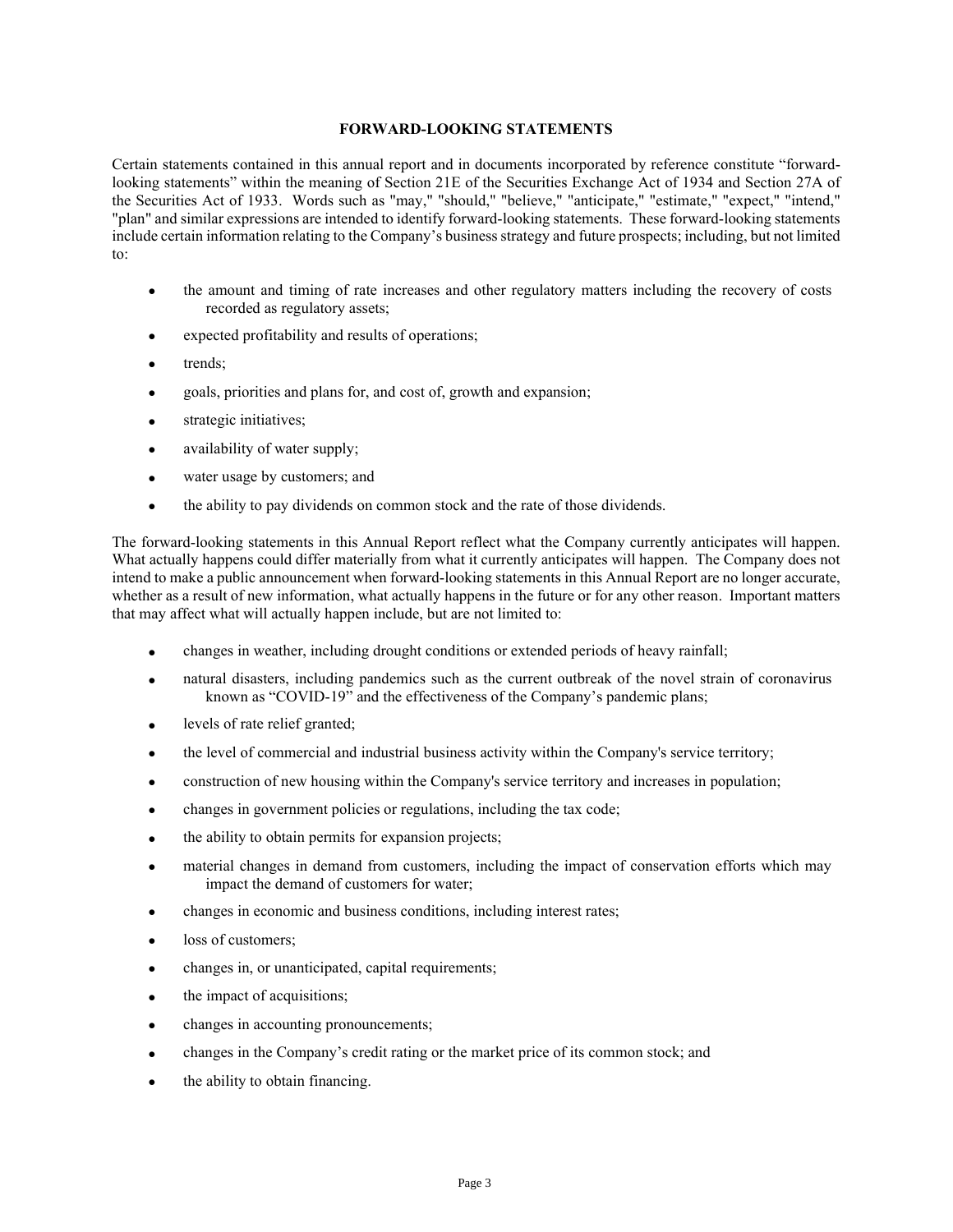#### **PART I**

#### **Item 1. Business.**

The York Water Company (the "Company") is the oldest investor-owned water utility in the United States and is duly organized under the laws of the Commonwealth of Pennsylvania. The Company has operated continuously since 1816. The primary business of the Company is to impound, purify to meet or exceed safe drinking water standards and distribute water. The Company also owns and operates three wastewater collection systems and five wastewater collection and treatment systems. The Company operates within its franchised water and wastewater territory, which covers portions of 51 municipalities within three counties in south-central Pennsylvania. The Company is regulated by the Pennsylvania Public Utility Commission, or PPUC, for both water and wastewater in the areas of billing, payment procedures, dispute processing, terminations, service territory, debt and equity financing and rate setting. The Company must obtain PPUC approval before changing any practices associated with the aforementioned areas.

Water service is supplied through the Company's own distribution system. The Company obtains the bulk of its water supply from both the South Branch and East Branch of the Codorus Creek, which together have an average daily flow of 73.0 million gallons. This combined watershed area is approximately 117 square miles. The Company has two reservoirs, Lake Williams and Lake Redman, which together hold up to approximately 2.2 billion gallons of water. The Company supplements its reservoirs with a 15-mile pipeline from the Susquehanna River to Lake Redman which provides access to an additional supply of 12.0 million gallons of untreated water per day. The Company also owns nine wells which are capable of providing a safe yield of approximately 597,000 gallons per day to supply water to the customers of its satellite systems in Adams County. As of December 31, 2021, the Company's average daily availability was 39.6 million gallons, and average daily consumption was approximately 20.1 million gallons. The Company's service territory had an estimated population of 204,000 as of December 31, 2021. Industry within the Company's service territory is diversified, manufacturing such items as fixtures and furniture, electrical machinery, food products, paper, ordnance units, textile products, air conditioning systems, laundry detergent, barbells, and motorcycles.

The Company's water business is somewhat dependent on weather conditions, particularly the amount and timing of rainfall. Revenues are particularly vulnerable to weather conditions in the summer months. Prolonged periods of hot and dry weather generally cause increased water usage for watering lawns, washing cars, and keeping golf courses and sports fields irrigated. Conversely, prolonged periods of dry weather could lead to drought restrictions from governmental authorities. Despite the Company's adequate water supply, customers may be required to cut back water usage under such drought restrictions which would negatively impact revenues. The Company has addressed some of this vulnerability by instituting minimum customer charges which are intended to cover fixed costs of operations under all likely weather conditions.

The Company's business does not require large amounts of working capital and is not dependent on any single customer or a very few customers for a material portion of its business. Increases in revenues are generally dependent on the Company's ability to obtain rate increases from the PPUC in a timely manner and in adequate amounts and to increase volumes of water sold through increased consumption and increases in the number of customers served. The Company continuously looks for water and wastewater acquisition and expansion opportunities both within and outside its current service territory as well as additional opportunities to enter into bulk water contracts with municipalities and other entities to supply water.

The Company has agreements with several municipalities to provide sewer billing and collection services. The Company also has a service line protection program on a targeted basis in order to further diversify its business. Under this optional program, customers pay a fixed monthly fee, and the Company will repair or replace damaged customer service lines, as needed, subject to an annual maximum dollar amount. The Company continues to review and consider opportunities to expand both initiatives.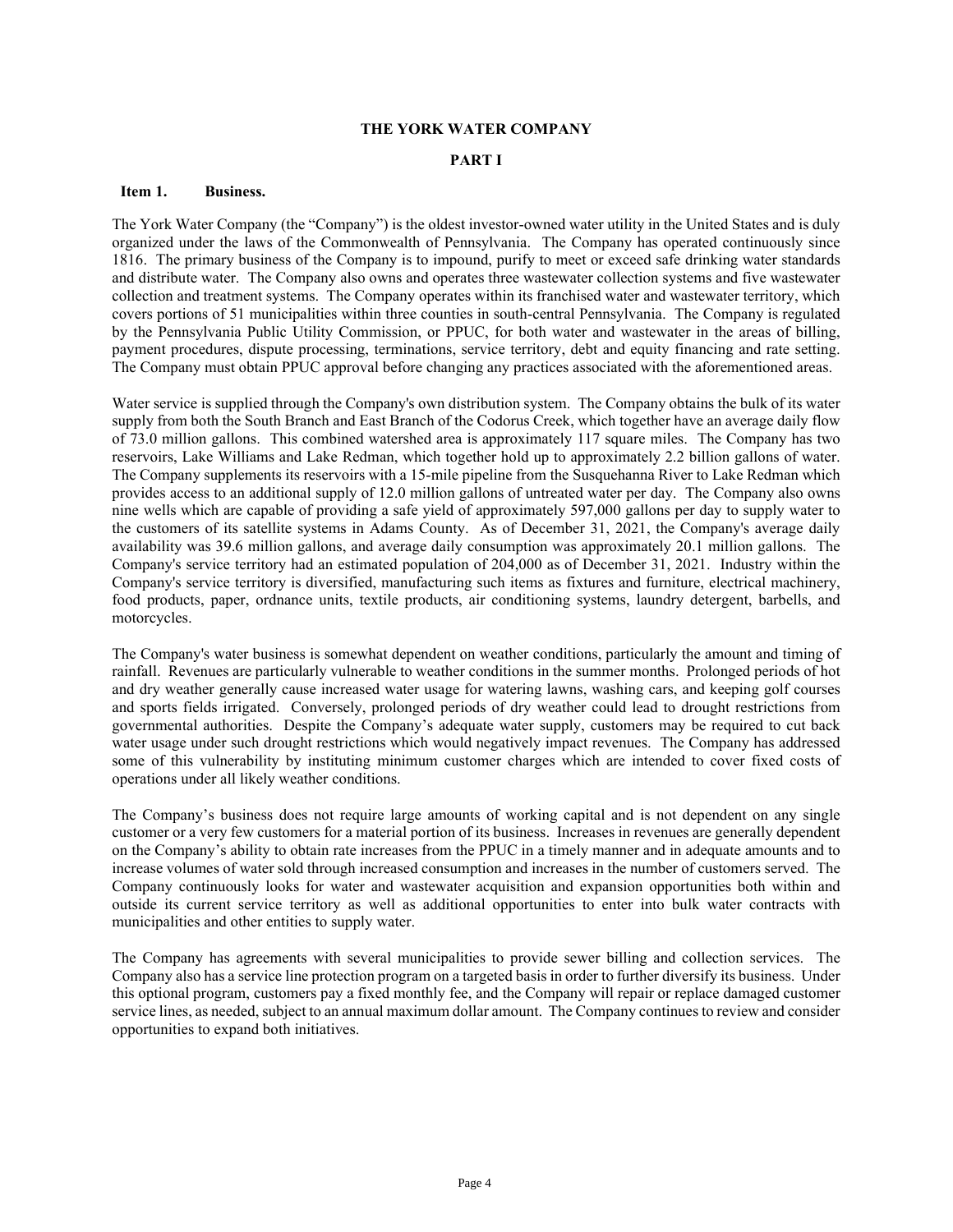### **Competition**

As a regulated utility, the Company operates within an exclusive franchised territory that is substantially free from direct competition with other public utilities, municipalities, and other entities. Although the Company has been granted an exclusive franchise for each of its existing community water and wastewater systems, the ability of the Company to expand or acquire new service territories may be affected by currently unknown competitors obtaining franchises to surrounding systems by application or acquisition. These competitors may include other investor-owned utilities, nearby municipally-owned utilities and sometimes competition from strategic or financial purchasers seeking to enter or expand in the water and wastewater industry. The addition of new service territory and the acquisition of other utilities are generally subject to review and approval by the PPUC.

# **Water and Wastewater Quality and Environmental Regulations**

Provisions of water and wastewater service are subject to regulation under the federal Safe Drinking Water Act, the Clean Water Act and related state laws, and under federal and state regulations issued under these laws. In addition, the Company is subject to federal and state laws and other regulations relating to solid waste disposal, dam safety and other aspects of its operations.

The federal Safe Drinking Water Act establishes criteria and procedures for the U.S. Environmental Protection Agency, or EPA, to develop national quality standards. Regulations issued under the Act, and its amendments, set standards on the amount of certain contaminants allowable in drinking water. Current requirements are not expected to have a material impact on the Company's operations or financial condition as it already meets or exceeds standards. In the future, the Company may be required to change its method of treating drinking water and may incur additional capital investments if new regulations become effective.

Under the requirements of the Pennsylvania Safe Drinking Water Act, or SDWA, the Pennsylvania Department of Environmental Protection, or DEP, regulates the quality of the finished water supplied to customers. The DEP requires the Company to submit monthly reports showing the results of daily bacteriological and other chemical and physical analyses. As part of this requirement, the Company conducts over 70,000 laboratory tests annually. Management believes that the Company complies with the standards established by the agency under the SDWA. The DEP assists the Company by regulating discharges into the Company's watershed area to prevent and eliminate pollution.

The federal Groundwater Rule establishes protections against microbial pathogens in community water supplies. This rule requires additional testing of water from well sources, and under certain circumstances requires demonstration and maintenance of effective disinfection. The Company holds public water supply permits issued by the DEP, which establishes the groundwater source operating conditions for its wells, including demonstrated 4-log treatment of viruses. All of the satellite systems operated by the Company are in compliance with the federal Groundwater Rule.

The Clean Water Act regulates discharges from water and wastewater treatment facilities into lakes, rivers, streams, and groundwater. The Company complies with this Act by obtaining and maintaining all required permits and approvals for discharges from its water and wastewater facilities and by satisfying all conditions and regulatory requirements associated with the permits.

The DEP monitors the quality of wastewater discharge effluent under the provisions of the National Pollutant Discharge Elimination System, or NPDES. The Company submits monthly reports to the DEP showing the results of its daily effluent monitoring and removal of sludge and biosolids. The Company is not aware of any significant environmental remediation costs necessary from the handling and disposal of waste material from its wastewater operations.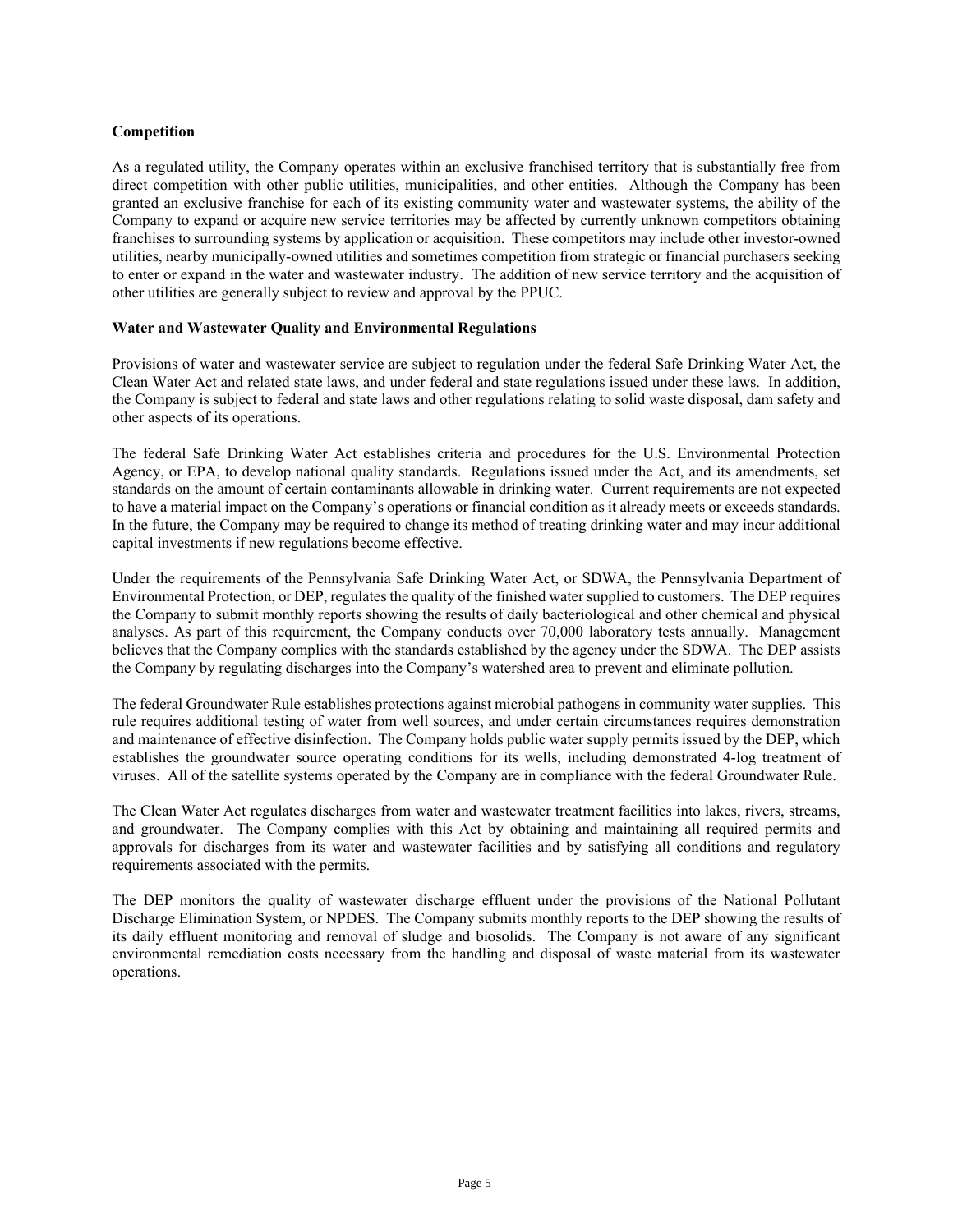Lead and copper may enter drinking water primarily through plumbing materials. The Company is required to comply with the Lead and Copper Rule established by the EPA and administered by the DEP. The Company must monitor drinking water at customer taps for compliance with this rule. If lead concentrations exceed an action level, the Company must undertake a number of additional actions to control corrosion, inform the public about steps they should take to protect their health and may be required to replace lead service lines under its control. See "Management's Discussion and Analysis – Environmental Matters" for a discussion of the Company's compliance with the Lead and Copper rule.

The DEP and the Susquehanna River Basin Commission, or SRBC, regulate the amount of water withdrawn from streams in the watershed to assure that sufficient quantities are available to meet the needs of the Company and other regulated users. Through its Division of Dam Safety, the DEP regulates the operation and maintenance of the Company's impounding dams. The Company routinely inspects its dams and prepares annual reports of their condition as required by DEP regulations. The DEP reviews these reports and inspects the Company's dams. The DEP most recently inspected the Company's dams in 2021.

Since 1980, the DEP has required any new dam to have a spillway that is capable of passing the design flood without overtopping the dam. The design flood is either the Probable Maximum Flood, or PMF, or some fraction of it, depending on the size and location of the dam. PMF is very conservative and is calculated using the most severe combination of meteorological and hydrologic conditions reasonably possible in the watershed area of a dam.

The Company engaged a professional engineer to analyze the spillway capacities at the Lake Williams and Lake Redman dams and validate the DEP's recommended flood design for the dams. Management presented the results of the study to the DEP in December 2004, and DEP then requested that the Company submit a proposed schedule for the actions to address the spillway capacities. Thereafter, the Company retained an engineering firm to prepare preliminary designs for increasing the spillway capacities to pass the PMF through armoring the dams with roller compacted concrete. Management has met with the DEP on a regular basis to review the preliminary design and discuss scheduling, permitting, and construction requirements. Recently, the DEP expressed concern regarding the stability of the Lake Williams spillway in light of current design standards. The Company is currently completing the final design and the permitting process to armor and replace the spillway of the Lake Williams dam. The Company finalized its plans in 2021 and will begin construction in 2022 at a total cost of approximately \$32 million. The Lake Redman dam will be reviewed following the completion of the work on the Lake Williams dam.

Capital expenditures and operating costs required as a result of water quality standards and environmental requirements have been traditionally recognized by state public utility commissions as appropriate for inclusion in establishing rates. The capital expenditures currently required as a result of water quality standards and environmental requirements have been budgeted in the Company's capital program and represent less than 15% of its expected total capital expenditures over the next five years. The Company is currently in compliance with wastewater environmental standards and does not anticipate any major capital expenditures for its current wastewater business.

# **Growth**

(All dollar amounts are stated in thousands of dollars)

The Company continues to grow its number of customers and distribution facilities.

The growth in the number of customers of the Company is due primarily to the acquisition of water and wastewater systems and organic growth. During the year ended December 31, 2021, the Company increased its number of customers from 72,681 to 73,144. See "Management's Discussion and Analysis – Acquisitions and Growth" for a discussion of the Company's recent acquisitions.

The Company continues to grow its water distribution and wastewater collection systems to provide reliable service to its expanding franchised service territory and the increasing population within that territory. During the year ended December 31, 2021, the Company installed an additional 62,375 feet of water distribution mains and acquired an additional 171,587 feet of wastewater collection mains resulting in 999 miles of water mains and 73 miles of wastewater mains as of December 31, 2021.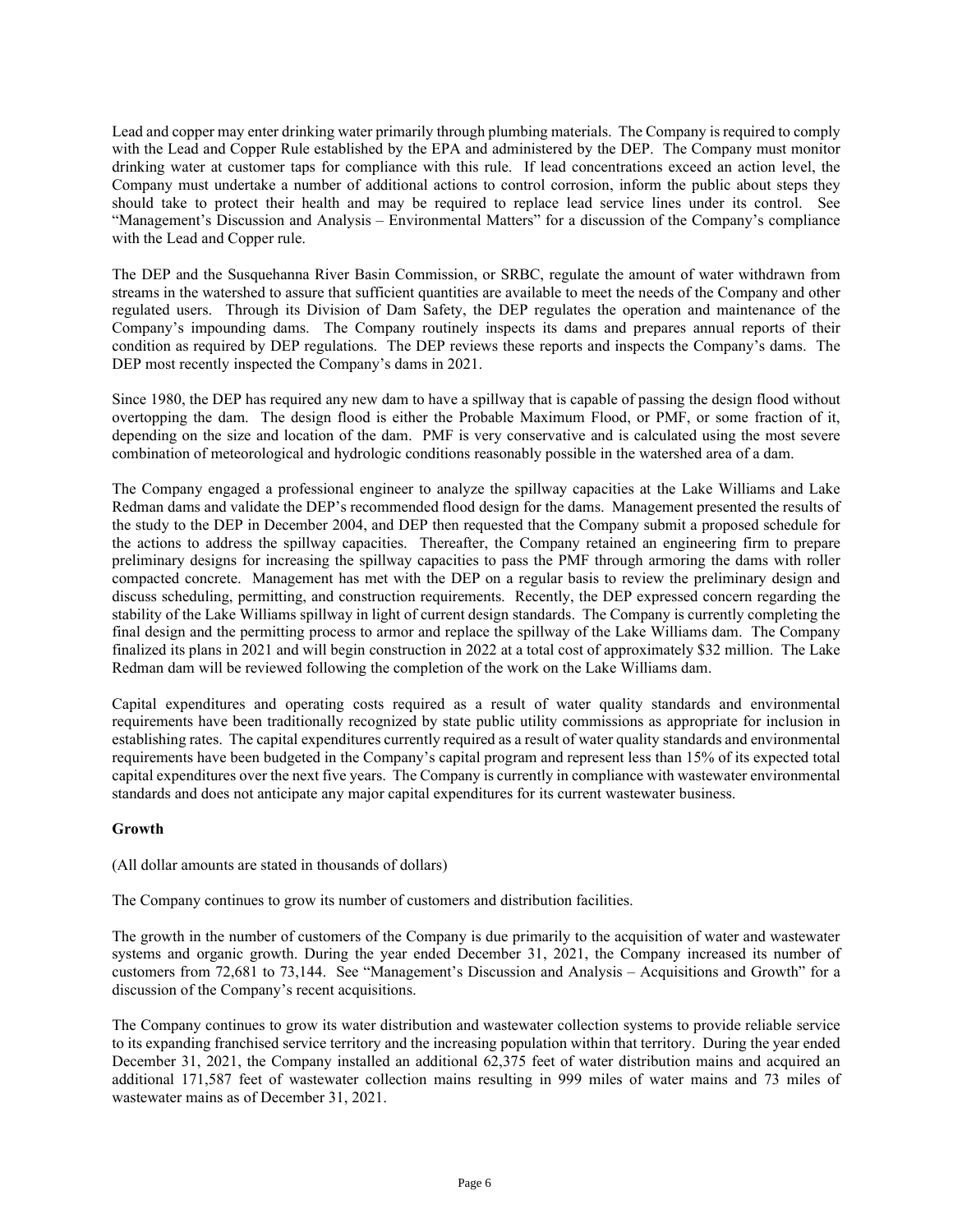The Company's growth in revenues is primarily a result of customer growth and increases in water and wastewater rates. During the year ended December 31, 2021, the Company recognized revenue of \$55,119, an increase of \$1,267, or 2.4%, as compared to \$53,852 during the year ended December 31, 2020. In 2021, operating revenue was derived from the following sources and in the following percentages: residential, 65%; commercial and industrial, 27%; and other, 8%, which is primarily from the provision for fire service but includes other water and wastewater servicerelated income. See "Management's Discussion and Analysis – Rate Matters" for a discussion of the Company's rate case management.

# **Information about Our Executive Officers**

The Company presently has 110 employees, all of which are full time employees including the officers detailed in the information set forth under the caption "Executive Officers of the Company" of the 2022 Proxy Statement incorporated herein by reference.

# **Available Information**

The Company makes available free of charge, on or through its website (www.yorkwater.com), its annual report on Form 10-K, its quarterly reports on Form 10-Q, current reports on Form 8-K, and amendments to those reports filed or furnished pursuant to Section 13(a) or 15(d) of the Exchange Act as soon as reasonably practicable after the Company electronically files such material with, or furnishes it to, the SEC. The SEC also maintains a website at www.sec.gov that contains reports, proxy statements, and other information about SEC registrants, including the Company.

Shareholders may request, without charge, copies of the Company's financial reports. Such requests, as well as other investor relations inquiries, should be addressed to:

| Molly E. Norton              | The York Water Company | (717) 718-2942       |
|------------------------------|------------------------|----------------------|
| Investor Relations &         | 130 East Market Street | $(800)$ 750-5561     |
| Communications Administrator | York, PA 17401         | mollyn@yorkwater.com |

# **Item 1A. Risk Factors.**

Not applicable.

# **Item 1B. Unresolved Staff Comments.**

None.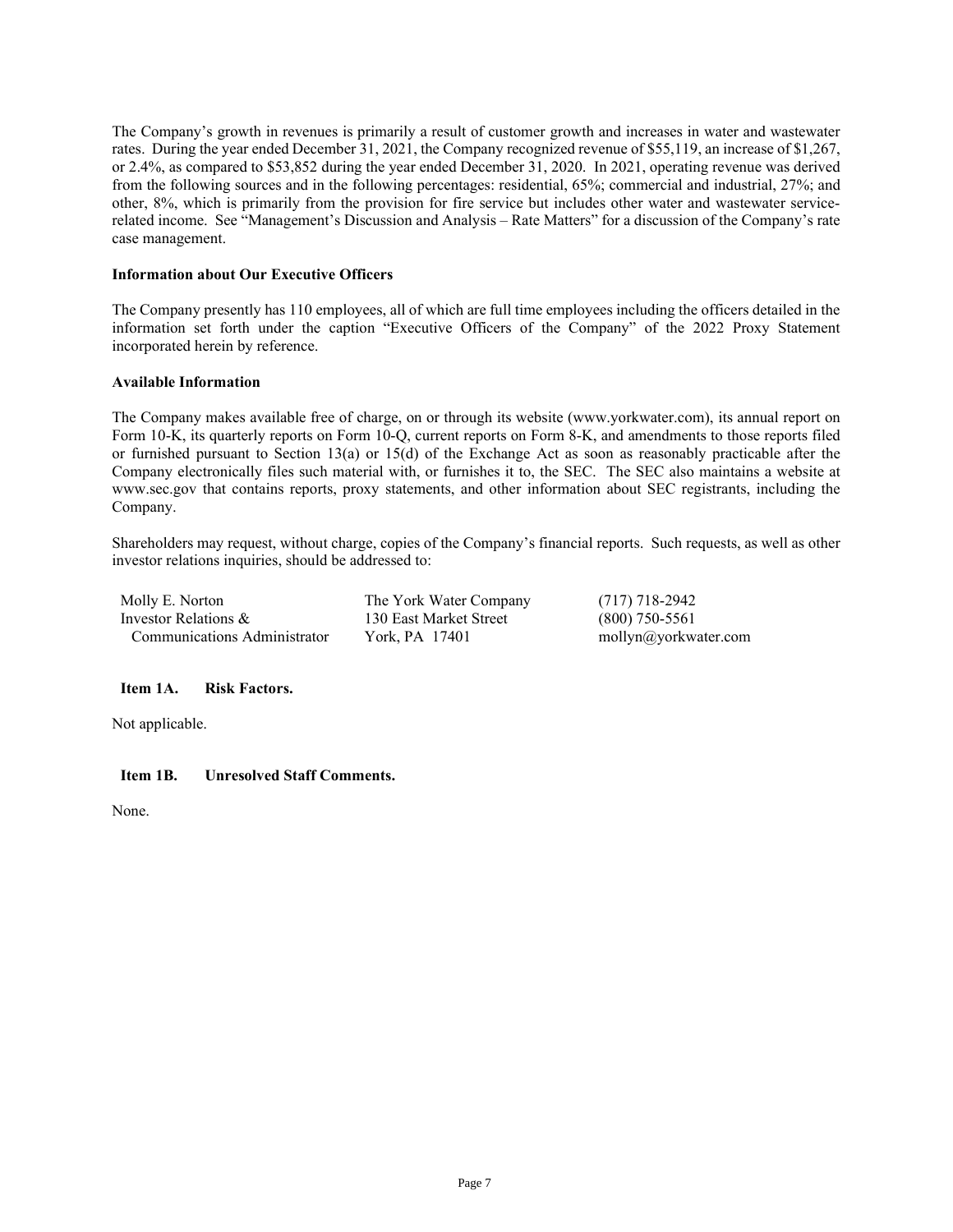# **Item 2. Properties.**

#### **Source of Water Supply**

The Company owns two impounding dams located in York and Springfield Townships adjoining the Borough of Jacobus to the south. The lower dam, the Lake Williams Impounding Dam, creates a reservoir covering approximately 165 acres containing about 870 million gallons of water. The upper dam, the Lake Redman Impounding Dam, creates a reservoir covering approximately 290 acres containing about 1.3 billion gallons of water.

In addition to the two impounding dams, the Company owns a 15-mile pipeline from the Susquehanna River to Lake Redman that provides access to a supply of an additional 12.0 million gallons per day, or MGD.

The Company also owns four satellite water systems in Adams County, Pennsylvania. The systems consist of nine groundwater wells capable of providing a combined safe yield of approximately 597,000 gallons per day.

As of December 31, 2021, the Company's present average daily availability was 39.6 million gallons, and daily consumption was approximately 20.1 million gallons.

### **Pumping Stations**

The Company's main pumping station is located in Spring Garden Township on the south branch of the Codorus Creek about four miles downstream from the Company's lower impounding dam. The pumping station houses pumping equipment with a combined permitted capacity of 42.0 MGD. A large diesel backup generator is installed to provide power to the pumps in the event of an emergency. The untreated water is pumped approximately two miles to the filtration plant through pipes owned by the Company.

The Susquehanna River Pumping Station is located on the western shore of the Susquehanna River several miles south of Wrightsville, PA. The pumping station houses pumping equipment with a combined permitted capacity of 12.0 MGD. The pumping station pumps water from the Susquehanna River approximately 15 miles through a combination of 30 inch and 36 inch ductile iron main to the Company's upper impounding dam, located at Lake Redman.

The Lake Redman Pumping Station is located in York Township adjacent to Lake Redman. The pumping station is designed to provide a redundant source with permitted capacity to pump 20.0 MGD of untreated water through a company-owned 36 inch force main approximately 3.5 miles to the filtration plant, meeting the Company's daily consumption needs.

#### **Treatment Facilities**

The Company's water filtration plant is located in Spring Garden Township about one-half mile south of the City of York. Water at this plant is filtered through twelve dual media filters having a rated capacity of 39.0 MGD, with a maximum supply of 42.0 MGD for short periods if necessary. Based on an average daily consumption in 2021 of approximately 20.1 million gallons, the Company believes the pumping and filtering facilities are adequate to meet present and anticipated demands.

The Company's sediment recycling facility is located adjacent to its water filtration plant. This state of the art facility employs cutting edge technology to remove fine, suspended solids from untreated water. The Company estimates that through this energy-efficient, environmentally friendly process, approximately 600 tons of sediment will be removed annually, thereby improving the quality of the Codorus Creek watershed.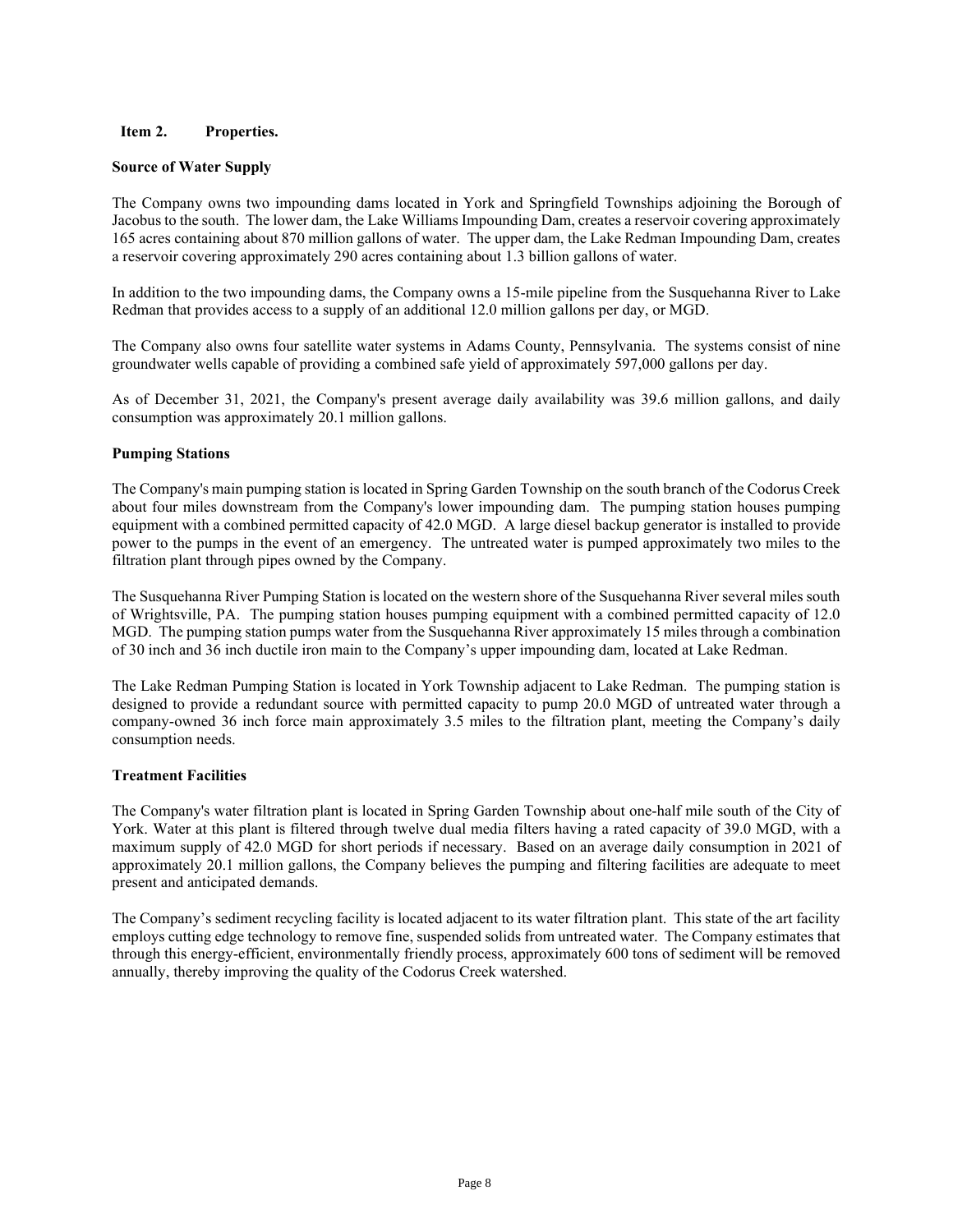The Company has five wastewater treatment facilities located in three counties within south-central Pennsylvania. The wastewater treatment plants are small, packaged, extended aeration activated sludge facilities with a combined permitted flow capacity of 322,000 gallons. With a projected maximum daily demand of 123,000 gallons, the plants' flow paths offer both capacity and operational redundancy for maintenance, high flow events, and potential growth.

# **Distribution and Collection**

The distribution system of the Company has approximately 999 miles of water main lines which range in diameter from 2 inches to 36 inches. The distribution system includes 33 booster stations and 35 standpipes and reservoirs capable of storing approximately 58.9 million gallons of potable water. All booster stations are equipped with at least two pumps for protection in case of mechanical failure. Following a deliberate study of customer demand and pumping capacity, the Company installed standby generators at all critical booster stations to provide an alternate energy source or emergency power in the event of an electric utility interruption.

The eight wastewater collection systems of the Company have a combined approximate 346,000 feet of gravity collection mains and 38,000 feet of pressure force mains along with 13 redundant sewage pumping stations.

# **Other Properties**

The Company's distribution center and material and supplies warehouse are located in Springettsbury Township and are composed of three one-story concrete block buildings aggregating 30,680 square feet.

The administrative and executive offices of the Company are located in one three-story and one two-story brick and masonry buildings, containing a total of approximately 21,861 square feet, in the City of York, Pennsylvania.

All of the Company's properties described above are held in fee by the Company. There are no material encumbrances on such properties.

In 1976, the Company entered into a Joint Use and Park Management Agreement with York County under which the Company licensed use of certain of its lands and waters for public park purposes for a period of 50 years. Under the agreement, York County has agreed not to erect a dam upstream on the East Branch of the Codorus Creek or otherwise obstruct the flow of the creek.

# **Item 3. Legal Proceedings.**

There are no material legal proceedings involving the Company.

# **Item 4. Mine Safety Disclosures.**

Not applicable.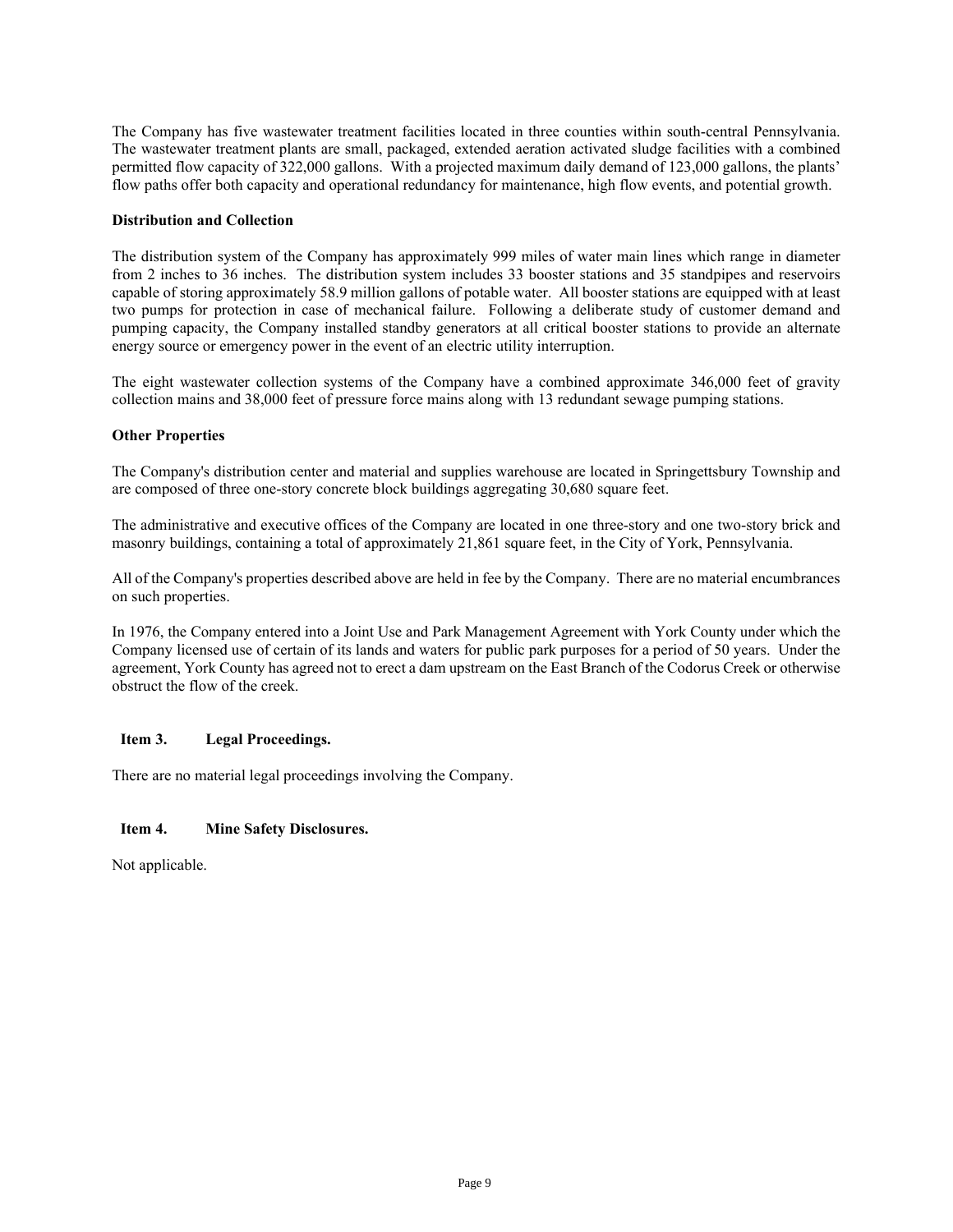# **PART II**

### **Item 5. Market for the Registrant's Common Equity, Related Stockholder Matters and Issuer Purchases of Equity Securities.**

#### **Market Information**

The common stock of The York Water Company is traded on the NASDAQ Global Select Market under the symbol YORW.

Shareholders of record (excluding individual participants in securities positions listings) as of December 31, 2021 numbered approximately 1,933.

#### **Securities Authorized for Issuance under Equity Compensation Plans**

The information required by this item with respect to securities authorized for issuance under equity compensation plans is set forth in Part III, Item 12 of this Annual Report.

#### **Purchases of Equity Securities by the Company**

The Company did not repurchase any of its securities during the fourth quarter of 2021.

#### **Item 6. Selected Financial Data.**

Not applicable.

#### **Item 7. Management's Discussion and Analysis of Financial Condition and Results of Operations.**

(All dollar amounts are stated in thousands of dollars.)

#### **Overview**

The York Water Company (the "Company") is the oldest investor-owned water utility in the United States, operated continuously since 1816. The Company also owns and operates three wastewater collection systems and five wastewater collection and treatment systems. The Company is a purely regulated water and wastewater utility. Profitability is largely dependent on water revenues. Due to the size of the Company and the limited geographic diversity of its service territory, weather conditions, particularly rainfall, economic, and market conditions can have an adverse effect on revenues. The Company experienced increased revenues in 2021 compared to 2020 primarily due to an increase in the number of customers and revenues from the distribution system improvement charge, or DSIC.

The Company's business does not require large amounts of working capital and is not dependent on any single customer or a very few customers for a material portion of its business. In 2021, operating revenue was derived from the following sources and in the following percentages: residential, 65%; commercial and industrial, 27%; and other, 8%, which is primarily from the provision for fire service, but includes other water and wastewater service-related income. The diverse customer mix helps to reduce volatility in consumption.

The Company seeks to grow revenues by increasing the volume of water sold through increases in the number of customers served, making timely and prudent investments in infrastructure replacements, expansion and improvements, and timely filing for rate increases. The Company continuously looks for acquisition and expansion opportunities both within and outside its current service territory as well as through contractual services and bulk water supply. The Company's wastewater business provides additional opportunities to expand.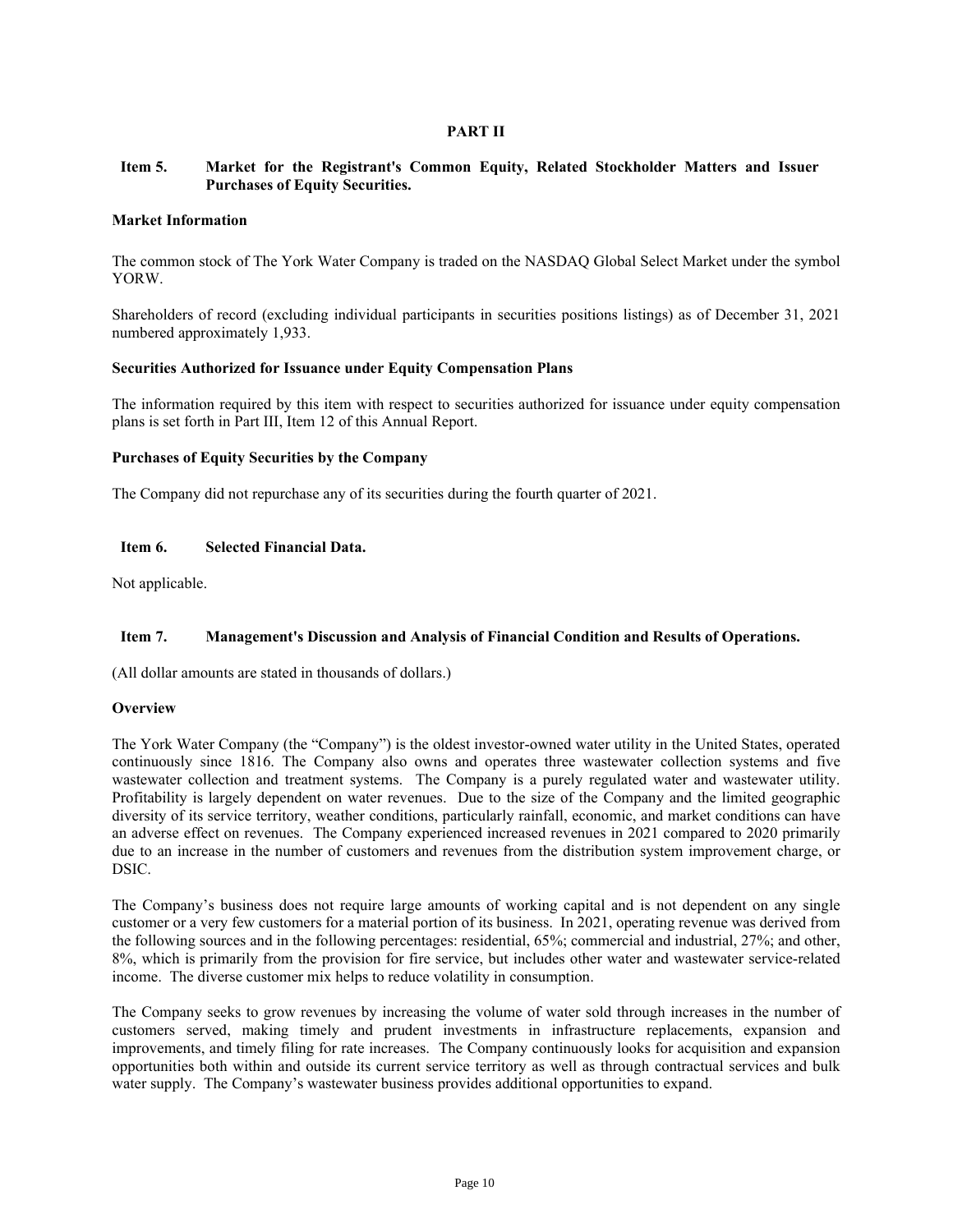The Company has entered into agreements with municipalities to provide sewer billing and collection services. The Company also has a service line protection program on a targeted basis. The Company continues to review and consider opportunities to expand both initiatives to further diversify the business.

In addition to increasing revenue, the Company consistently focuses on minimizing costs without sacrificing water quality or customer service. Paperless billing, expanding online services, negotiation of favorable electric, banking, and other costs, as well as taking advantage of the Tax Cuts and Jobs Act of 2017, or the 2017 Tax Act, and the Internal Revenue Service, or IRS, tangible property regulations, or TPR, are examples of the Company's recent efforts to minimize costs.

# **Impact of COVID-19**

In December 2019, an outbreak of a novel strain of coronavirus ("COVID-19") was reported and was later characterized by the World Health Organization as a pandemic. On March 6, 2020, Governor Tom Wolf signed an emergency disaster declaration for the Commonwealth of Pennsylvania which was extended for an additional ninety days five times, most recently on May 19, 2021. This emergency declaration was ended on June 16, 2021, by joint resolution of the Pennsylvania legislature. However, developments in this area continue at the local, state, and national levels and the Company continues to stay abreast of these developments. The Company has taken steps, consistent with directions from local, state, and federal authorities, to mitigate known risks with the health and safety of its employees and customers as its first priority.

The Company is an essential, life-sustaining business and has continued normal operations. The Company continues to monitor guidance from state and local authorities and, although most restrictions have been lifted, has made some modifications to its operations in order to comply with Pennsylvania's guidelines. This includes implementing enhanced safety procedures in its lobby and other measures such as holding virtual meetings and maintaining social distancing practices, when appropriate. These restrictions are not expected to materially impede the Company's ability to complete its planned capital expenditures or acquisitions. The Company has not experienced any material supply chain disruptions. The Company has been informed of longer lead times for some items, although this has not impacted daily operating supplies. The Company maintains an adequate inventory of critical repair parts which are available as needed. The Company continues to maintain relationships with its vendors to identify issues in a timely manner while also seeking out additional vendor relationships to diversify its supply chain. The Company has addressed the longer lead times by placing orders proactively with its vendors to align with current lead times. If the delays increase materially or if certain materials and supplies become unavailable, the Company may re-prioritize some of its capital projects or experience higher operating expenses or capital costs. The Company believes it has sufficient liquidity and access to the capital markets if needed.

As a water and wastewater utility, it is the Company's mission to provide uninterrupted water and wastewater service. Due to the effect of COVID-19 on the general public, in compliance with an order from the PPUC, the Company paused shut-off procedures for delinquent customers on March 13, 2020. In addition, the Company stopped billing late payment charges. These customers were billed at normal tariff rates for the water they used, and wastewater service provided. As allowed by the PPUC, the Company resumed normal shut-off procedures and began billing late payment charges for most customers in January 2021. Most remaining PPUC required customer protections specific to the COVID-19 pandemic fully expired on April 1, 2021 with the exception of the requirement to offer extended term payment agreements to certain "protected customers" as defined by PPUC order, which expired on September 30, 2021. Certain customers are eligible to receive utility assistance made available through federal relief funds through organizations not related to the Company.

The Company has begun to see demand by customer class revert back to close to pre-pandemic levels. However, the Company may continue to experience changes in demand as the response to this pandemic continues. The duration and magnitude of these changes is currently unknown and difficult to predict.

To date, there has been no material impact on the Company's workforce, operations, financial performance, liquidity, or supply chain as a result of COVID-19. However, the ultimate duration and severity of the pandemic or its effects on the economy, the capital and credit markets, or the Company's workforce, customers, and suppliers, as well as governmental and regulatory responses, are uncertain.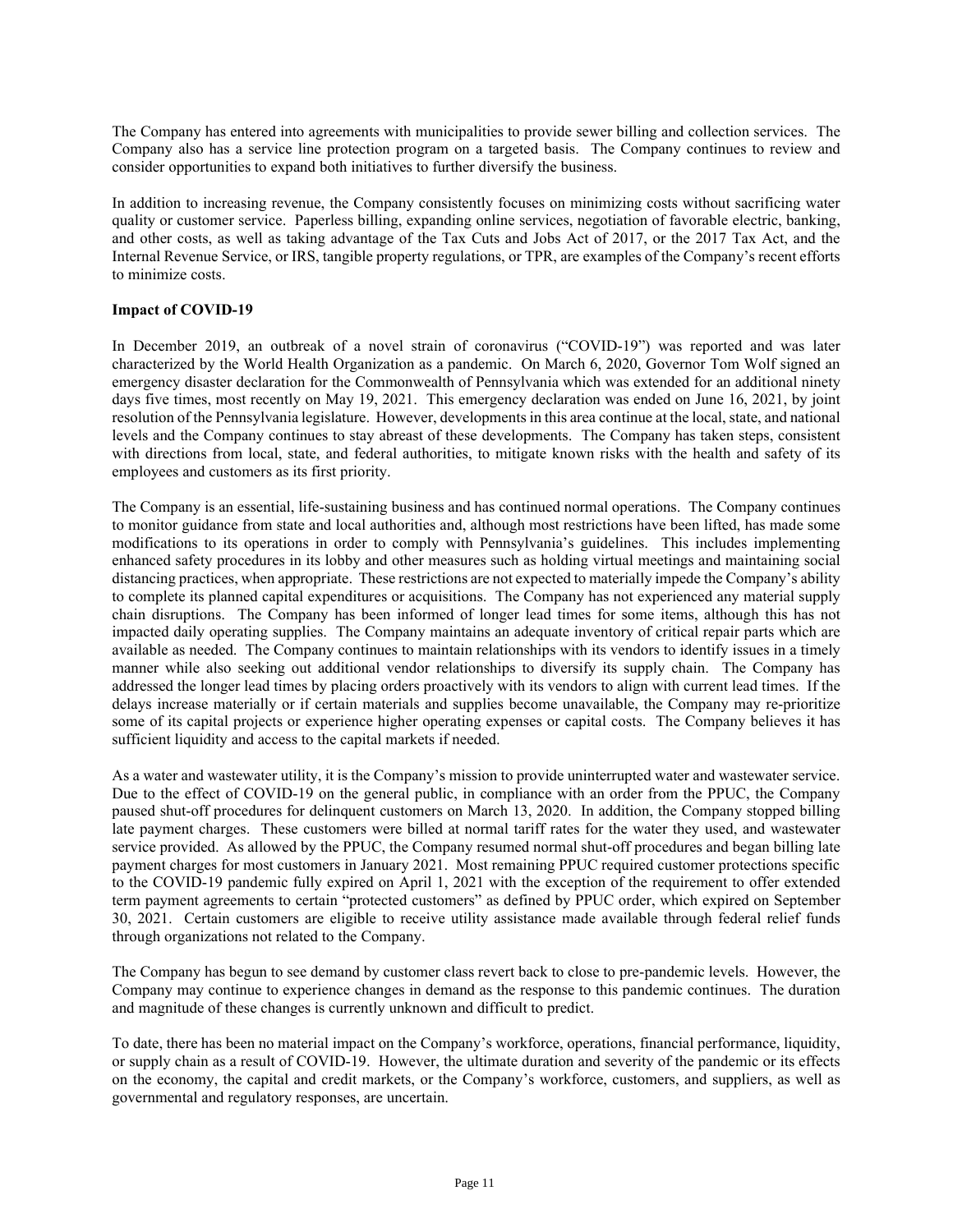# **Performance Measures**

Company management uses financial measures including operating revenues, net income, earnings per share and return on equity to evaluate its financial performance. Additional statistical measures including number of customers, customer complaint rate, annual customer rates and the efficiency ratio are used to evaluate performance quality. These measures are calculated on a regular basis and compared with historical information, budget and the other publicly-traded water and wastewater companies.

The Company's performance in 2021 was strong under the above measures. Operating revenues increased in 2021 compared to 2020 primarily due to an increase in the number of customers and revenues from the DSIC. The increase in operating expenses was higher than the increase in operating revenues, but other net expenses decreased primarily due to increased allowance for funds used during construction which offset a prior year non-recurring gain on life insurance, and the Company incurred lower income taxes primarily due to a higher deduction for the tax benefit under the IRS TPR. The overall effect was an increase in net income in 2021 over 2020 of 2.3% and a return on year end common equity of 11.1%, comparable with the 2020 result of 11.6% and the five-year historical average of 10.8%.

The efficiency ratio, which is calculated as net income divided by revenues, is used by management to evaluate its ability to control expenses. Over the five previous years, the Company's ratio averaged 27.6%. In 2021, the ratio was higher than the average at 30.8% due primarily to lower income taxes than are included in the historical average. Management is confident that its ratio will compare favorably to that of its peers. Management continues to look for ways to decrease expenses and increase efficiency as well as to file for rate increases promptly when needed.

# **2021 Compared with 2020**

Net income for 2021 was \$16,984, an increase of \$386, or 2.3%, from net income of \$16,598 for 2020. The primary contributing factors to the increase were higher operating revenues and lower income taxes, which were partially offset by higher expenses and a prior year gain on life insurance, not repeated this year.

Operating revenues for 2021 increased \$1,267, or 2.4%, from \$53,852 for 2020 to \$55,119 for 2021. The increase was primarily due to growth in the customer base and revenues from the DSIC of \$627. The average number of water customers served in 2021 increased as compared to 2020 by 703 customers, from 68,919 to 69,622 customers. The average number of wastewater customers served in 2021 increased as compared to 2020 by 246 customers, from 3,079 to 3,325 customers, due to acquisitions during 2020. Total per capita consumption for 2021 was approximately 1.2% higher than the same period of last year, but residential demand decreased. Additional billing and revenue collection services also added to revenues. In 2022, the Company expects revenues to show a modest increase due to the revenues from the DSIC. An increase in the number of water and wastewater customers from acquisitions and growth within the Company's service territory are also expected to add to revenues. The duration and severity of the COVID-19 pandemic including any resulting economic slowdown or changes in consumption patterns could impact results. Other regulatory actions and weather patterns could also impact results.

Operating expenses for 2021 increased \$2,302, or 7.8%, from \$29,421 for 2020 to \$31,723 for 2021. The increase was primarily due to higher expenses of approximately \$682 for depreciation, \$543 for insurance, \$526 for wastewater treatment, \$402 for wages, and \$241 for water treatment and distribution system maintenance. Other expenses increased by a net of \$265. The increased expenses were partially offset by \$236 for a lower provision for uncollectible accounts and reduced expenses of \$121 for purchased power. In 2022, the Company expects depreciation expense to continue to rise due to additional investment in utility plant, and other expenses to increase at a moderate rate as costs to treat water and wastewater, and to maintain and extend the distribution system, continue to rise.

Interest on debt for 2021 increased \$219 or 4.7%, from \$4,707 for 2020 to \$4,926 for 2021. The increase was primarily due to an increase in long-term debt outstanding. The average debt outstanding under the lines of credit was \$11,487 for 2021 and \$7,467 for 2020. The weighted average interest rate on the lines of credit was 1.30% for 2021 and 1.59% for 2020. Interest expense for 2022 is expected to be slightly higher due to continued borrowings under the line of credit and expected increases in short term interest rates. A potential equity offering to pay down the line of credit borrowings may offset the expected increase.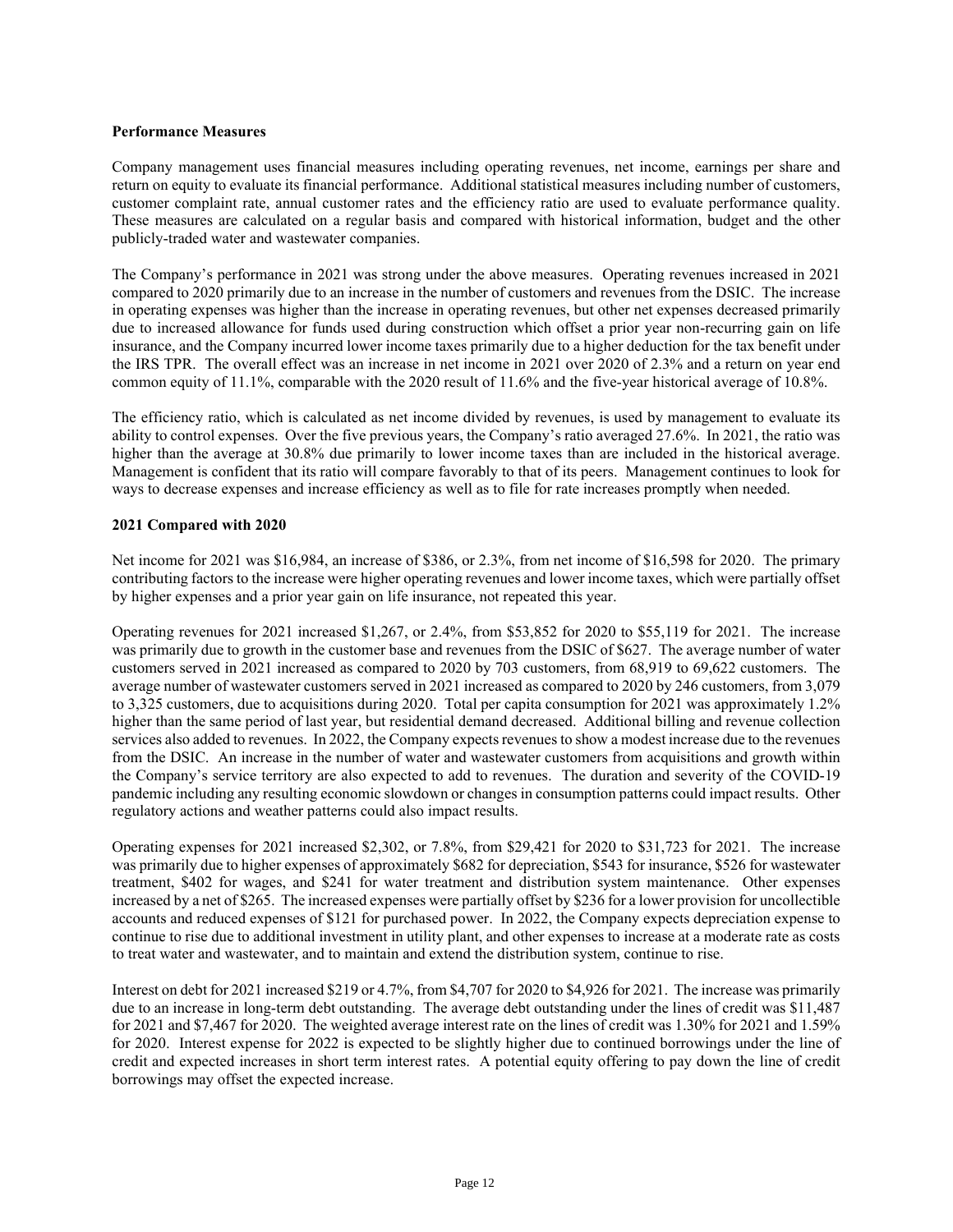Allowance for funds used during construction increased \$691, from \$530 in 2020 to \$1,221 in 2021 due to a higher volume of eligible construction. Allowance for funds used during construction in 2022 is expected to increase based on a projected increase in the amount of eligible construction.

A non-recurring gain on life insurance of \$515 was recorded in 2020 as a result of a death benefit from a life insurance policy. No similar gains are anticipated at this time.

Other income (expenses), net for 2021 reflects decreased expenses of \$418 as compared to 2020. Lower retirement expenses of approximately \$382 and higher earnings on life insurance policies of approximately \$72 were the primary reasons for the decrease. Other expenses increased by a net of \$36. In 2022, other income (expenses) will be largely determined by the change in market returns and discount rates for retirement programs and related assets.

Income taxes for 2021 decreased \$898, or 44.5%, compared to 2020 primarily due to higher deductions from the IRS TPR. The Company's effective tax rate was 6.2% for 2021 and 10.8% for 2020. The Company's effective tax rate for 2022 will largely be determined by the level of eligible asset improvements expensed for tax purposes under TPR.

# **Rate Matters**

See Note 10 to the Company's financial statements included herein for a discussion of its rate matters.

Effective January 1, 2022, the Company's tariff included a distribution system improvement charge on revenues of 3.19%.

The Company expects to file a rate increase request in 2022.

# **Acquisitions and Growth**

See Note 2 to the Company's financial statements included herein for a discussion of completed acquisitions included in financial results.

On July 30, 2021, the Company signed an agreement to purchase the water assets of Scott Water Company in Greene Township, Franklin County, Pennsylvania. Completion of the acquisition is contingent upon receiving approval from all required regulatory authorities. Closing is expected in the third quarter of 2022 at which time the Company will add approximately 25 water customers.

On April 22, 2021, the Company signed an agreement to purchase the water assets and wastewater collection and treatment assets jointly owned by Letterkenny Industrial Development Authority and Franklin County General Authority in Letterkenny and Greene Townships, Franklin County, Pennsylvania. Completion of the acquisition is contingent upon receiving approval from all required regulatory authorities. Closing is expected in the second quarter of 2022 at which time the Company will add approximately 90 water and wastewater customers.

On May 27, 2020, the Company signed an agreement to purchase the water assets and wastewater collection and treatment assets of Country View Manor Community, LLC in Washington Township, York County, Pennsylvania. Completion of the acquisition is contingent upon receiving approval from all required regulatory authorities. Closing is expected in the second quarter of 2022 at which time the Company will add approximately 50 water and wastewater customers.

On October 8, 2013, the Company signed an agreement to purchase the wastewater collection and treatment assets of SYC WWTP, L.P. in Shrewsbury and Springfield Townships, York County, Pennsylvania. On July 1, 2020, the Company signed an agreement to purchase the Albright Trailer Park water assets and wastewater collection assets of R.T. Barclay, Inc. in Springfield Township, York County, Pennsylvania. Completion of the acquisitions is contingent upon receiving approval from all required regulatory authorities. Closing is expected in the second quarter of 2022, at which time the Company will add approximately 90 combined wastewater customers and approximately 60 water customers through an interconnection with its current water distribution system. The wastewater customers of the Albright Trailer Park are currently served by SYC WWTP, L.P. and the water customers are currently served by the Company, each through a single customer connection to the park.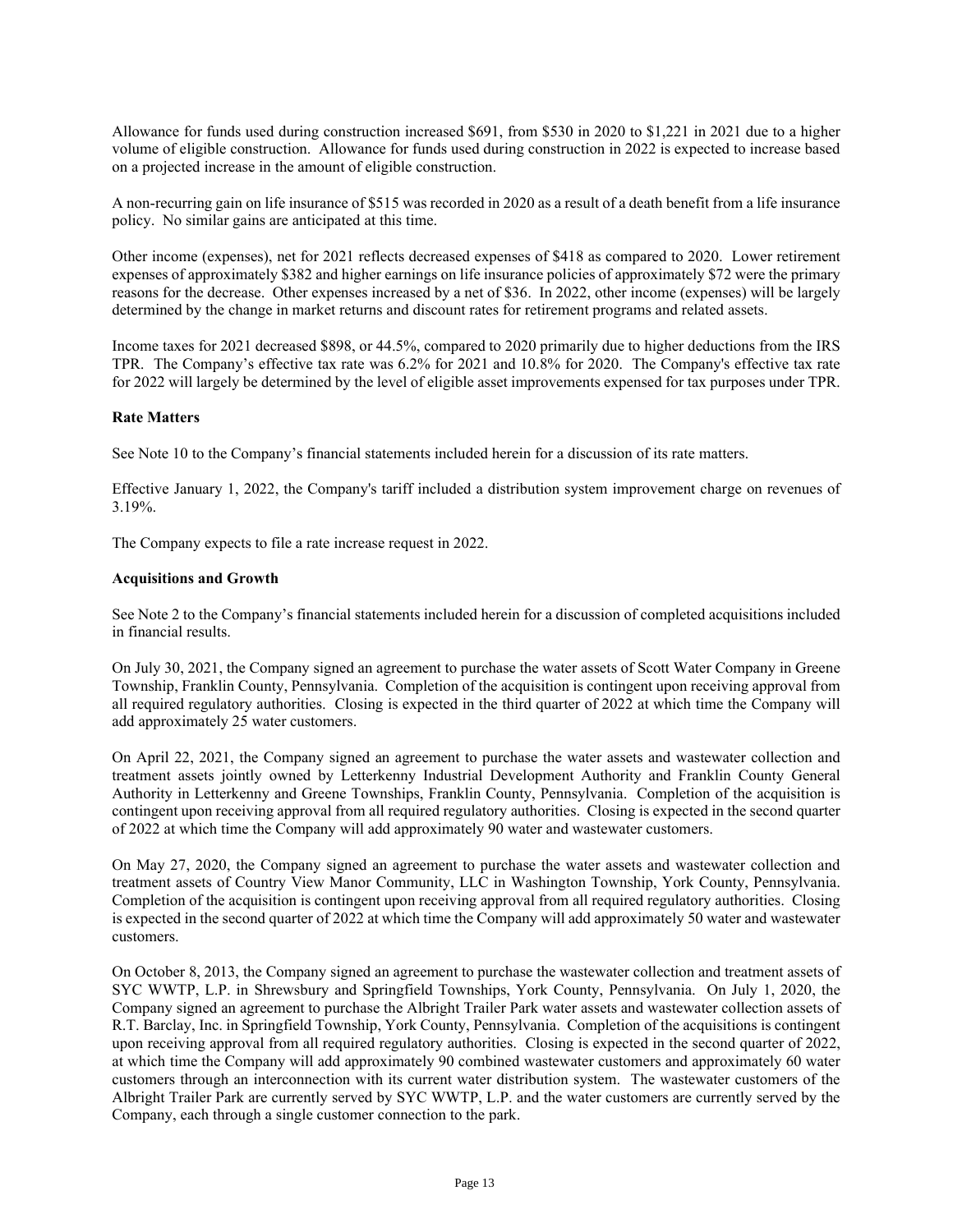In total, these acquisitions are expected to be immaterial to Company results. The Company is also pursuing other bulk water contracts and acquisitions in and around its service territory to help offset any potential declines in per capita water consumption and to grow its business.

On May 10, 2017, the Company signed an emergency interconnect agreement with Dallastown-Yoe Water Authority. The effectiveness of this agreement is contingent upon receiving approval from all required regulatory authorities. Approval is expected to be granted in 2022 at which time the Company will begin construction of a water main extension to a single point of interconnection and either supply a minimum agreed upon amount of water to the authority, receive a payment in lieu of water, or provide water during an emergency, at current tariff rates.

# **Capital Expenditures**

During 2021, the Company invested \$34,409 in construction expenditures for routine items, an upgrade to the enterprise software system, and an elevated water tank, as well as various replacements and improvements to infrastructure. In addition, the Company invested \$11,991 in the acquisition of one wastewater system. The Company replaced approximately 61,000 feet of main in 2021. The Company was able to fund construction expenditures using internally-generated funds, line of credit borrowings, proceeds from its stock purchase plans, and customer advances and contributions from developers, municipalities, customers, or builders. See Notes 1, 4 and 5 to the Company's financial statements included herein.

The Company anticipates construction and acquisition expenditures for 2022 and 2023 of approximately \$44,000 and \$50,000, respectively, exclusive of any acquisitions not yet approved. In addition to routine transmission and distribution projects, a portion of the anticipated 2022 and 2023 expenditures will be for additional main extensions, dam improvements, an elevated water tank, water treatment plant construction, and various replacements of infrastructure. The Company intends to use primarily internally-generated funds for its anticipated 2022 and 2023 construction and fund the remainder through line of credit borrowings, debt and equity offerings, proceeds from its stock purchase plans and customer advances and contributions (see Note 1 to the Company's financial statements included herein). Customer advances and contributions are expected to account for between 5% and 10% of funding requirements in 2022 and 2023. The Company believes it will have adequate credit facilities and access to the capital markets, if necessary, during 2022 and 2023, to fund anticipated construction and acquisition expenditures.

#### **Liquidity and Capital Resources**

# **Cash**

The Company manages its cash through a cash management account that is directly connected to its line of credit. Excess cash generated automatically pays down outstanding borrowings under the line of credit arrangement. If there are no outstanding borrowings, the cash is used as an earnings credit to reduce banking fees. Likewise, if additional funds are needed beyond what is generated internally for payroll, to pay suppliers, to fund capital expenditures, or to pay debt service, funds are automatically borrowed under the line of credit. As of December 31, 2021, the Company borrowed \$29,320 under its line of credit and incurred a cash overdraft on its cash management account of \$1,746, which was recorded in accounts payable. The cash management facility connected to the line of credit is expected to provide the necessary liquidity and funding for the Company's operations, capital expenditures, and acquisitions.

# **Restricted Cash**

At December 31, 2020, the Company held \$5,000 in restricted cash which was the bid deposit for a potential acquisition which became unrestricted in the first quarter of 2021.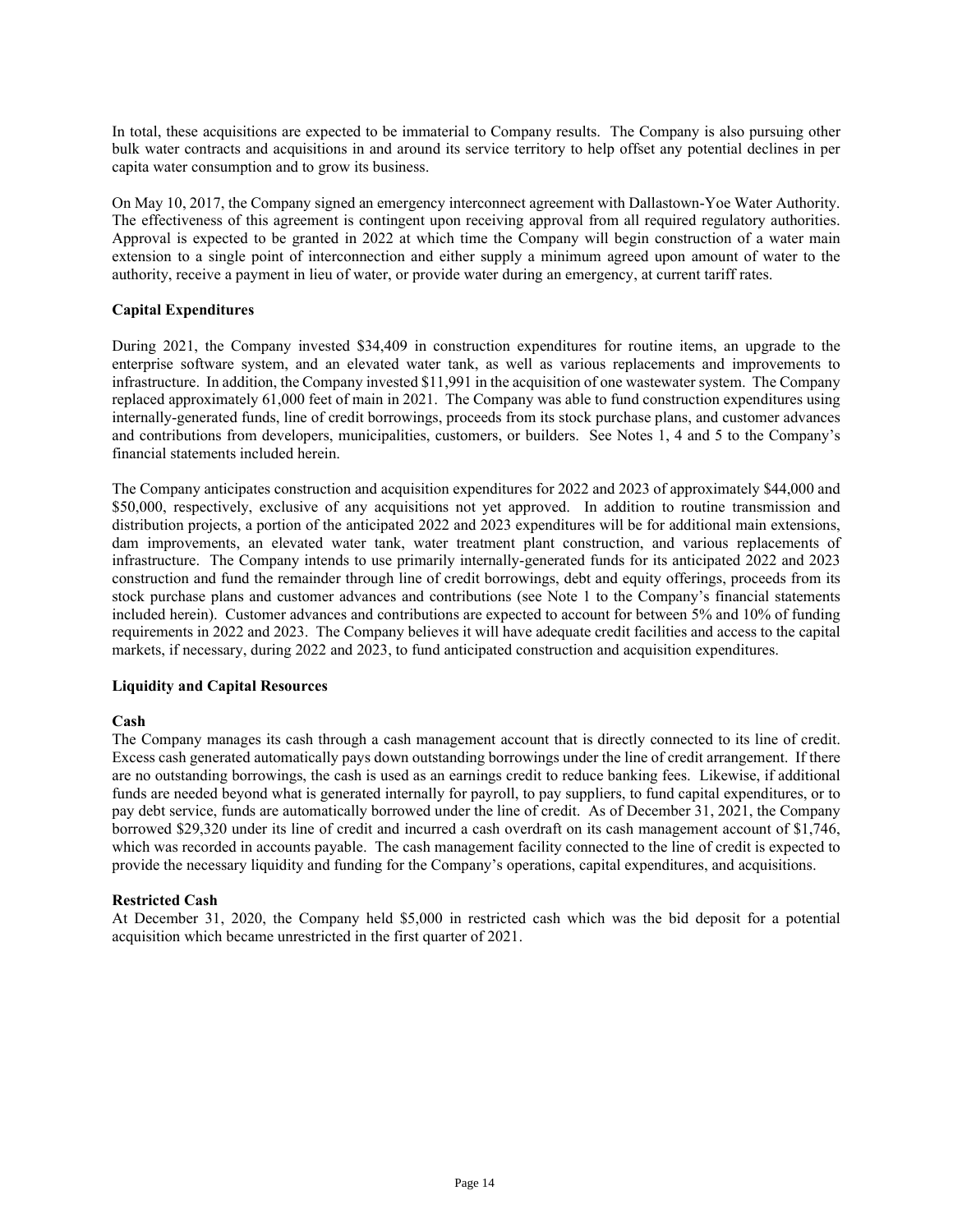#### **Accounts Receivable**

The accounts receivable balance tends to follow the change in revenues but is also affected by the timeliness of payments by customers and the level of the reserve for doubtful accounts. In 2021, a strengthening in the timeliness of payments resulted in a decrease in accounts receivable – customers. A reserve is maintained at a level considered adequate to provide for losses that can be reasonably anticipated based on inactive accounts with outstanding balances. Management periodically evaluates the adequacy of the reserve based on past experience, agings of the receivables, adverse situations that may affect a customer's ability to pay, current economic conditions, and other relevant factors. During 2021, management's assessment included consideration of the COVID-19 pandemic along with past trends during times of economic instability and regulations from the PPUC regarding customer collections, including the aging of balances in payment agreements, and determined an increase in its allowance for doubtful accounts was warranted. If the status of these factors deteriorates, the Company may incur additional expenses for uncollectible accounts and experience a reduction in its internally-generated funds.

#### **Internally-generated Funds**

The amount of internally-generated funds available for operations and construction depends on the Company's ability to obtain timely and adequate rate relief, changes in regulations, customers' water usage, weather conditions, customer growth and controlled expenses. In 2021, the Company generated \$22,959 internally as compared to \$20,235 in 2020. The increase from 2020 was primarily due to higher net income and lower income taxes paid.

# **Credit Lines**

Historically, the Company has borrowed under its lines of credit before refinancing with long-term debt or equity capital. As of December 31, 2021, the Company maintained an unsecured line of credit in the amount of \$50,000 at an interest rate of LIBOR plus 1.05% with an unused commitment fee and an interest rate floor which matures September 2023. The Company had \$29,320 in outstanding borrowings under its line of credit as of December 31, 2021. The interest rate on line of credit borrowings as of December 31, 2021 was 1.30%. The Company expects to renew this line of credit as it matures under similar terms and conditions.

The Company has taken steps to manage the risk of reduced credit availability. It has established a committed line of credit with a 2-year revolving maturity that cannot be called on demand. There is no guarantee that the Company will be able to obtain sufficient lines of credit with favorable terms in the future. If the Company is unable to obtain sufficient lines of credit or to refinance its line of credit borrowings with long-term debt or equity, when necessary, it may have to eliminate or postpone capital expenditures. Management believes the Company will have adequate capacity under its current line of credit to meet financing needs throughout 2022.

#### **Long-term Debt**

The Company's loan agreements contain various covenants and restrictions. Management believes it is currently in compliance with all of these restrictions. See Note 6 to the Company's financial statements included herein for additional information regarding these restrictions.

The Company's total long-term debt as a percentage of the total capitalization, defined as total common stockholders' equity plus total long-term debt, was 49.4% as of December 31, 2021, compared with 46.9% as of December 31, 2020. Based on the debt percentage approaching fifty percent, the Company is considering issuing additional equity in 2022. A debt to total capitalization ratio between forty-six and fifty percent has historically been acceptable to the PPUC in rate filings. See Note 6 to the Company's financial statements included herein for the details of its long-term debt outstanding as of December 31, 2021.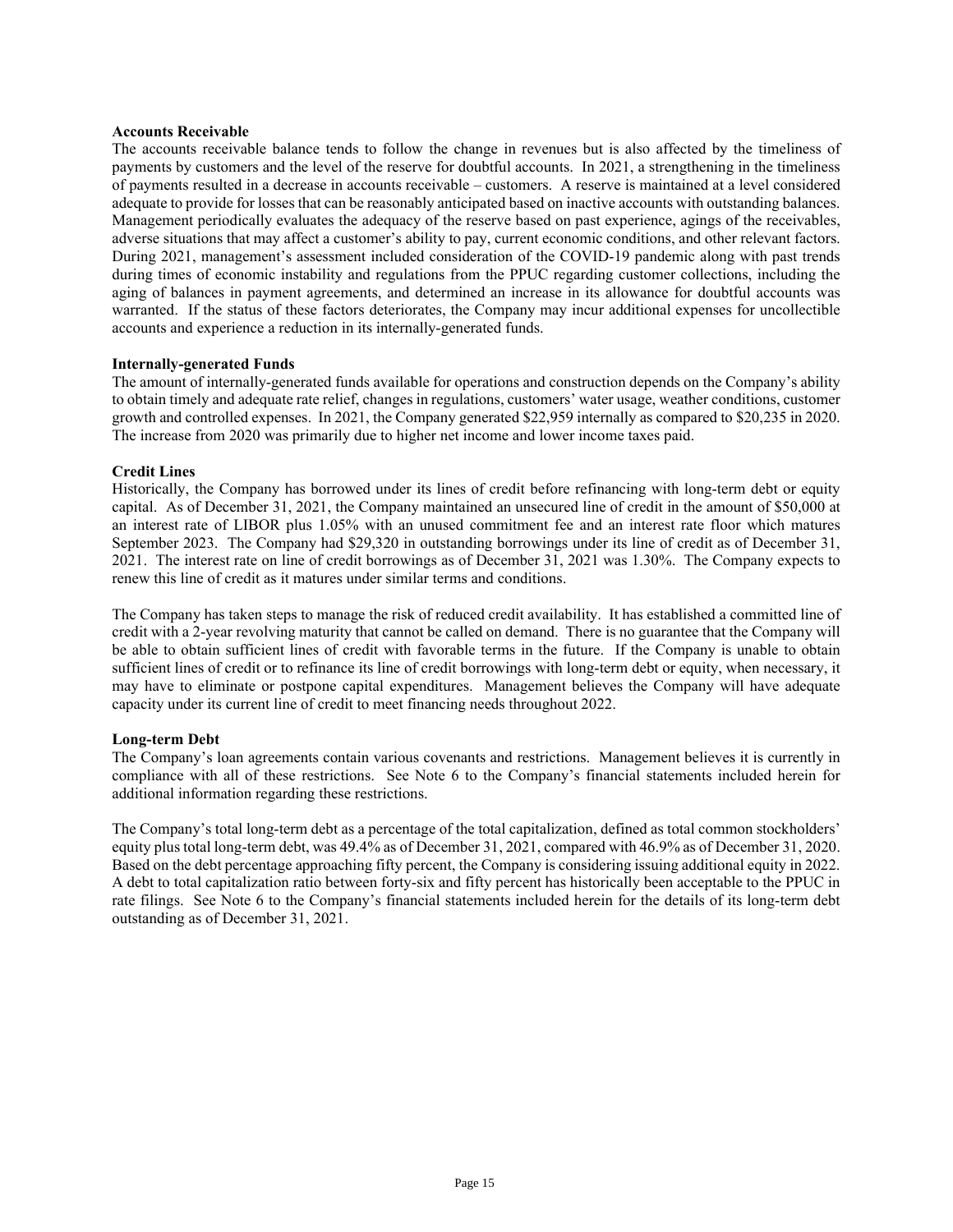The variable rate line of credit and the interest rate swap of the Company use the London Interbank Offering Rate ("LIBOR") as a benchmark for establishing the rates. The United Kingdom's Financial Conduct Authority (UK FCA), which regulates LIBOR, has previously announced that it intends to stop encouraging or compelling banks to submit rates for the calculation of LIBOR rates after 2021. On January 4, 2022, the UK FCA announced that certain dollardenominated LIBOR settings, including the 1-month setting used by the Company's variable line of credit and interest rate swap, would be calculated through June 30, 2023. This indicates that the continuation of LIBOR on the current basis is not guaranteed after that date and, based on the foregoing, it appears likely that LIBOR will be discontinued or modified. The Company's line of credit agreement explicitly states that another index may be used if LIBOR is discontinued or otherwise unavailable. The Company believes that it is implicit in its other agreements that a successor rate to LIBOR may be used. The Company is not yet aware what successor rate will be used and therefore cannot estimate the impact to the Company's financial position, results of operations and cash flows, but it could include an increase in the cost of the variable rate indebtedness.

# **Income Taxes, Deferred Income Taxes and Uncertain Tax Positions**

The 2017 Tax Act, among other things, reduces the federal statutory corporate tax rate for tax years beginning in 2018 from 34% to 21%, treats customers' advances for construction and contributions in aid of construction as taxable income, eliminates certain deductions, and eliminates bonus depreciation on qualified water and wastewater property. In November 2021, the Infrastructure Investment and Jobs Act of 2021, or 2021 Infrastructure Act, repealed the tax treatment of customers' advances for construction and contributions in aid of construction made after December 31, 2020.

The Company filed for a change in accounting method under the IRS TPR effective in 2014. Under the change in accounting method, the Company is permitted to deduct the costs of certain asset improvements that were previously being capitalized and depreciated for tax purposes as an expense on its income tax return. As a result of the ongoing deduction, the net income tax benefits of \$2,361 and \$1,720 for the years ended December 31, 2021 and 2020, respectively, reduced income tax expense and flowed through to net income. The ongoing deduction results in a reduction in the effective income tax rate, a net reduction in income tax expense, and a reduction in the amount of income taxes currently payable. It also results in increases to deferred tax liabilities and regulatory assets representing the appropriate book and tax basis difference on capital additions. The Company expects to continue to expense these asset improvements in the future. The Company was permitted to make this deduction for prior years. As a result of the catch-up deduction, income tax benefits of \$3,887 were deferred as a regulatory liability. After receiving approval from the PPUC in its most recent rate order, the Company began to recognize the catch-up deduction, recorded as a regulatory liability, over 15 years beginning March 1, 2019. As a result, the Company recognized \$259 in income taxes during each of the years ended December 31, 2021 and 2020, respectively.

The Company's effective tax rate will largely be determined by the level of eligible asset improvements expensed for tax purposes that would have been capitalized for tax purposes prior to the implementation of the TPR.

The Company has a substantial deferred income tax asset primarily due to the excess accumulated deferred income taxes on accelerated depreciation from the 2017 Tax Act and the differences between the book and tax balances of the customers' advances for construction and contributions in aid of construction and deferred compensation plans. The Company does not believe a valuation allowance is required due to the expected generation of future taxable income during the periods in which those temporary differences become deductible.

The Company has seen an increase in its deferred income tax liability amounts primarily as a result of the accelerated depreciation deduction available for federal tax purposes which creates differences between book and tax depreciation expense. The Company expects this trend to continue as it makes significant investments in capital expenditures subject to accelerated depreciation or TPR.

The Company has determined there are no uncertain tax positions that require recognition as of December 31, 2021. See Note 14 to the Company's financial statements included herein for additional details regarding income taxes.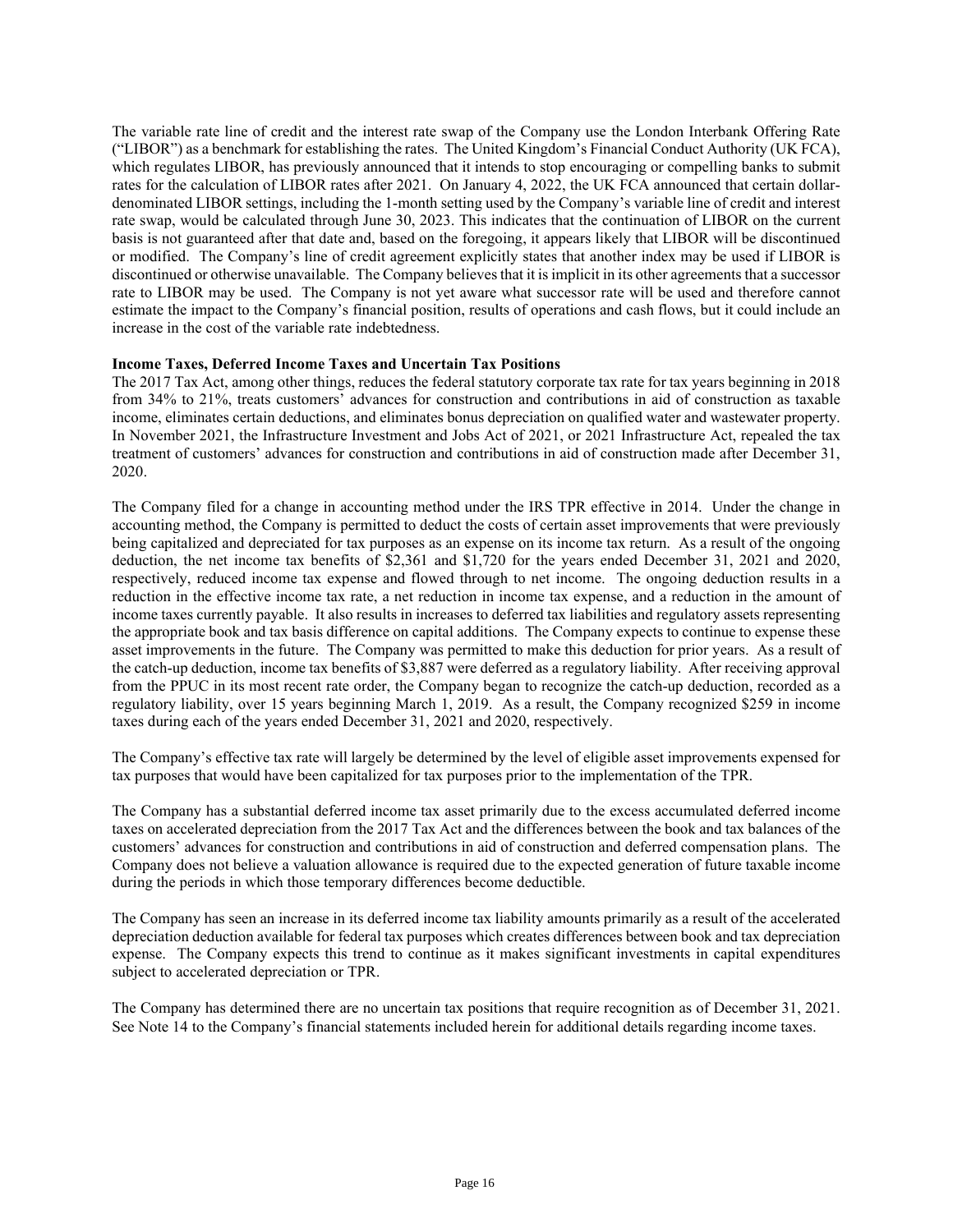### **Common Stock**

Common stockholders' equity as a percent of the total capitalization was 50.6% as of December 31, 2021, compared with 53.1% as of December 31, 2020. The ratio decreased in 2021 due to higher debt primarily from a wastewater system acquisition and increased capital expenditures. It is the Company's intent to target a ratio between fifty and fifty-four percent. Based on the percentage approaching fifty percent, the Company is considering issuing additional equity in 2022.

The Company has an effective "shelf" Registration Statement on Form S-3 on file with the Securities and Exchange Commission, pursuant to which the Company may offer an aggregate remaining amount of up to \$50,000 of its common stock or debt securities subject to market conditions at the time of any such offering.

# **Credit Rating**

On October 8, 2021, Standard & Poor's affirmed the Company's credit rating at A-, with a stable outlook and adequate liquidity. The Company's ability to maintain its credit rating depends, among other things, on adequate and timely rate relief, which it has been successful in obtaining, its ability to fund capital expenditures in a balanced manner using both debt and equity and its ability to generate cash flow. In 2022, the Company's objectives are to continue to maximize its funds provided by operations and maintain a strong capital structure in order to be able to attract capital.

# **Physical and Cyber Security**

The Company maintains security measures at its facilities, and collaborates with federal, state, and local authorities, and industry trade associations regarding information on possible threats and security measures for water and wastewater utility operations. The costs incurred are expected to be recoverable in water and wastewater rates and are not expected to have a material impact on its business, financial condition, or results of operations.

The Company relies on information technology systems in connection with the operation of the business, especially with respect to customer service, billing, accounting, and in some cases, the monitoring and operation of treatment, storage, and pumping facilities. In addition, the Company relies on these systems to track utility assets and to manage maintenance and construction projects, materials and supplies, and human resource functions. The information technology systems may be vulnerable to damage or interruption from cyber security attacks or other cyber-related events, including, but not limited to, power loss, computer systems failures, internet, telecommunications or data network failures, physical and electronic loss of data, computer viruses, intentional security breaches, hacking, denial of service actions, misappropriation of data, and similar events. In some cases, administration of certain functions may be outsourced to third-party service providers that could also be targets of cyber security attacks. A loss of these systems, or major problems with the operation of these systems, could harm the business, financial condition, and results of operations of the Company through the loss or compromise of customer, financial, employee, or operational data, disruption of billing, collections or normal field service activities, disruption of electronic monitoring and control of operational systems, and delays in financial reporting and other normal management functions.

Possible impacts associated with a cyber security attack or other events may include remediation costs related to lost, stolen, or compromised data, repairs to data processing systems, increased cyber security protection costs, adverse effects on our compliance with regulatory and environmental laws and regulation, including standards for drinking water, litigation, and reputational damage.

The Company has implemented processes, procedures, and controls to prevent or limit the effect of these possible events and maintains insurance to help defray costs associated with cyber security attacks. The Company has not experienced a material impact on business or operations from these attacks. Although the Company does not believe its systems are at a materially greater risk of cyber security attacks than other similar organizations and despite the implementation of robust security measures, the Company cannot provide assurance that the insurance will fully cover the costs of a cyber security event, and its robust security measures do not guarantee that reputation and financial results will not be adversely affected by such an incident.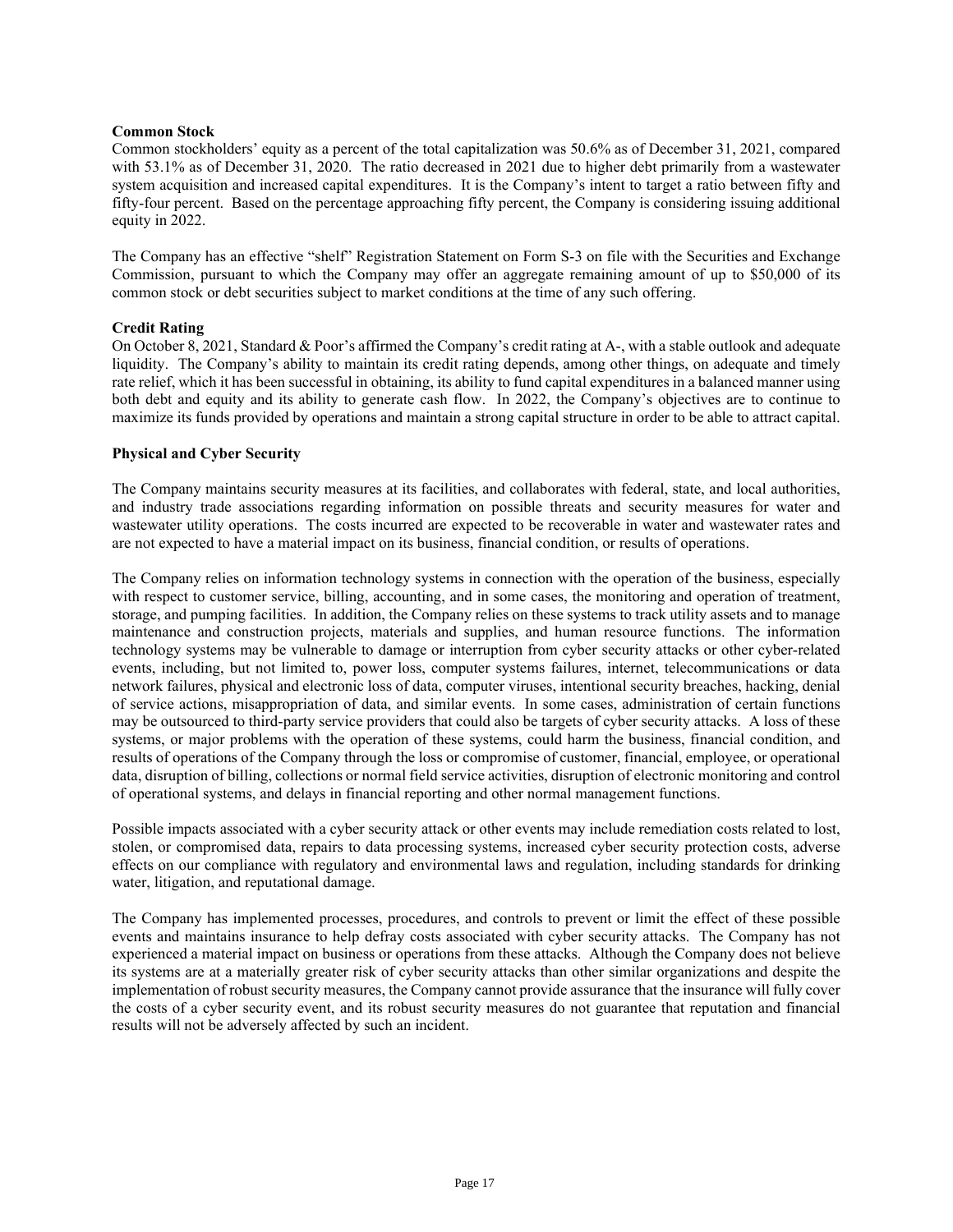# **Environmental Matters**

The Company entered into a consent order agreement with the Pennsylvania Department of Environmental Protection in December 2016 after the Company determined it exceeded the action level for lead as established by the Lead and Copper Rule, or LCR, issued by the U.S. Environmental Protection Agency. The Company did not have an exceedance in any subsequent compliance test. Under the agreement, the Company successfully completed its commitment to exceed the LCR replacement schedule by replacing all the known company-owned lead service lines within four years from the agreement. Any additional company-owned lead service lines that are discovered will be replaced and included in utility plant but are not expected to have a material impact on the financial position of the Company.

The Company was granted approval by the PPUC to modify its tariff to include the cost of the annual replacement of up to 400 lead customer-owned service lines over nine years from the agreement. The tariff modification allows the Company to replace customer-owned service lines at its own initial cost. The Company will record the costs as a regulatory asset to be recovered in future base rates to customers, over a four-year period. The cost for the customerowned lead service line replacements was approximately \$1,351 and \$1,204 through December 31, 2021 and 2020, respectively, and is included as a regulatory asset. Based on its experience, the Company estimates that lead customerowned service lines replacements will cost \$1,400. This estimate is subject to adjustment as more facts become available.

#### **Dividends**

During 2021, the Company's dividend payout ratios relative to net income and net cash provided by operating activities were 58.3% and 42.7%, respectively. During 2020, the Company's dividend payout ratios relative to net income and net cash provided by operating activities were 57.2% and 46.4%, respectively. During the fourth quarter of 2021, the Board of Directors increased the dividend by 4.00% from \$0.1874 per share to \$0.1949 per share per quarter.

The Company's Board of Directors declared a dividend in the amount of \$0.1949 per share at its January 2022 meeting. The dividend is payable on April 14, 2022 to shareholders of record as of February 28, 2022. While the Company expects to maintain this dividend amount in 2022, future dividends will be dependent upon the Company's earnings, financial condition, capital demands and other factors and will be determined by the Company's Board of Directors. See Note 6 to the Company's financial statements included herein for restrictions on dividend payments.

#### **Inflation**

The Company is affected by inflation, most notably by the continually increasing costs incurred to maintain and expand its service capacity. The cumulative effect of inflation results in significantly higher facility replacement costs which must be recovered from future cash flows. The ability of the Company to recover this increased investment in facilities is dependent upon future rate increases, which are subject to approval by the PPUC. The Company can provide no assurances that its rate increases will be approved by the PPUC; and, if approved, the Company cannot guarantee that these rate increases will be granted in a timely or sufficient manner to cover the investments and expenses for which the rate increase was sought.

#### **Critical Accounting Estimates**

The methods, estimates, and judgments the Company used in applying its accounting policies have a significant impact on the results reported in its financial statements. The Company's accounting policies require management to make subjective judgments because of the need to make estimates of matters that are inherently uncertain. The Company's most critical accounting estimates include: regulatory assets and liabilities, revenue recognition, accounting for its pension plans, and income taxes.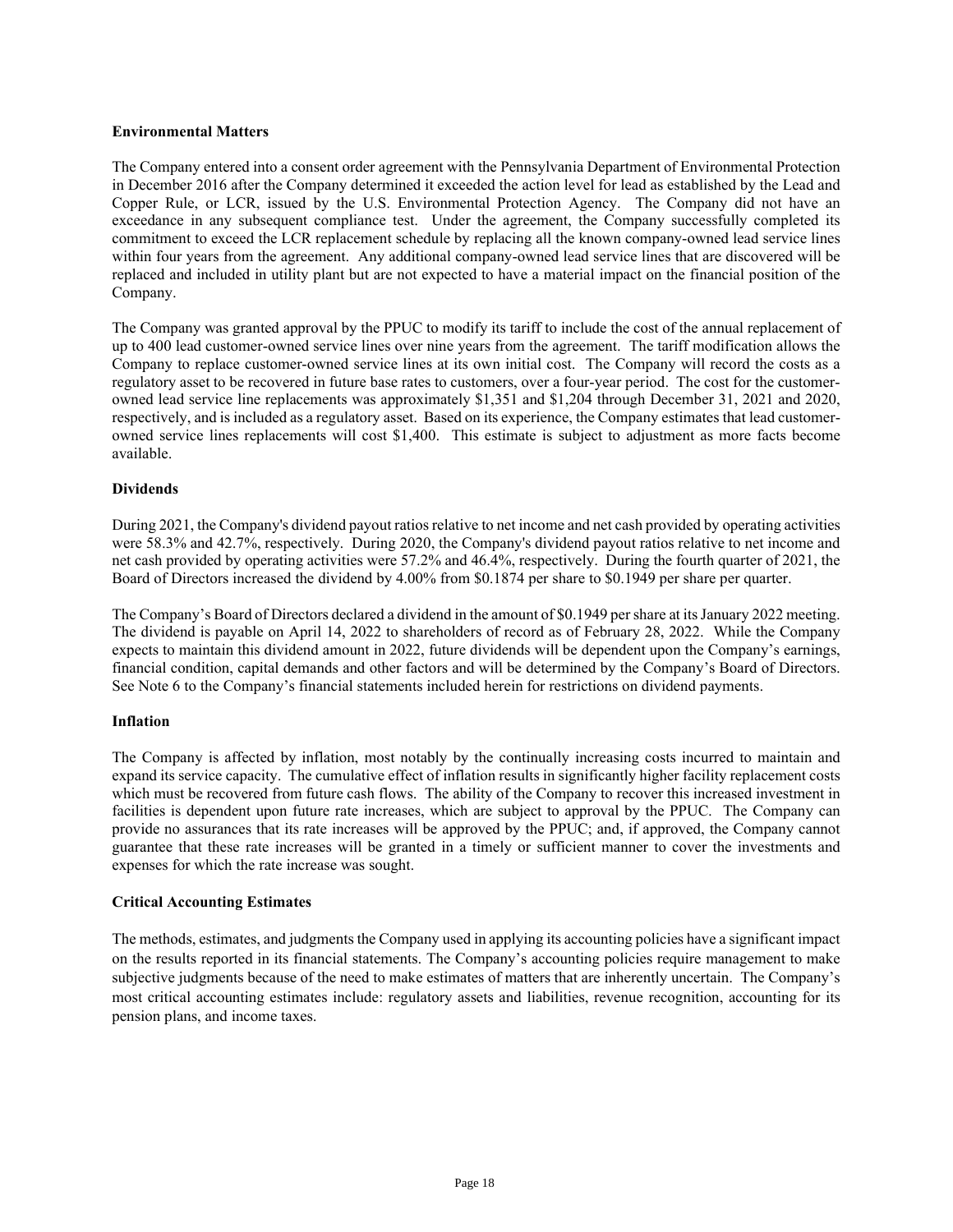# **Regulatory Assets and Liabilities**

Generally accepted accounting principles define accounting standards for companies whose rates are established by or are subject to approval by an independent third-party regulator. In accordance with the accounting standards, the Company defers costs and credits on its balance sheet as regulatory assets and liabilities when it is probable that these costs and credits will be recognized in the rate-making process in a period different from when the costs and credits were incurred. These deferred amounts are then recognized in the statement of income in the period in which they are reflected in customer rates. If the Company later finds that these assets and liabilities cannot be included in ratemaking, they are adjusted appropriately. See Note 1 for additional details regarding regulatory assets and liabilities.

# **Revenue Recognition**

Operating revenues include amounts billed to metered water and certain wastewater customers on a cycle basis and unbilled amounts based on both actual and estimated usage from the latest meter reading to the end of the accounting period. Estimates are based on average daily usage for those particular customers. The unbilled revenue amount is recorded as a current asset on the balance sheet. Actual results could differ from these estimates and would result in operating revenues being adjusted in the period in which the actual usage is known. Based on historical experience, the Company believes its estimate of unbilled revenues is reasonable.

# **Pension Accounting**

Accounting for defined benefit pension plans requires estimates of future compensation increases, mortality, the discount rate, and expected return on plan assets as well as other variables. These variables are reviewed annually with the Company's pension actuary. The Company used compensation increases of 2.5% to 3.0% in 2020 and 2021.

The Company adopted a new mortality table in 2019, the Pri-2012, using the white collar table for the administrative and general plan and the blue collar table for the union plan. In 2021, the Company adopted the MP-2021 mortality improvement scale, which slightly increased the life expectancy of pension plan participants, resulting in a slight increase to the pension benefit obligation, and ultimately, a decrease in the Company's funded status of the plans.

The Company selected its December 31, 2021 and 2020 discount rates based on the FTSE Pension Liability Index. This index uses spot rates for durations out to 30 years and matches them to expected disbursements from the plan over the long term. The Company believes this index most appropriately matches its pension obligations. The present values of the Company's future pension obligations were determined using a discount rate of 2.65% at December 31, 2021 and 2.30% at December 31, 2020.

Adopting a new mortality table that represents a change in life expectancy and choosing a different discount rate normally changes the amount of pension expense and the corresponding liability. In the case of the Company, these items change its liability, but do not have an impact on its pension expense. The PPUC, in a previous rate settlement, agreed to grant recovery of the Company's contribution to the pension plans in customer rates. As a result, under the accounting standards regarding rate-regulated activities, expense in excess of the Company's pension plan contribution can be deferred as a regulatory asset and expensed as contributions are made to the plans and are recovered in customer rates. Therefore, these changes affect regulatory assets rather than pension expense.

The Company's estimate of the expected return on plan assets is primarily based on the historic returns and projected future returns of the asset classes represented in its plans. The target allocation of pension assets is 50% to 70% equity securities, 30% to 50% fixed income securities, and 0% to 10% cash reserves. The Company used 6.50% as its expected rate of return in 2020 and 2021. A decrease in the expected pension return would normally cause an increase in pension expense; however due to the aforementioned rate settlement, the Company's expense would continue to be equal to its contributions to the plans. The change would instead be recorded in regulatory assets.

Lower discount rates and underperformance of assets could cause future required contributions and expense to increase substantially. If this were to happen, the Company would have to consider changes to its pension plan benefits and possibly request additional recovery of expenses through increased rates charged to customers. See Note 11 to the Company's financial statements included herein for additional details regarding the pension plans.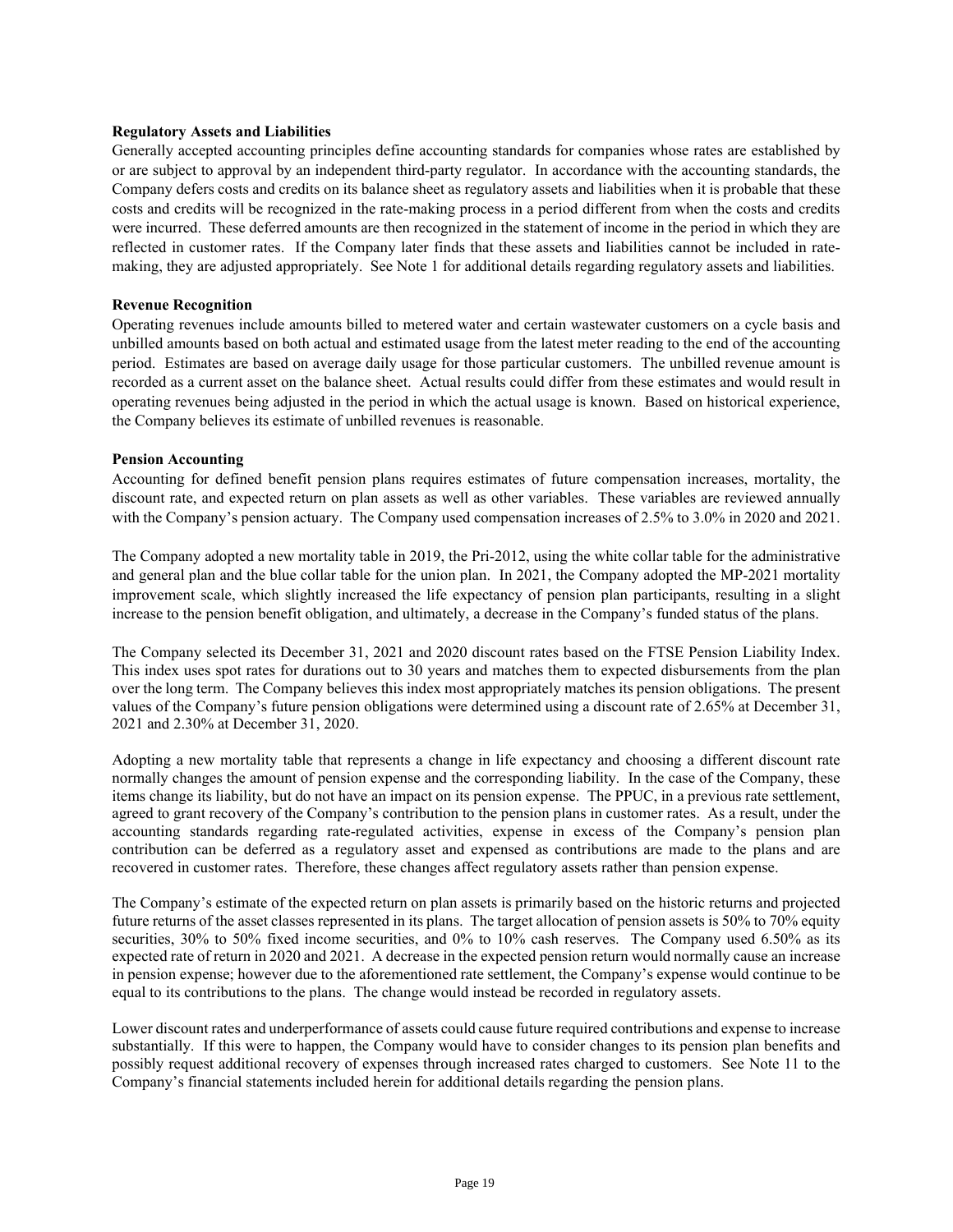# **Income Taxes**

The Company estimates the amount of income tax payable or refundable for the current year and the deferred income tax liabilities and assets that results from estimating temporary differences resulting from the treatment of certain items, such as depreciation, for tax and financial statement reporting. Generally, these differences result in the recognition of a deferred tax asset or liability on the balance sheet and require the Company to make judgments regarding the probability of the ultimate tax impact of the various transactions entered into. Based on these judgments, it may require tax reserves or valuation allowances on deferred tax assets to reflect the expected realization of future tax benefits. The Company believes its determination of what qualifies as a repair expense tax deduction versus a capital cost as it relates to the IRS TPR ongoing and catch-up deductions is consistent with the regulations. The Company also believes it has appropriately applied the provisions of the 2017 Tax Act and the 2021 Infrastructure Act including properly applying the accounting standards related to these acts. Actual income taxes could vary from these estimates and changes in these estimates could increase income tax expense in the period that these changes in estimates occur.

# **Off-Balance Sheet Transactions**

The Company does not use off-balance sheet transactions, arrangements or obligations that may have a material current or future effect on financial condition, results of operations, liquidity, capital expenditures, capital resources or significant components of revenues or expenses. The Company does not use securitization of receivables or unconsolidated entities. For risk management purposes, the Company uses a derivative financial instrument, an interest rate swap agreement discussed in Note 7 to the financial statements included herein. The Company does not engage in trading or other risk management activities, does not use other derivative financial instruments for any purpose, has no material lease obligations, no guarantees and does not have material transactions involving related parties.

# **Impact of Recent Accounting Pronouncements**

There are currently no recent accounting pronouncements that are expected to have a material impact to the Company's financial statements.

# **Item 7A. Quantitative and Qualitative Disclosures About Market Risk.**

Not applicable.

**Item 8. Financial Statements.**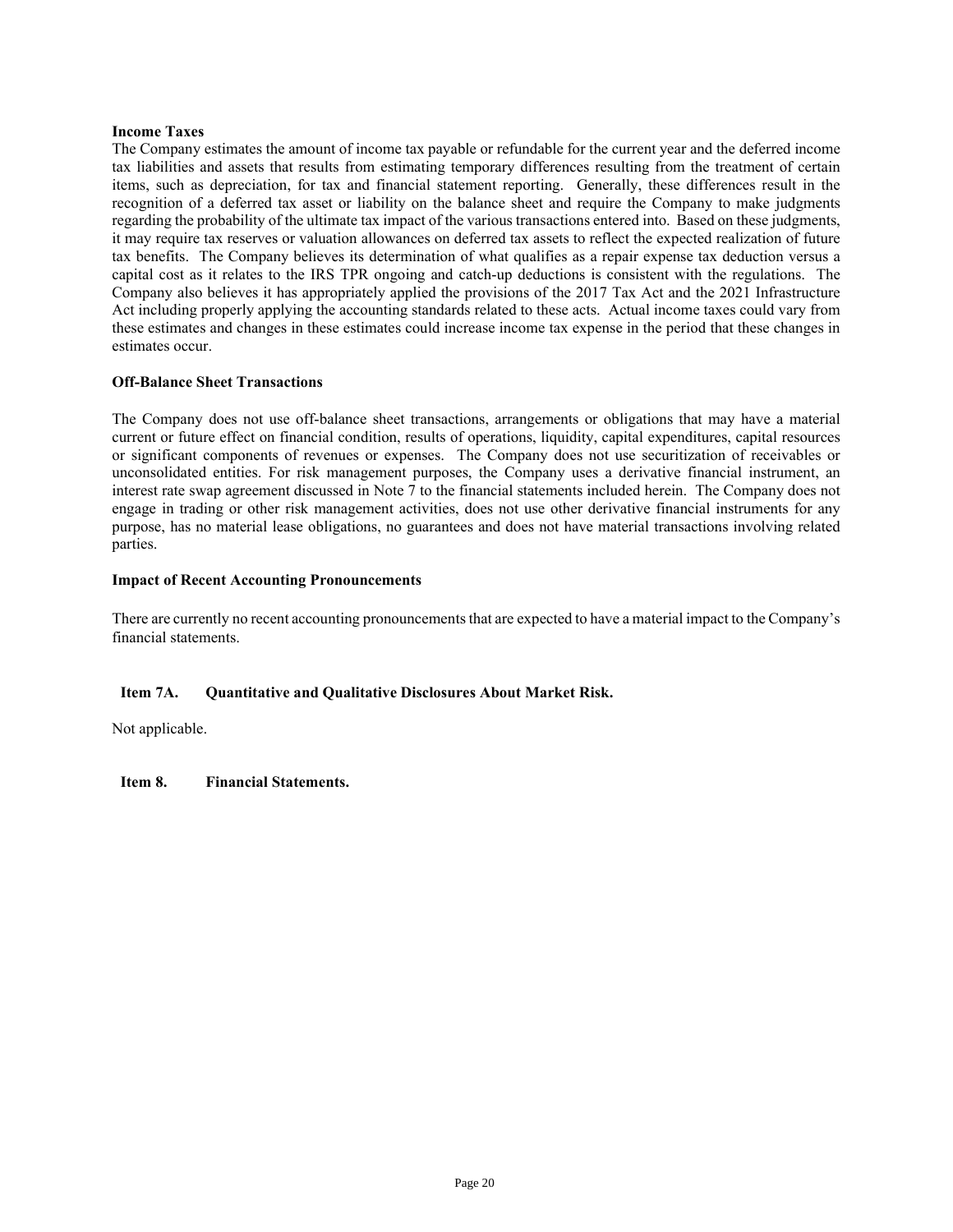# **Report of Independent Registered Public Accounting Firm**

To the Stockholders and the Board of Directors of The York Water Company

### **Opinion on the Financial Statements**

We have audited the accompanying balance sheets of The York Water Company (the "Company") as of December 31, 2021 and 2020, the related statements of income, common stockholders' equity, and cash flows for the years then ended and the related notes and financial statement schedule listed in Item 15(a)2 (collectively referred to as the "financial statements"). In our opinion, the financial statements present fairly, in all material respects, the financial position of the Company as of December 31, 2021 and 2020, and the results of its operations and its cash flows for the years then ended, in conformity with accounting principles generally accepted in the United States of America.

# **Basis for Opinion**

The Company's management is responsible for these financial statements. Our responsibility is to express an opinion on the Company's financial statements based on our audits. We are a public accounting firm registered with the Public Company Accounting Oversight Board (United States) ("PCAOB") and are required to be independent with respect to the Company in accordance with the U.S. federal securities laws and the applicable rules and regulations of the Securities and Exchange Commission and the PCAOB.

We conducted our audits in accordance with the standards of the PCAOB. Those standards require that we plan and perform the audits to obtain reasonable assurance about whether the financial statements are free of material misstatement, whether due to error or fraud. The Company is not required to have, nor were we engaged to perform, an audit of its internal control over financial reporting. As part of our audits we are required to obtain an understanding of internal control over financial reporting but not for the purpose of expressing an opinion on the effectiveness of the Company's internal control over financial reporting. Accordingly, we express no such opinion.

Our audits of the financial statements included performing procedures to assess the risks of material misstatement of the financial statements, whether due to error or fraud, and performing procedures that respond to those risks. Such procedures included examining, on a test basis, evidence regarding the amounts and disclosures in the financial statements. Our audits also included evaluating the accounting principles used and significant estimates made by management, as well as evaluating the overall presentation of the financial statements. We believe that our audits provide a reasonable basis for our opinion.

# **Critical Audit Matters**

Critical audit matters are matters arising from the current period audit of the financial statements that were communicated or required to be communicated to the audit committee and that: (1) relate to accounts or disclosures that are material to the financial statements and (2) involved our especially challenging, subjective, or complex judgments. We determined that there are no critical audit matters.

/s/ Baker Tilly US, LLP

We have served as the Company's auditor since 2003.

York, Pennsylvania March 8, 2022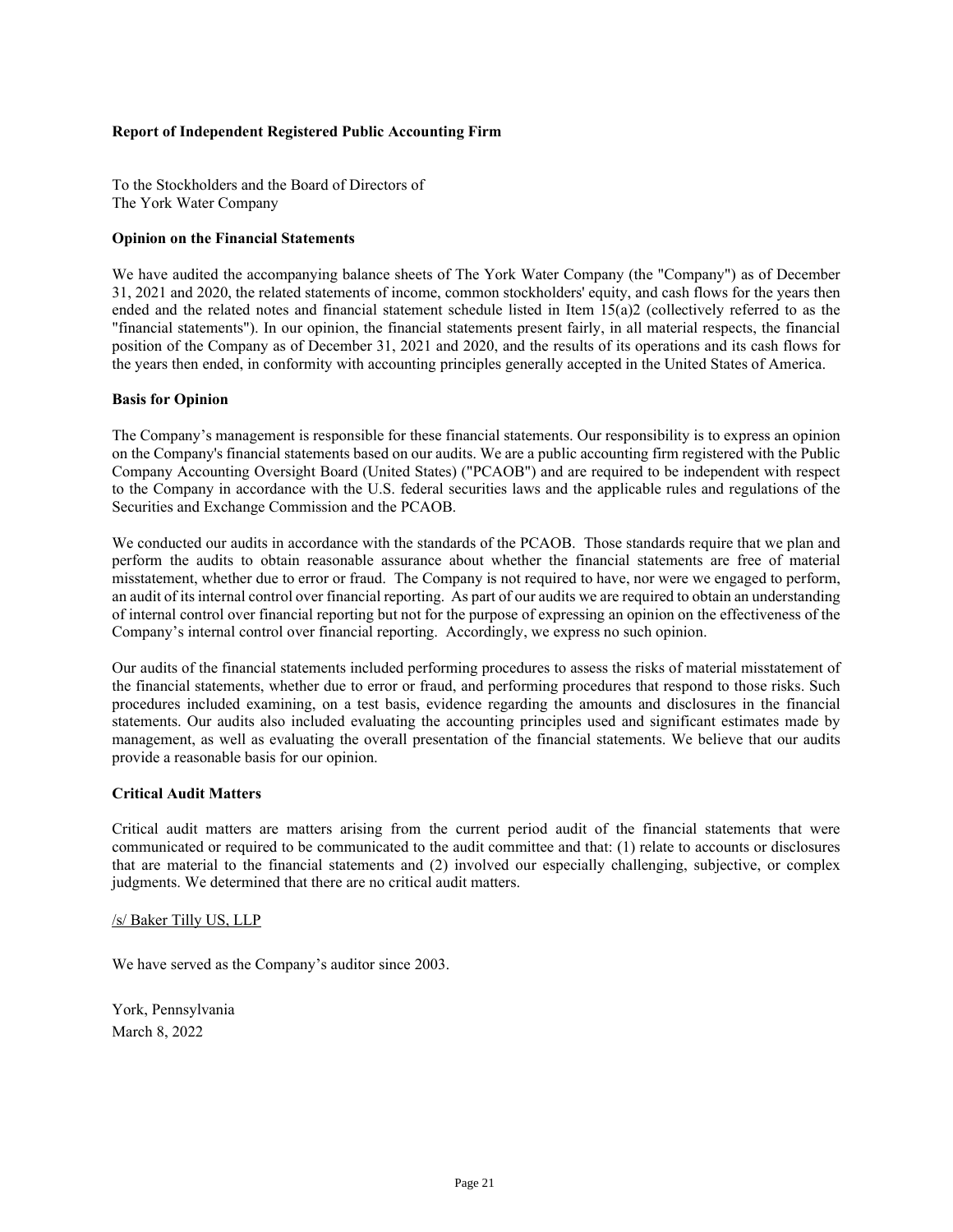# **Balance Sheets (In thousands of dollars, except per share amounts)**

|                                                          | Dec. 31, 2021 |              | Dec. 31, 2020 |                |
|----------------------------------------------------------|---------------|--------------|---------------|----------------|
| <b>ASSETS</b>                                            |               |              |               |                |
| UTILITY PLANT, at original cost                          | \$            | 485,750      | \$            | 438,670        |
| Plant acquisition adjustments                            |               | (3,637)      |               | (3,707)        |
| Accumulated depreciation                                 |               | (99,204)     |               | (91, 340)      |
| Net utility plant                                        |               | 382,909      |               | 343,623        |
| OTHER PHYSICAL PROPERTY, net of accumulated depreciation |               |              |               |                |
| of \$483 in 2021 and \$458 in 2020                       |               | 717          |               | 742            |
| <b>CURRENT ASSETS:</b>                                   |               |              |               |                |
| Cash and cash equivalents                                |               | $\mathbf{1}$ |               | $\overline{2}$ |
| Restricted cash                                          |               |              |               | 5,000          |
| Accounts receivable, net of reserves of \$855 in 2021    |               |              |               |                |
| and \$655 in 2020                                        |               | 4,634        |               | 5,184          |
| Unbilled revenues                                        |               | 2,784        |               | 2,847          |
| Recoverable income taxes                                 |               | 894          |               | 721            |
| Materials and supplies inventories, at cost              |               | 1,917        |               | 1,010          |
| Prepaid expenses                                         |               | 1,032        |               | 1,526          |
| Total current assets                                     |               | 11,262       |               | 16,290         |
| OTHER LONG-TERM ASSETS:                                  |               |              |               |                |
| Prepaid pension cost                                     |               | 14,054       |               | 2,209          |
| Note receivable                                          |               | 255          |               | 255            |
| Deferred regulatory assets                               |               | 45,280       |               | 39,893         |
| Other assets                                             |               | 4,376        |               | 3,945          |
| Total other long-term assets                             |               | 63,965       |               | 46,302         |
| <b>Total Assets</b>                                      | S             | 458,853      | \$            | 406,957        |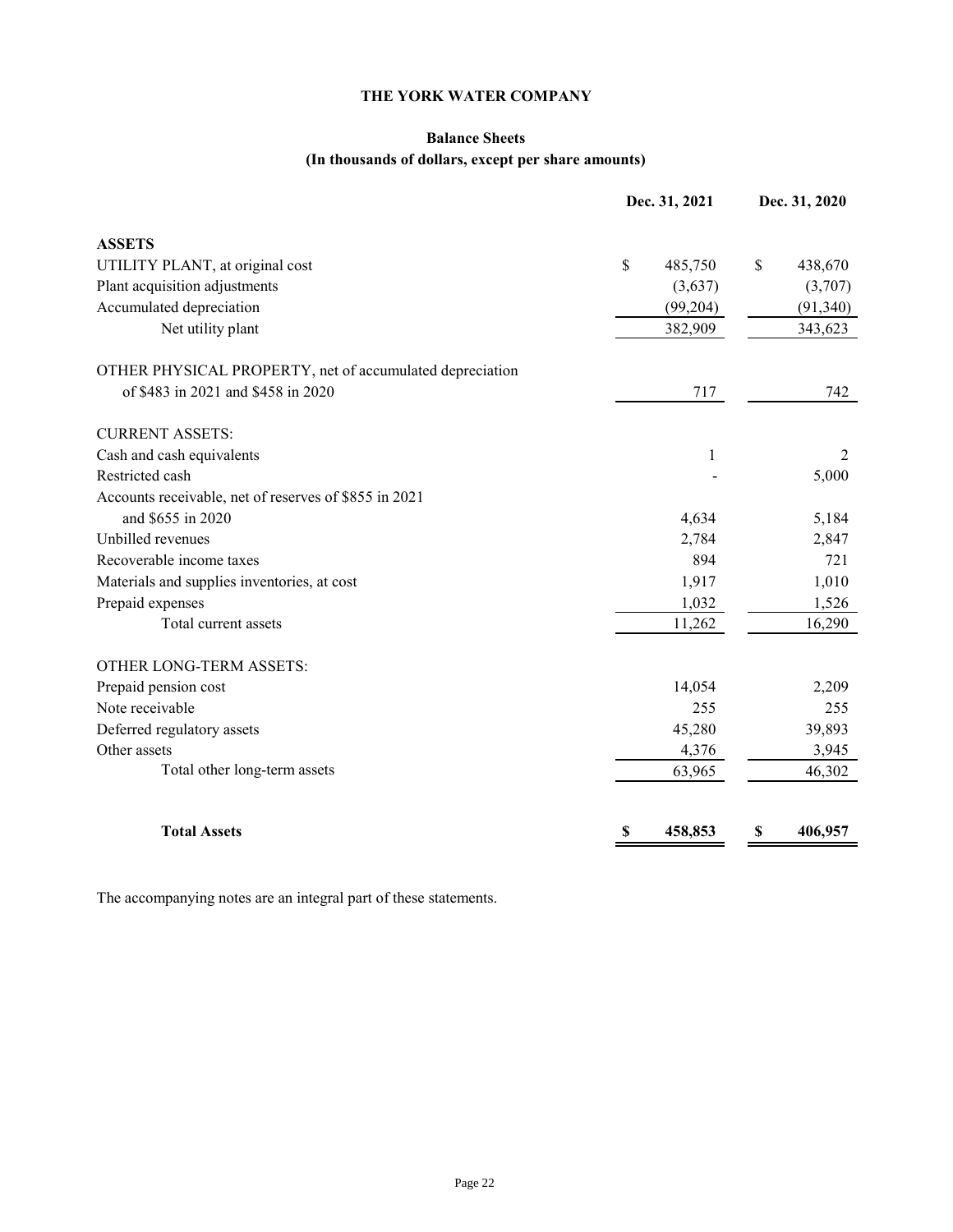# **Balance Sheets**

# **(In thousands of dollars, except per share amounts)**

|                                                              | Dec. 31, 2021 |         | Dec. 31, 2020 |         |
|--------------------------------------------------------------|---------------|---------|---------------|---------|
| STOCKHOLDERS' EQUITY AND LIABILITIES                         |               |         |               |         |
| COMMON STOCKHOLDERS' EQUITY:                                 |               |         |               |         |
| Common stock, no par value, authorized 46,500,000 shares,    | \$            | 88,230  | \$            | 85,935  |
| issued and outstanding 13,112,948 shares in 2021             |               |         |               |         |
| and 13,060,817 shares in 2020                                |               |         |               |         |
| Retained earnings                                            |               | 64,392  |               | 57,317  |
| Total common stockholders' equity                            |               | 152,622 |               | 143,252 |
| PREFERRED STOCK, authorized 500,000 shares, no shares issued |               |         |               |         |
| LONG-TERM DEBT, excluding current portion                    |               | 138,869 |               | 123,573 |
| <b>COMMITMENTS</b>                                           |               |         |               |         |
| <b>CURRENT LIABILITIES:</b>                                  |               |         |               |         |
| Current portion of long-term debt                            |               | 7,500   |               |         |
| Accounts payable                                             |               | 6,712   |               | 6,540   |
| Dividends payable                                            |               | 2,293   |               | 2,192   |
| Accrued compensation and benefits                            |               | 1,575   |               | 1,417   |
| Accrued interest                                             |               | 959     |               | 959     |
| Deferred regulatory liabilities                              |               | 607     |               | 525     |
| Other accrued expenses                                       |               | 440     |               | 360     |
| Total current liabilities                                    |               | 20,086  |               | 11,993  |
| DEFERRED CREDITS:                                            |               |         |               |         |
| Customers' advances for construction                         |               | 12,820  |               | 10,326  |
| Deferred income taxes                                        |               | 49,590  |               | 43,538  |
| Deferred employee benefits                                   |               | 4,530   |               | 4,793   |
| Deferred regulatory liabilities                              |               | 36,374  |               | 25,444  |
| Other deferred credits                                       |               | 2,086   |               | 2,731   |
| Total deferred credits                                       |               | 105,400 |               | 86,832  |
| Contributions in aid of construction                         |               | 41,876  |               | 41,307  |
| <b>Total Stockholders' Equity and Liabilities</b>            | \$            | 458,853 | \$            | 406,957 |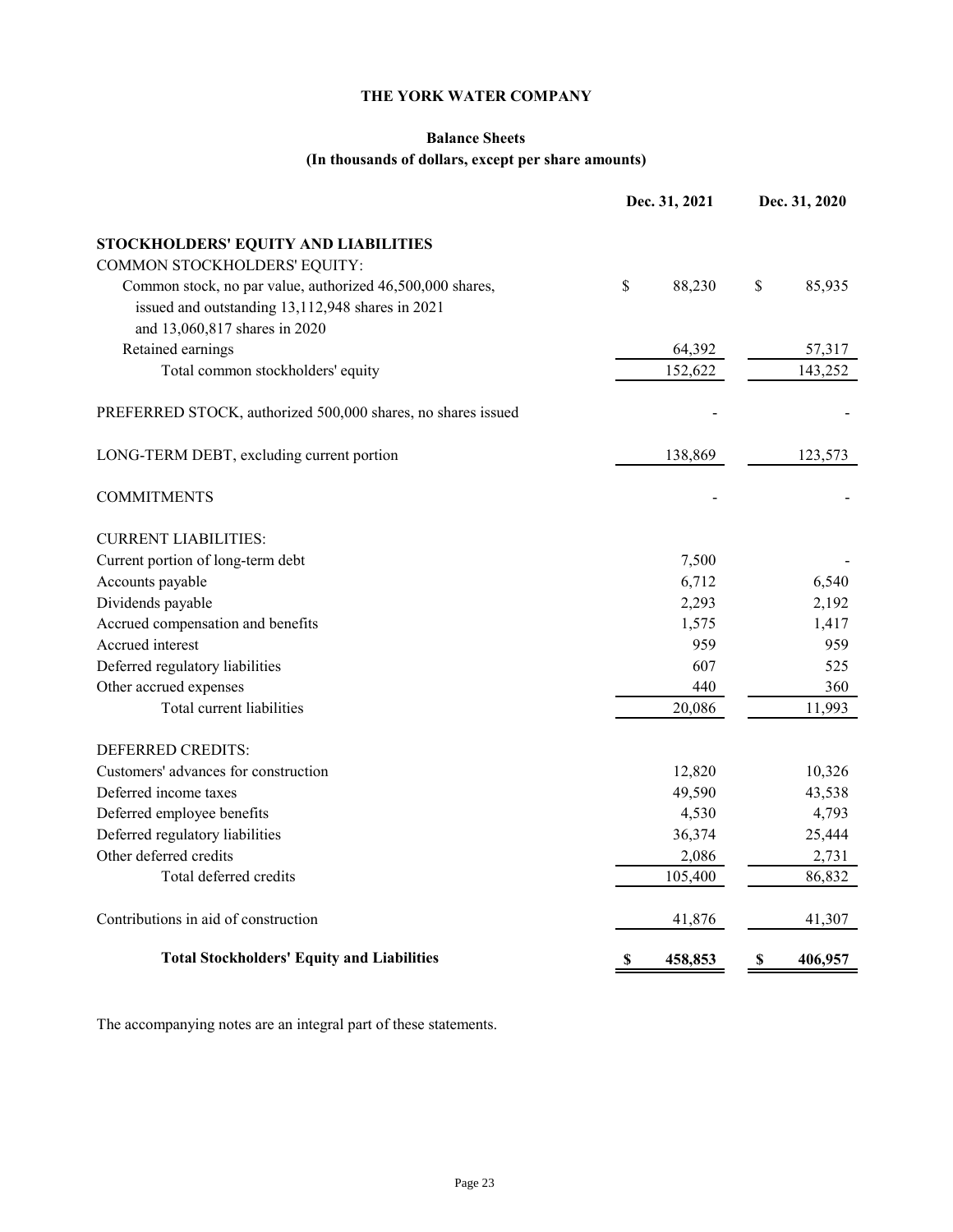# **Statements of Income (In thousands of dollars, except per share amounts)**

|                                              |                       | <b>Year Ended December 31</b> |          |  |
|----------------------------------------------|-----------------------|-------------------------------|----------|--|
|                                              | 2021                  |                               | 2020     |  |
| OPERATING REVENUES                           | \$<br>55,119          | \$                            | 53,852   |  |
| <b>OPERATING EXPENSES:</b>                   |                       |                               |          |  |
| Operation and maintenance                    | 11,822                |                               | 10,781   |  |
| Administrative and general                   | 9,754                 |                               | 9,258    |  |
| Depreciation and amortization                | 8,859                 |                               | 8,177    |  |
| Taxes other than income taxes                | 1,288                 |                               | 1,205    |  |
|                                              | 31,723                |                               | 29,421   |  |
| Operating income                             | 23,396                |                               | 24,431   |  |
| OTHER INCOME (EXPENSES):                     |                       |                               |          |  |
| Interest on debt                             | (4,926)               |                               | (4,707)  |  |
| Allowance for funds used during construction | 1,221                 |                               | 530      |  |
| Other pension costs                          | (1,214)               |                               | (1, 362) |  |
| Gain on life insurance                       |                       |                               | 515      |  |
| Other income (expenses), net                 | (373)                 |                               | (791)    |  |
|                                              | (5,292)               |                               | (5,815)  |  |
| Income before income taxes                   | 18,104                |                               | 18,616   |  |
| Income taxes                                 | 1,120                 |                               | 2,018    |  |
| <b>Net Income</b>                            | $\mathbb S$<br>16,984 | \$                            | 16,598   |  |
| <b>Basic Earnings Per Share</b>              | 1.30<br>\$            | \$                            | 1.27     |  |
| <b>Diluted Earnings Per Share</b>            | \$<br>1.30            | \$                            | 1.27     |  |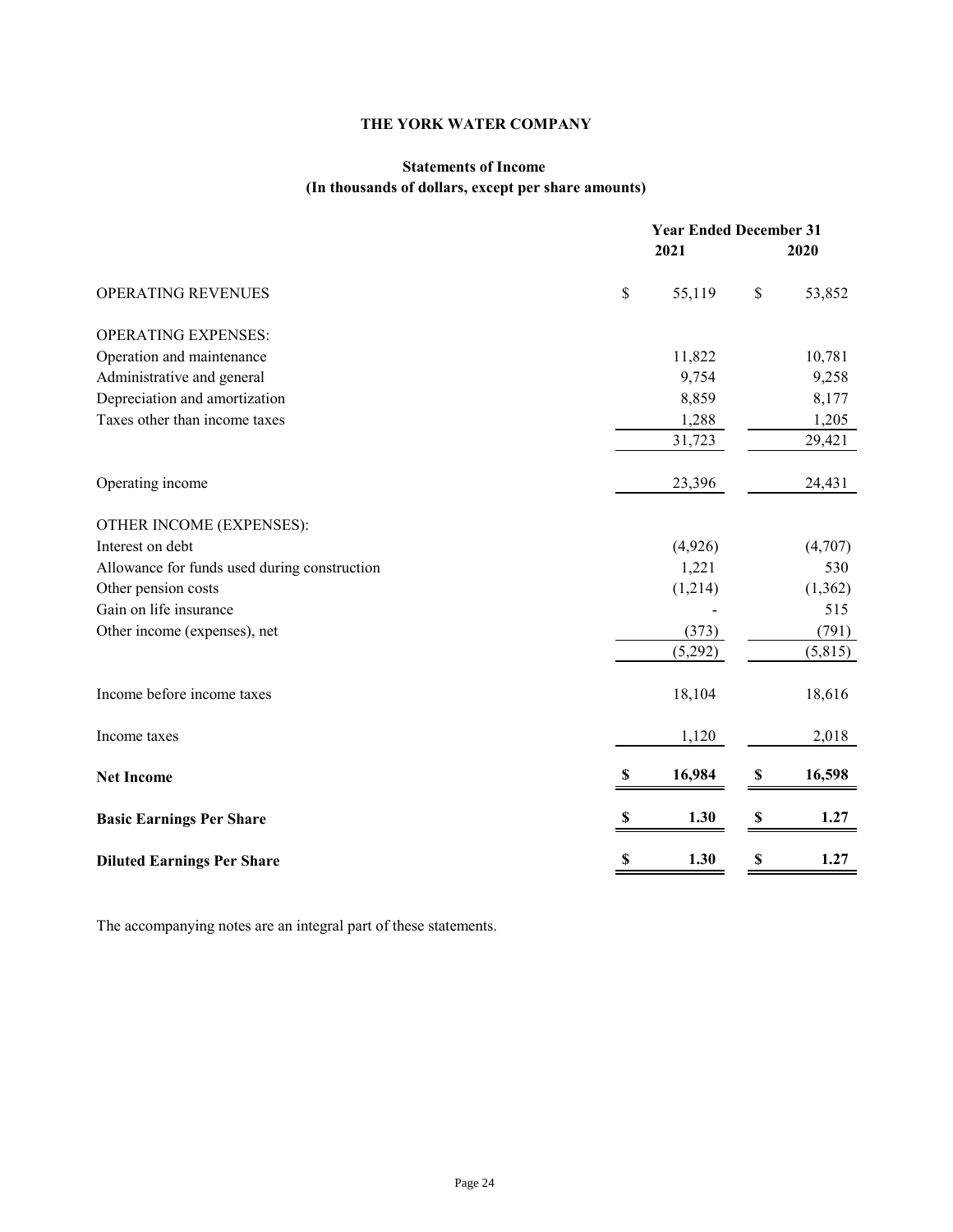# **Statements of Common Stockholders' Equity (In thousands of dollars, except per share amounts) For the Years Ended December 31, 2021 and 2020**

|                                             | Common<br><b>Stock</b><br><b>Shares</b> | Common<br><b>Stock</b><br>Amount | <b>Retained</b><br>Earnings |              | Total   |
|---------------------------------------------|-----------------------------------------|----------------------------------|-----------------------------|--------------|---------|
| Balance, December 31, 2019                  | 13,014,898                              | \$<br>83,976                     | \$<br>50,209                | $\mathbb{S}$ | 134,185 |
| Net income                                  |                                         |                                  | 16,598                      |              | 16,598  |
| Cash dividends declared, \$0.7280 per share |                                         |                                  | (9,490)                     |              | (9,490) |
| Issuance of common stock under              |                                         |                                  |                             |              |         |
| dividend reinvestment, direct stock and     |                                         |                                  |                             |              |         |
| employee stock purchase plans               | 41,088                                  | 1,805                            |                             |              | 1,805   |
| Stock-based compensation                    | 4,831                                   | 154                              |                             |              | 154     |
| Balance, December 31, 2020                  | 13,060,817                              | 85,935                           | 57,317                      |              | 143,252 |
| Net income                                  |                                         |                                  | 16,984                      |              | 16,984  |
| Cash dividends declared, \$0.7571 per share |                                         |                                  | (9,909)                     |              | (9,909) |
| Issuance of common stock under              |                                         |                                  |                             |              |         |
| dividend reinvestment, direct stock and     |                                         |                                  |                             |              |         |
| employee stock purchase plans               | 45,961                                  | 2,082                            |                             |              | 2,082   |
| Stock-based compensation                    | 6,170                                   | 213                              |                             |              | 213     |
| Balance, December 31, 2021                  | 13,112,948                              | \$<br>88,230                     | \$<br>64,392                | \$           | 152,622 |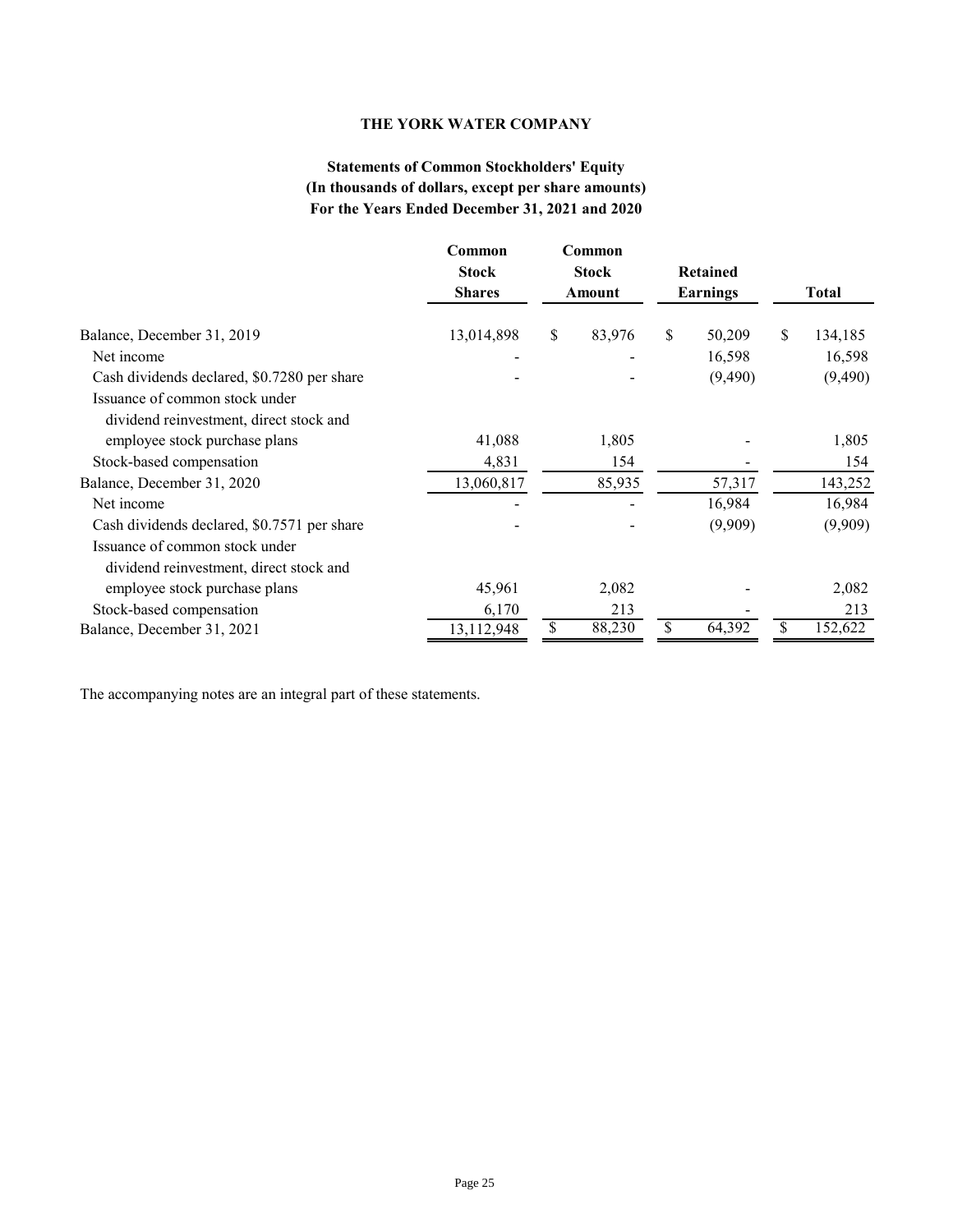### **Statements of Cash Flows (In thousands of dollars, except per share amounts)**

|                                                                                                                                                                                 | <b>Year Ended December 31</b><br>2021 | <b>2020</b> |
|---------------------------------------------------------------------------------------------------------------------------------------------------------------------------------|---------------------------------------|-------------|
| CASH FLOWS FROM OPERATING ACTIVITIES:                                                                                                                                           |                                       |             |
| Net income                                                                                                                                                                      | \$16,984                              | \$16,598    |
| Adjustments to reconcile net income to net cash provided by operating activities:                                                                                               |                                       |             |
| Gain on life insurance                                                                                                                                                          |                                       | (515)       |
| Depreciation and amortization                                                                                                                                                   | 8,859                                 | 8,177       |
| Stock-based compensation                                                                                                                                                        | 213                                   | 154         |
| Increase in deferred income taxes                                                                                                                                               | 164                                   | 88          |
| Other                                                                                                                                                                           | 15                                    | 552         |
| Changes in assets and liabilities:                                                                                                                                              |                                       |             |
| (Increase) decrease in accounts receivable and unbilled revenues                                                                                                                | 235                                   | (1,948)     |
| Increase in recoverable income taxes                                                                                                                                            | (173)                                 | (174)       |
| Increase in materials and supplies, prepaid expenses, prepaid pension cost,                                                                                                     |                                       |             |
| regulatory and other assets                                                                                                                                                     | (8,508)                               | (8,205)     |
| Increase in accounts payable, accrued compensation and benefits, accrued                                                                                                        |                                       |             |
| expenses, deferred employee benefits, regulatory liabilities, and other deferred credits                                                                                        | 5,170                                 | 5,463       |
| Increase in accrued interest                                                                                                                                                    |                                       | 45          |
| Net cash provided by operating activities                                                                                                                                       | 22,959                                | 20,235      |
|                                                                                                                                                                                 |                                       |             |
| CASH FLOWS FROM INVESTING ACTIVITIES:                                                                                                                                           |                                       |             |
| Utility plant additions, including debt portion of allowance for funds used during                                                                                              |                                       |             |
| construction of \$682 in 2021 and \$296 in 2020                                                                                                                                 | (34, 409)                             | (32, 123)   |
| Acquisitions of wastewater systems                                                                                                                                              | (11,991)                              | (1,176)     |
| Cash received from surrender of life insurance policies                                                                                                                         |                                       | 672         |
| Net cash used in investing activities                                                                                                                                           | (46, 400)                             | (32, 627)   |
|                                                                                                                                                                                 |                                       |             |
| CASH FLOWS FROM FINANCING ACTIVITIES:                                                                                                                                           |                                       |             |
| Customers' advances for construction and contributions in aid of construction                                                                                                   | 3,989                                 | 3,155       |
| Repayments of customer advances                                                                                                                                                 | (926)                                 | (419)       |
| Proceeds of long-term debt issues                                                                                                                                               | 60,269                                | 62,156      |
| Debt issuance costs                                                                                                                                                             |                                       | (162)       |
| Repayments of long-term debt                                                                                                                                                    | (37, 649)                             | (39,628)    |
| Changes in cash overdraft position                                                                                                                                              | 483                                   | (121)       |
| Issuance of common stock                                                                                                                                                        | 2,082                                 | 1,805       |
| Dividends paid                                                                                                                                                                  | (9,808)                               | (9, 394)    |
| Net cash provided by financing activities                                                                                                                                       | 18,440                                | 17,392      |
| Net change in cash, cash equivalents, and restricted cash                                                                                                                       | (5,001)                               | 5,000       |
| Cash, cash equivalents, and restricted cash at beginning of period                                                                                                              | 5,002                                 |             |
| Cash, cash equivalents, and restricted cash at end of period                                                                                                                    |                                       | 5,002<br>-S |
|                                                                                                                                                                                 |                                       |             |
| Supplemental disclosures of cash flow information:                                                                                                                              |                                       |             |
| Cash paid during the period for:                                                                                                                                                |                                       |             |
| Interest, net of amounts capitalized                                                                                                                                            | 4,056<br>\$                           | 4,180<br>S. |
| Income taxes                                                                                                                                                                    | 714                                   | 2,429       |
| Supplemental disclosure of non-cash investing and financing activities:<br>Accounts payable includes \$2,572 in 2021 and \$3,022 in 2020 for the construction of utility plant. |                                       |             |
| Contributions in aid of construction includes \$1,024 in 2020 recorded as part of the Felton Borough acquisition.                                                               |                                       |             |
|                                                                                                                                                                                 |                                       |             |
| Reconciliation of cash, cash equivalents, and restricted cash reported in the Balance Sheets                                                                                    |                                       |             |
| Cash and cash equivalents                                                                                                                                                       | 1                                     | 2           |
| Restricted cash                                                                                                                                                                 |                                       | 5,000<br>\$ |
| Cash, cash equivalents, and restricted cash shown in the statement of cash flows                                                                                                | \$<br>1                               | 5,002       |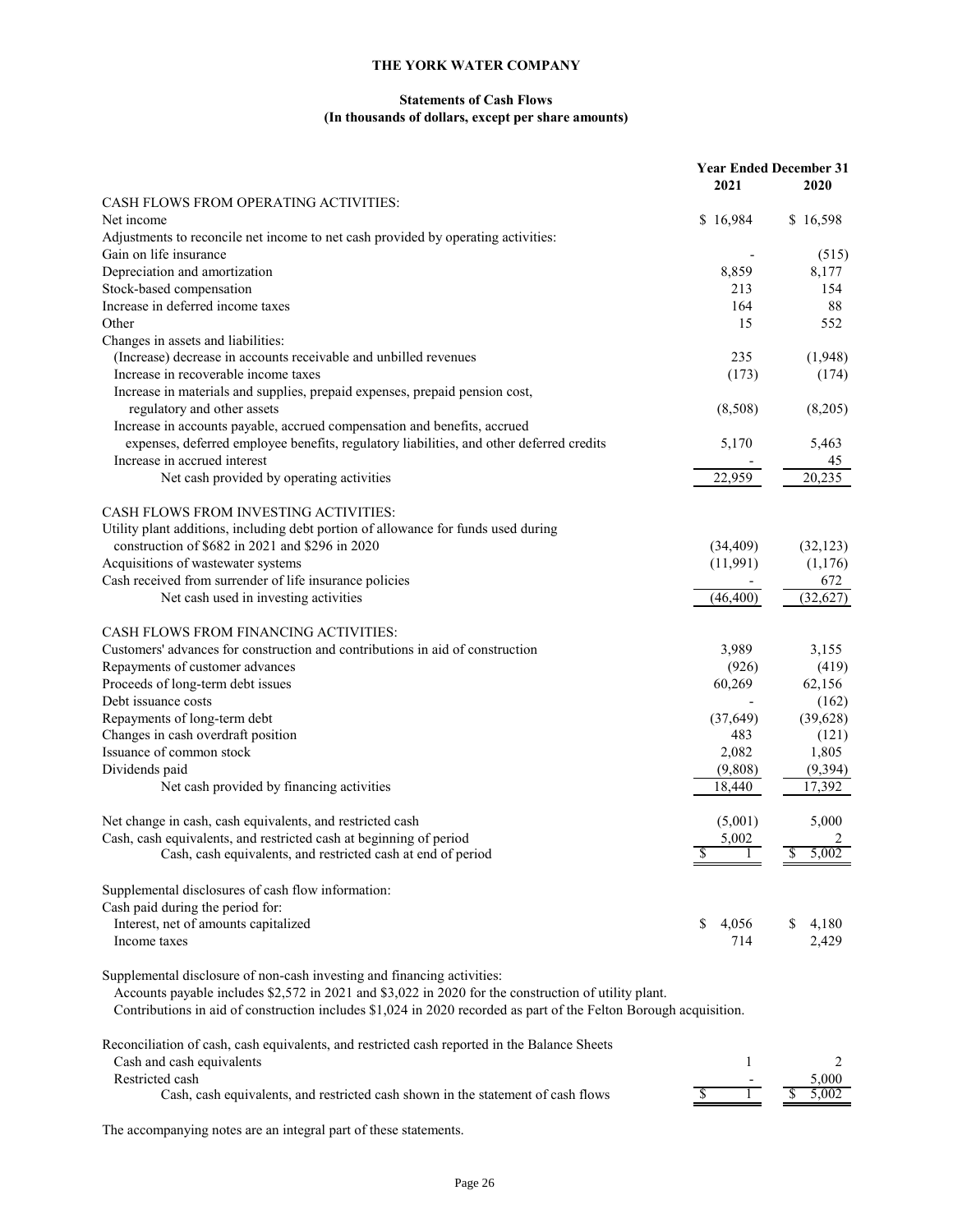# **Notes to Financial Statements**

(In thousands of dollars, except per share amounts)

# **1. Significant Accounting Policies**

The primary business of The York Water Company, or the Company, is to impound, purify and distribute water. The Company also owns and operates three wastewater collection systems and five wastewater collection and treatment systems. The Company operates within its franchised territory located in three counties within south-central Pennsylvania and is subject to regulation by the Pennsylvania Public Utility Commission, or PPUC.

The following summarizes the significant accounting policies employed by The York Water Company.

# **Utility Plant and Depreciation**

The cost of additions includes contracted cost, direct labor and fringe benefits, materials, overhead and, for certain utility plant, allowance for funds used during construction. In accordance with regulatory accounting requirements, water and wastewater systems acquired are recorded at estimated original cost of utility plant when first devoted to utility service and the applicable depreciation is recorded to accumulated depreciation. The difference between the estimated original cost less applicable accumulated depreciation, and the purchase price and acquisition costs, is recorded as an acquisition adjustment within utility plant as permitted by the PPUC. At December 31, 2021 and 2020, utility plant includes a net credit acquisition adjustment of \$3,637 and \$3,707, respectively. For those amounts approved by the PPUC, the net acquisition adjustment is being amortized over the remaining life of the respective assets. Certain amounts are still awaiting approval from the PPUC before amortization will commence. Amortization amounted to \$67 for each of the years ended December 31, 2021 and 2020.

Upon normal retirement of depreciable property, the estimated or actual cost of the asset is credited to the utility plant account, and such amounts, together with the cost of removal less salvage value, are charged to the reserve for depreciation. To the extent the Company recovers cost of removal or other retirement costs through rates after the retirement costs are incurred, a regulatory asset is reported. Gains or losses from abnormal retirements are reflected in income currently.

The straight-line remaining life method is used to compute depreciation on utility plant cost, exclusive of land and land rights. Annual provisions for depreciation of transportation and mechanical equipment included in utility plant are computed on a straight-line basis over the estimated service lives. Such provisions are charged to clearing accounts and apportioned therefrom to operating expenses and other accounts in accordance with the Uniform System of Accounts as prescribed by the PPUC.

The Company charges to maintenance expense the cost of repairs and replacements and renewals of minor items of property. Maintenance of transportation equipment is charged to clearing accounts and apportioned therefrom in a manner similar to depreciation. The cost of replacements, renewals, and betterments of units of property is capitalized to the utility plant accounts.

The following remaining lives are used for financial reporting purposes:

|                                                    | December 31 |             | Approximate range  |
|----------------------------------------------------|-------------|-------------|--------------------|
| <b>Utility Plant Asset Category</b>                | 2021        | <b>2020</b> | of remaining lives |
| Mains and accessories                              | \$242,160   | \$212,164   | $11 - 85$ years    |
| Services, meters, and hydrants                     | 87,164      | 80,590      | $17 - 51$ years    |
| Operations structures, reservoirs, and water tanks | 73,462      | 65,617      | $9 - 57$ years     |
| Pumping and treatment equipment                    | 37,209      | 34,163      | $5 - 30$ years     |
| Office, transportation, and operating equipment    | 16,856      | 15,520      | $2 - 21$ years     |
| Land and other non-depreciable assets              | 3,714       | 3,478       |                    |
| Utility plant in service                           | 460,565     | 411,532     |                    |
| Construction work in progress                      | 25,185      | 27,138      |                    |
| <b>Total Utility Plant</b>                         | \$485,750   | \$438,670   |                    |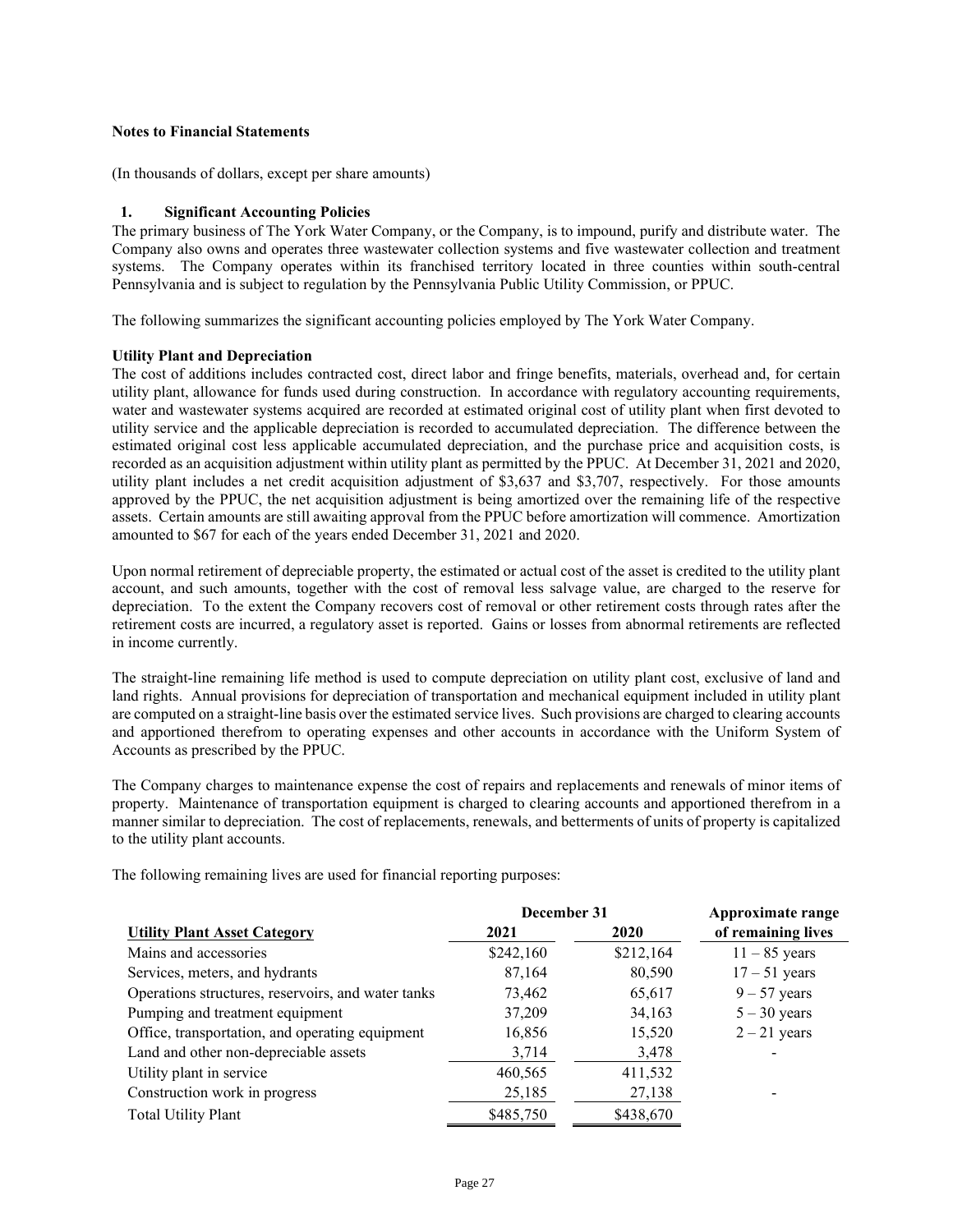The effective rate of depreciation was 2.33% in 2021 and 2020, on average utility plant, net of customers' advances and contributions. Larger depreciation provisions resulting from allowable accelerated methods are deducted for tax purposes.

### **Cash and Cash Equivalents**

For the purposes of the statements of cash flows, the Company considers all highly liquid debt instruments purchased with an original maturity of three months or less to be cash equivalents except for those instruments earmarked to fund construction expenditures or repay long-term debt.

The Company periodically maintains cash balances in major financial institutions in excess of the federally insured limit by the Federal Deposit Insurance Corporation (FDIC). The Company has not experienced any losses and believes it is not exposed to any significant credit risk on cash and cash equivalents.

# **Restricted Cash**

The Company considers any cash account that it cannot access on demand due to contractual or legal reasons to be restricted cash.

At December 31, 2021, the Company held no restricted cash. At December 31, 2020, the Company held \$5,000 in restricted cash which was a bid deposit held in escrow for a potential acquisition.

#### **Accounts Receivable**

Accounts receivable are stated at outstanding balances, less a reserve for doubtful accounts. The reserve for doubtful accounts is established through provisions charged against income. Accounts deemed to be uncollectible are charged against the reserve and subsequent recoveries, if any, are credited to the reserve. The reserve for doubtful accounts is maintained at a level considered adequate to provide for losses that can be reasonably anticipated. Management's periodic evaluation of the adequacy of the reserve is based on past experience, agings of the receivables, adverse situations that may affect a customer's ability to pay, current economic conditions, and other relevant factors. This evaluation is inherently subjective. Unpaid balances remaining after the stated payment terms are considered past due.

#### **Materials and Supplies Inventories**

Materials and supplies inventories are stated at cost. Costs are determined using the average cost method.

#### **Note Receivable**

Note receivable is recorded at cost and represents amounts due from a municipality for construction of water mains in their municipality. Management, considering current information and events regarding the borrowers' ability to repay their obligations, considers a note to be impaired when it is probable that the Company will be unable to collect all amounts due according to the contractual terms of the note agreement. When a note is considered to be impaired, the carrying value of the note is written down. The amount of the impairment is measured based on the present value of expected future cash flows discounted at the note's effective interest rate.

#### **Regulatory Assets and Liabilities**

The Company is subject to the provisions of generally accepted accounting principles regarding rate-regulated entities. The accounting standards provide for the recognition of regulatory assets and liabilities as allowed by regulators for costs or credits that are reflected in current customer rates or are considered probable of being included in future rates. The regulatory assets or liabilities are then relieved as the cost or credit is reflected in rates. Regulatory assets represent costs that are expected to be fully recovered from customers in future rates while regulatory liabilities represent amounts that are expected to be refunded to customers in future rates. These deferred costs have been excluded from the Company's rate base and, therefore, no return is being earned on the unamortized balances.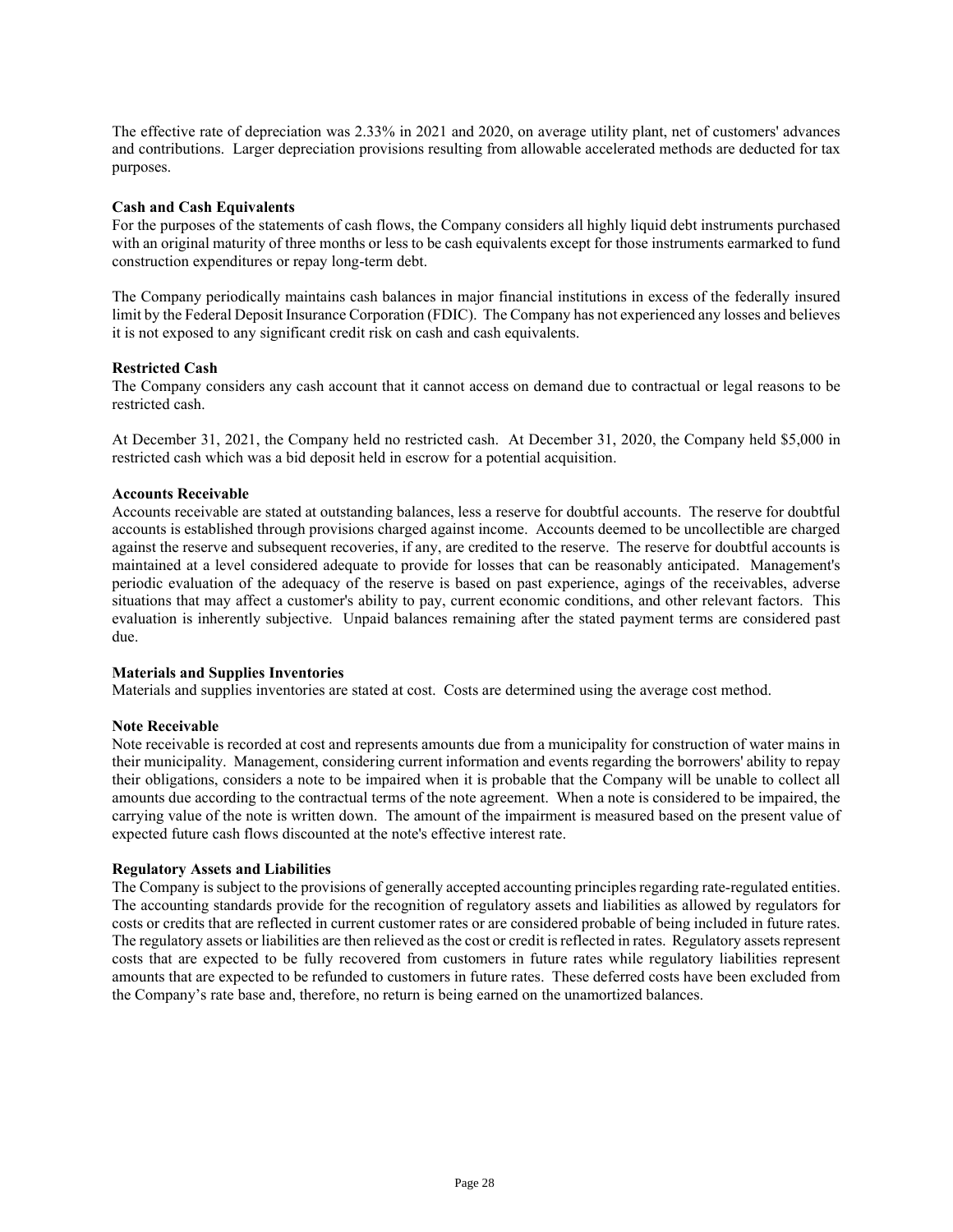Regulatory assets and liabilities are comprised of the following:

|                                                                                     | December 31 |          | <b>Remaining Recovery</b> |  |
|-------------------------------------------------------------------------------------|-------------|----------|---------------------------|--|
|                                                                                     | 2021        | 2020     | <b>Periods</b>            |  |
| Assets                                                                              |             |          |                           |  |
| Income taxes                                                                        | \$33,255    | \$28,200 | Various                   |  |
| Unrealized swap losses                                                              | 2,054       | 2,700    | $1 - 8$ years             |  |
| Utility plant retirement costs                                                      | 7,245       | 5,968    | 5 years                   |  |
| Customer-owned lead service line replacements                                       | 1,161       | 1,081    | Various                   |  |
| Income taxes on customers' advances for<br>construction and contributions in aid of |             |          |                           |  |
| construction                                                                        | 1,545       | 1,815    | Various                   |  |
| Service life study expenses                                                         | 3           | 8        | 1 year                    |  |
| Rate case filing expenses                                                           | 17          | 121      | 1 year                    |  |
|                                                                                     | \$45,280    | \$39,893 |                           |  |
| Liabilities                                                                         |             |          |                           |  |
| Excess accumulated deferred income                                                  |             |          |                           |  |
| taxes on accelerated depreciation                                                   | \$13,644    | \$13,826 | Various                   |  |
| Postretirement benefits                                                             | 11,870      | 25       | Not yet known             |  |
| Income taxes                                                                        | 8,314       | 8,706    | Various                   |  |
| IRS TPR catch-up deduction                                                          | 3,153       | 3,412    | 12 years                  |  |
|                                                                                     | \$36,981    | \$25,969 |                           |  |

The regulatory asset for income taxes includes (a) deferred state income taxes related primarily to differences between book and tax depreciation expense, (b) deferred income taxes related to the differences that arise between specific asset improvement costs capitalized for book purposes and deducted as a repair expense for tax purposes, and (c) deferred income taxes associated with the gross-up of revenues related to the differences. These assets are recognized for ratemaking purposes on a cash or flow-through basis and will be recovered in rates as they reverse.

The Company uses regulatory accounting treatment to defer the mark-to-market unrealized gains and losses on its interest rate swap to reflect that the gain or loss is included in the ratemaking formula when the transaction actually settles. The value of the swap as of the balance sheet date is recorded as part of other deferred credits. Realized gains or losses on the swap will be recorded as interest expense in the statement of income over its remaining term of 8 years.

Utility plant retirement costs represents costs already incurred for the removal of assets, which are expected to be recovered over a five-year period in rates, through depreciation expense.

The Company was granted approval by the PPUC to modify its tariff to replace lead customer-owned service lines that are discovered when the Company replaces its lead service lines over the remaining three years, and to include the cost of the annual replacement of up to 400 lead customer-owned service lines whenever they are discovered, regardless of the material used for the company-owned service line over nine years. The tariff modification allows the Company to replace customer-owned service lines at its own initial cost and record the costs as a regulatory asset to be recovered in future base rates to customers. The recovery period was established in the most recent rate order at four years beginning March 1, 2019. The recovery period for the customer-owned lead service line replacements completed subsequent to the most recent rate order will begin after the next rate order.

Service life study and rate case filing expenses are deferred and amortized over their remaining life of one year.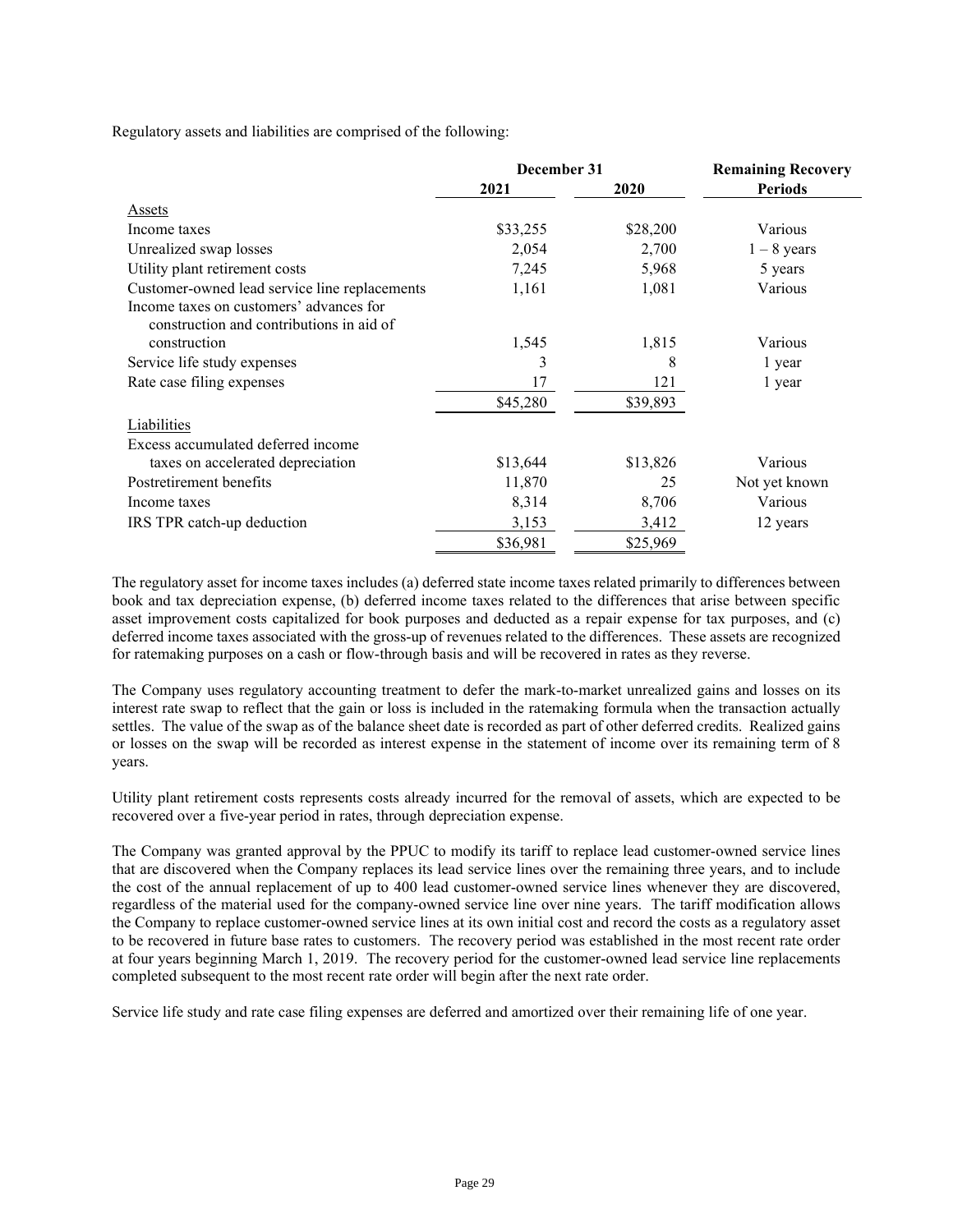Pursuant to the Tax Cuts and Jobs Act of 2017, or 2017 Tax Act, customers' advances for construction and contributions in aid of construction are considered taxable income. The Company's tariff allows the Company to record these income taxes for inclusion in rate base. This asset is recognized for ratemaking purposes on a cash or flow-through basis and will be recovered in rates as it reverses. In November 2021, the Infrastructure Investment and Jobs Act of 2021, or 2021 Infrastructure Act, repealed the tax treatment of customers' advances for construction and contributions in aid of construction made after December 31, 2020.

Under normalization rules applicable to public utility property included in the 2017 Tax Act, the excess accumulated deferred income taxes on accelerated depreciation from lowering of the enacted federal statutory corporate tax rate is recorded as a regulatory liability. The benefit will be given back to customers in rates over the remaining regulatory life of the property.

The regulatory liability for income taxes includes deferred taxes related to excess accumulated deferred income taxes on accelerated depreciation, other postretirement benefits, customers' advances for construction and contributions in aid of construction, and bad debts, as well as deferred investment tax credits. These liabilities will be given back to customers in rates, as tax deductions occur over the next 1 to 50 years.

The regulatory liability for the Internal Revenue Service, or IRS, tangible property regulations, or TPR, catch-up deduction represents the tax benefits realized on the Company's 2014 income tax return for qualifying capital expenditures made prior to 2014. The period over which it will be given back to customers in rates was established in the most recent rate order at 15 years beginning March 1, 2019.

Postretirement benefits include the difference between contributions and deferred pension expense and the overfunded status of the pension plans. The overfunded status represents the difference between the projected benefit obligation and the fair market value of the assets. This liability will change in future years based on the amount of contributions made and market returns. The liability will be given back to customers in rates over some period determined by the PPUC in a future rate filing.

# **Other Assets**

Other assets consist mainly of the cash value of life insurance policies held as an investment by the Company for reimbursement of costs and benefits associated with its supplemental retirement and deferred compensation programs.

#### **Deferred Debt Expense**

Deferred debt expense is amortized on a straight-line basis over the term of the related debt and is presented on the balance sheet as a direct reduction from long-term debt.

#### **Customers' Advances for Construction**

Customer advances are cash payments from developers, municipalities, customers, or builders for construction of utility plant, and are refundable upon completion of construction, as operating revenues are earned. If the Company loans funds for construction to the customer, the refund amount is credited to the note receivable rather than paid out in cash. After all refunds to which the customer is entitled are made, any remaining balance is transferred to contributions in aid of construction.

# **Contributions in Aid of Construction**

Contributions in Aid of Construction is composed of (i) direct, non-refundable contributions from developers, customers, or builders for construction of water infrastructure and (ii) customer advances that have become nonrefundable. Contributions in aid of construction are deducted from the Company's rate base, and therefore, no return is earned on property financed with contributions. The PPUC requires that contributions received remain on the Company's balance sheets indefinitely as a long-term liability.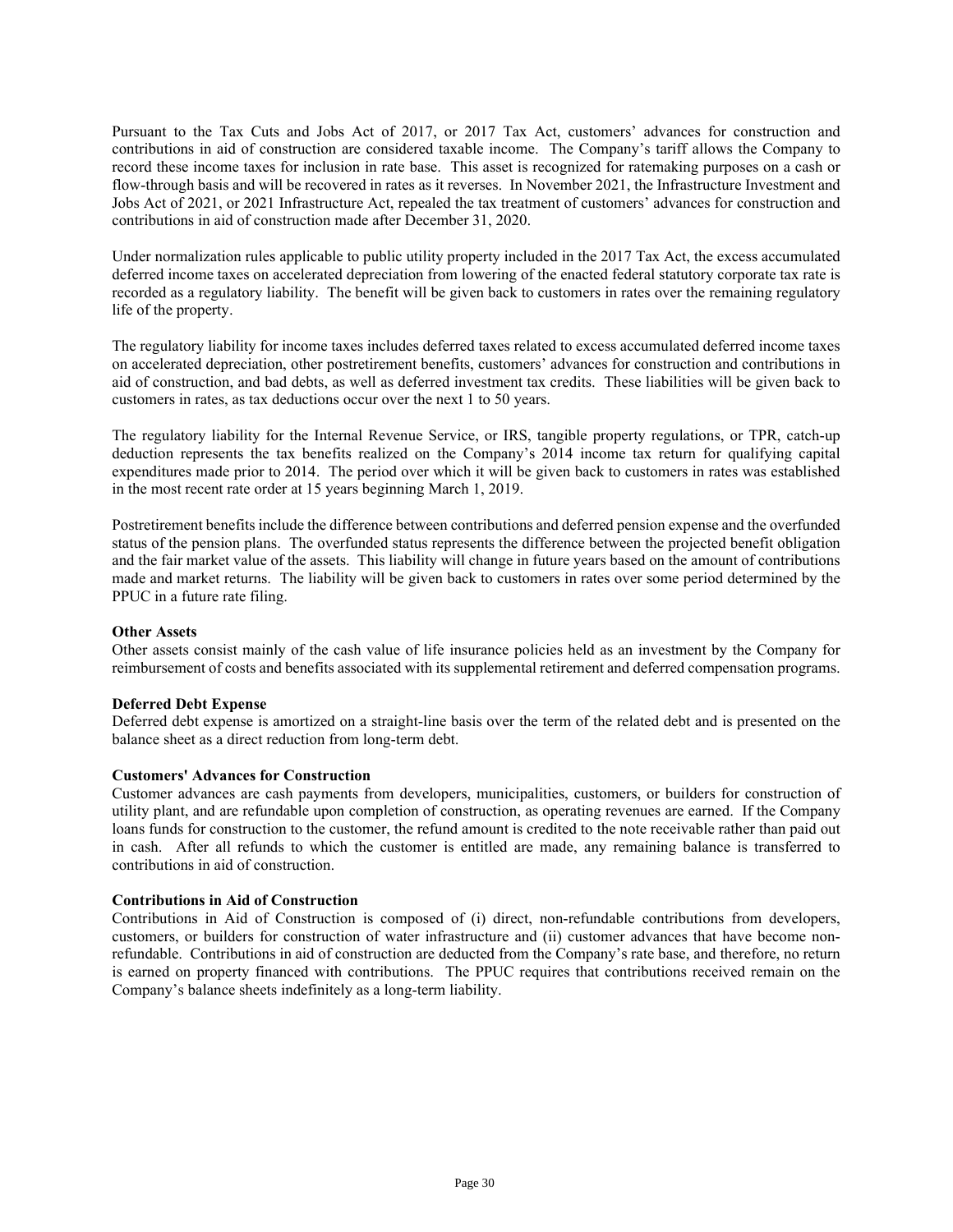#### **Interest Rate Swap Agreement**

The Company is exposed to certain risks relating to its ongoing business operations. The primary risk managed by using derivative instruments is interest rate risk. The Company utilizes an interest rate swap agreement to effectively convert its variable-rate debt to a fixed rate. Interest rate swaps are contracts in which a series of interest rate cash flows are exchanged over a prescribed period. The notional amount on which the interest payments are based is not exchanged. The Company has designated the interest rate swap agreement as a cash flow hedge, classified as a financial derivative used for non-trading activities.

The accounting standards regarding accounting for derivatives and hedging activities require companies to recognize all derivative instruments as either assets or liabilities at fair value on the balance sheets. In accordance with the standards, the interest rate swap is recorded on the balance sheets in other deferred credits at fair value.

The Company uses regulatory accounting treatment rather than hedge accounting to defer the unrealized gains and losses on its interest rate swap. These unrealized gains and losses are recorded as a regulatory asset. Based on current ratemaking treatment, the Company expects the gains and losses to be recognized in rates and in interest expense as the swap settlements occur. Swap settlements are recorded in the income statement with the hedged item as interest expense. Swap settlements resulted in the reclassification from regulatory assets to interest expense of \$372 in 2021 and \$342 in 2020. The overall swap result was a (gain) loss of \$(274) in 2021 and \$815 in 2020. During the twelve months ending December 31, 2022, the Company expects to reclassify \$342 (before tax) from regulatory assets to interest expense.

The interest rate swap will expire on October 1, 2029.

# **Stock-Based Compensation**

The Company records compensation expense in the financial statements for stock-based awards based on the grant date fair value of those awards. Stock-based compensation expense is recognized over the requisite service periods of the awards on a straight-line basis, which is generally commensurate with the vesting term. Forfeitures are recognized as they occur.

#### **Income Taxes**

Certain income and expense items are accounted for in different time periods for financial reporting than for income tax reporting purposes.

Deferred income taxes are accounted for under the asset and liability method. Deferred tax assets and liabilities are recognized for the future tax consequences attributable to differences between the financial statement carrying amounts of existing assets and liabilities and their respective tax bases and tax credit carryforwards. Deferred tax assets and liabilities are measured using enacted tax rates expected to apply to taxable income in the years in which those temporary differences are expected to be recovered or settled. The effect on deferred tax assets and liabilities of a change in tax rates is recognized in income in the period that includes the enactment date. To the extent such income taxes increase or decrease future rates, an offsetting regulatory asset or liability has been recorded.

Investment tax credits have been deferred and are being amortized to income over the average estimated service lives of the related assets. As of December 31, 2021 and 2020, deferred investment tax credits amounted to \$463 and \$500, respectively.

The Company filed for a change in accounting method under the IRS TPR effective in 2014. Under the change in accounting method, the Company is permitted to deduct the costs of certain asset improvements that were previously being capitalized and depreciated for tax purposes as an expense on its income tax return. The Company was permitted to make this deduction for prior years (the "catch-up deduction") and each year going forward, beginning with 2014 (the "ongoing deduction"). After receiving approval from the PPUC in its most recent rate order, the Company began to recognize the catch-up deduction, recorded as a regulatory liability, over 15 years beginning March 1, 2019. The ongoing deduction results in a reduction in the effective income tax rate, a net reduction in income tax expense, and a reduction in the amount of income taxes currently payable. The catch-up deduction resulted in a decrease in current income taxes payable and an increase to regulatory liabilities. Both the ongoing and catch-up deductions resulted in increases to deferred tax liabilities and regulatory assets representing the appropriate book and tax basis difference on capital additions.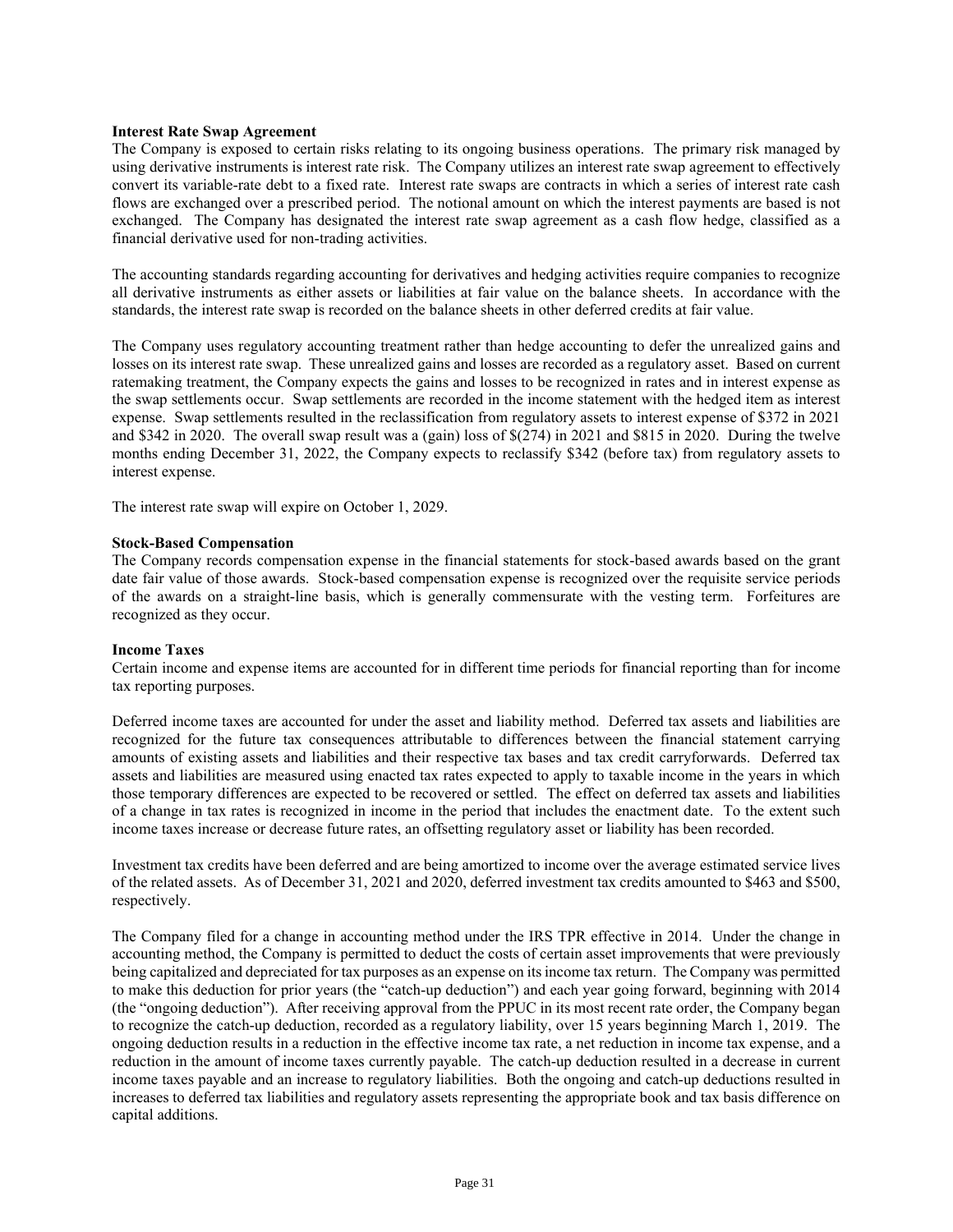The 2017 Tax Act, among other things, reduces the federal statutory corporate tax rate for tax years beginning in 2018 from 34% to 21%, treats customers' advances for construction and contributions in aid of construction as taxable income, eliminates certain deductions, and eliminates bonus depreciation on qualified water and wastewater property. This resulted in the remeasurement of the federal portion of the Company's deferred taxes as of December 31, 2017 to the 21% rate. The effect was recognized in income for the year ended December 31, 2017 for all deferred tax assets and liabilities except accelerated depreciation. Under normalization rules applicable to public utility property included in the 2017 Tax Act, the excess accumulated deferred income taxes on accelerated depreciation is recorded as a regulatory liability. The regulatory liability is a temporary difference, so a deferred tax asset is recorded including the gross-up of revenue necessary to return, in rates, the effect of the temporary difference. In November 2021, the 2021 Infrastructure Act repealed the tax treatment of customers' advances for construction and contributions in aid of construction made after December 31, 2020.

# **Allowance for Funds Used During Construction**

Allowance for funds used during construction (AFUDC) represents the estimated cost of funds used for construction purposes during the period of construction. These costs are reflected as non-cash income during the construction period and as an addition to the cost of plant constructed. AFUDC includes the net cost of borrowed funds and a rate of return on other funds. The PPUC approved rate of 10.04% was applied for 2021 and 2020. AFUDC is recovered through water and wastewater rates as utility plant is depreciated.

# **Use of Estimates in the Preparation of Financial Statements**

The preparation of financial statements in conformity with accounting principles generally accepted in the United States of America requires management to make estimates and assumptions that affect the reported amounts of assets and liabilities and disclosure of contingent assets and liabilities at the date of the financial statements and the reported amounts of revenues and expenses during the reporting period. Actual results could differ from those estimates.

# **2. Acquisitions**

On April 9, 2020, the Company completed the acquisition of the wastewater collection and treatment assets of Felton Borough in York County, Pennsylvania. The Company began operating the existing collection and treatment facilities on April 16, 2020. The acquisition resulted in the addition of approximately 130 wastewater customers with purchase price and acquisition costs of approximately \$914, which is more than the depreciated original cost of the assets net of contributions in aid of construction. The Company recorded an acquisition adjustment of \$295 and will seek approval from the PPUC to amortize the acquisition adjustment over the remaining life of the acquired assets. This acquisition is immaterial to Company results.

On September 14, 2020, the Company completed the acquisition of the wastewater collection and treatment assets and began operating the existing collection and treatment facilities of the Letterkenny Township Municipal Authority in Franklin County, Pennsylvania. The acquisition resulted in the addition of approximately 180 wastewater customers with purchase price and acquisition costs of approximately \$262 which is less than the depreciated original cost of the assets. The Company recorded a negative acquisition adjustment of \$751 and will seek approval from the PPUC to amortize the acquisition adjustment over the remaining life of the acquired assets. This acquisition is immaterial to Company results.

On December 30, 2021, the Company completed the acquisition of the wastewater collection assets of West Manheim Township in York County, Pennsylvania. The Company began operating the existing collection facilities on January 3, 2022. The acquisition resulted in the addition of approximately 1,800 wastewater customers with purchase price and acquisition costs of approximately \$11,991 which is more than the depreciated original cost of the assets. The Company recorded an acquisition adjustment of \$3 and will seek approval from the PPUC to expense the acquisition adjustment. This acquisition is immaterial to Company results.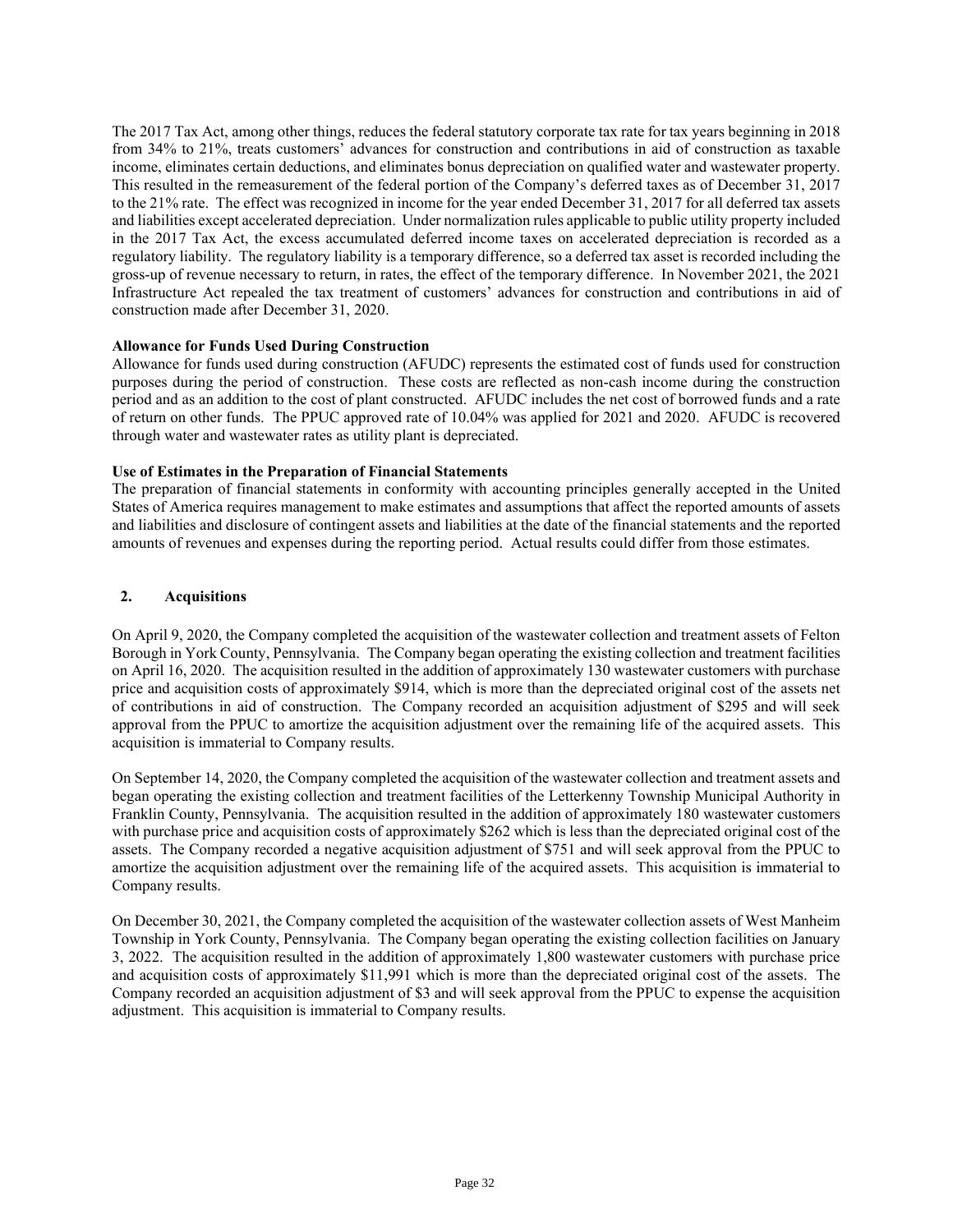# **3. Accounts Receivable and Contract Assets**

Accounts receivable and contract assets are summarized in the following table:

|                                       | As of<br>Dec. 31, 2021 | As of<br>Dec. 31, 2020 | Change  |
|---------------------------------------|------------------------|------------------------|---------|
| Accounts receivable – customers       | \$5,034                | \$5,633                | \$(599) |
| Other receivables                     | 455                    | 206                    | 249     |
|                                       | 5,489                  | 5,839                  | (350)   |
| Less: allowance for doubtful accounts | (855)                  | (655)                  | 200     |
| Accounts receivable, net              | \$4,634                | 5,184                  | \$(550) |
| Unbilled revenue                      | \$2,784                | \$2,847                | \$(63)  |

Differences in timing of revenue recognition, billings, and cash collections result in receivables and contract assets. Generally, billing occurs subsequent to revenue recognition, resulting in a contract asset reported as unbilled revenue on the balance sheet. The Company does not receive advances or deposits from customers before revenue is recognized so no contract liabilities are reported. Accounts receivable are recorded when the right to consideration becomes unconditional and are presented separately on the balance sheet. The changes in accounts receivable – customers and in unbilled revenue were primarily due to normal timing difference between performance and the customer's payments.

# **4. Note Receivable and Customers' Advances for Construction**

The Company entered into an agreement with a municipality to extend water service into a previously formed water district. The Company loaned funds to the municipality to cover the costs related to the project. The municipality concurrently advanced these funds back to the Company in the form of customers' advances for construction. The municipality is required by enacted ordinance to charge application fees and water revenue surcharges (fees) to customers connected to the system, which are remitted to the Company. The note principal and the related customer advance that could be used to settle the note receivable are reduced periodically as operating revenues are earned by the Company from customers connected to the system and refunds of the advance are made. There is no due date for the notes or expiration date for the advance.

The Company recorded interest income of \$164 in 2021 and \$139 in 2020. The interest rate on the note outstanding is 7.5%.

Included in the accompanying balance sheets at December 31, 2021 and 2020 were the following amounts related to this project.

|                                      | 2021  | 2020  |
|--------------------------------------|-------|-------|
| Note receivable, including interest  | \$255 | \$255 |
| Customers' advances for construction | 284   | 302   |

The Company has other customers' advances for construction totaling \$12,536 and \$10,024 at December 31, 2021 and 2020, respectively.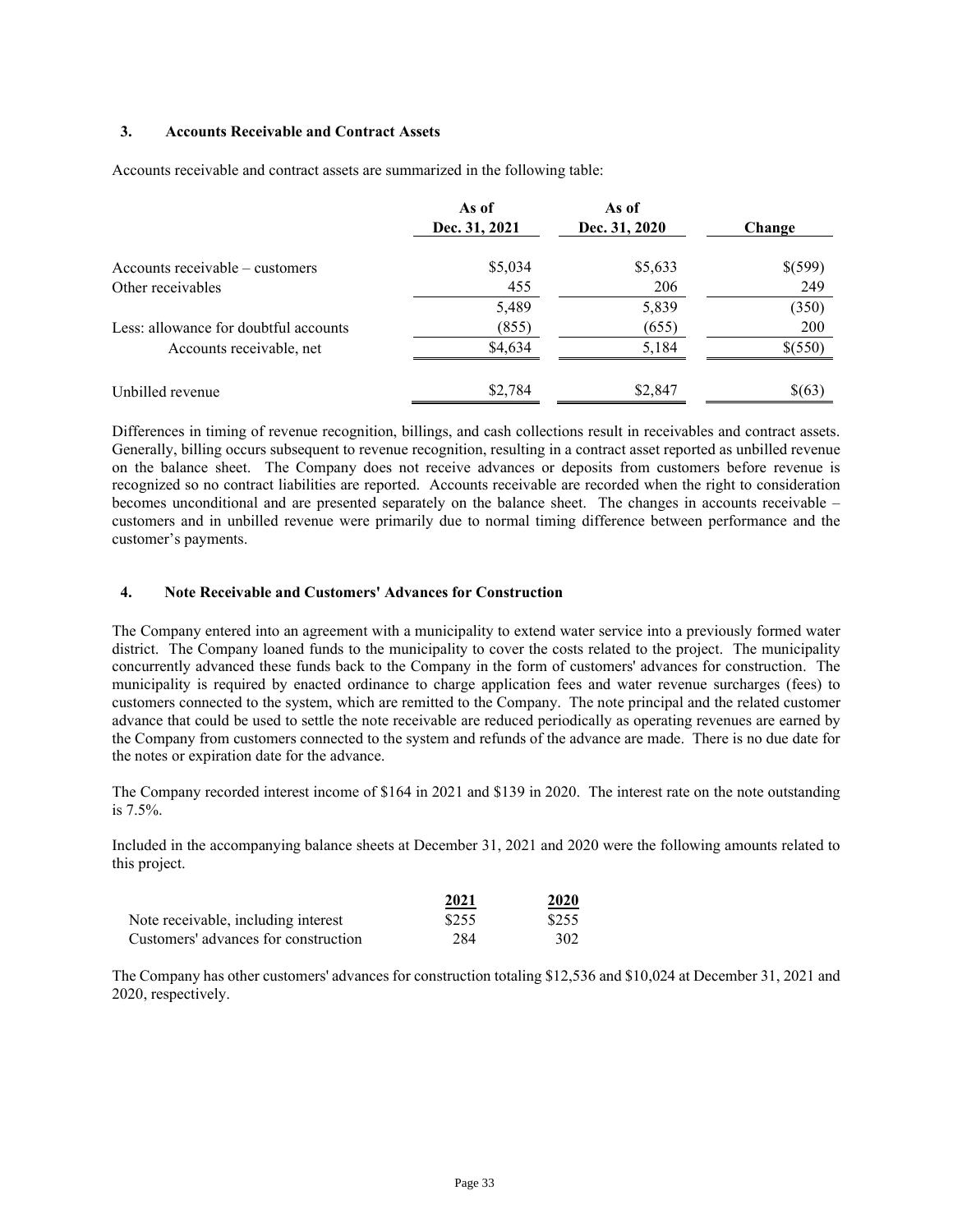# **5. Common Stock and Earnings Per Share**

Net income of \$16,984 and \$16,598 for the years ended December 31, 2021 and 2020, respectively, is used to calculate both basic and diluted earnings per share. Basic net income per share is based on the weighted average number of common shares outstanding. Diluted net income per share is based on the weighted average number of common shares outstanding plus potentially dilutive shares. The dilutive effect of employee stock-based compensation is included in the computation of diluted net income per share. The dilutive effect of stock-based compensation is calculated using the treasury stock method and expected proceeds upon exercise or issuance of the stock-based compensation.

The following table summarizes the shares used in computing basic and diluted net income per share:

|                                         | 2021       | 2020       |
|-----------------------------------------|------------|------------|
| Weighted average common shares, basic   | 13,076,263 | 13,033,681 |
| Effect of dilutive securities:          |            |            |
| Employee stock-based compensation       | 1.027      | 839        |
| Weighted average common shares, diluted | 13,077,290 | 13.034.520 |

Under the employee stock purchase plan, all full-time employees who have been employed at least ninety consecutive days may purchase shares of the Company's common stock limited to 10% of gross compensation. The purchase price is 95% of the fair market value (as defined). Shares issued during 2021 and 2020 were 3,986 and 3,718, respectively. As of December 31, 2021, 54,021 authorized shares remain unissued under the plan.

The Company has a Dividend Reinvestment and Direct Stock Purchase and Sale Plan ("the Plan"), which is available to both current shareholders and the general public. On November 8, 2019, the Company filed a Registration Statement on Form S-3 with the Securities and Exchange Commission (SEC) to authorize an additional 157,000 shares and rollover the unissued 344,379 shares authorized under the 2016 Form S-3, for issuance under the new Prospectus for the Plan. Under the optional dividend reinvestment portion of the Plan, holders of the Company's common stock may purchase additional shares instead of receiving cash dividends. The purchase price is 95% of the fair market value (as defined). Under the direct stock purchase portion of the Plan, purchases are made monthly at 100% of the stock's fair market value, as defined in the new Prospectus. The Registration Statement was declared effective by the SEC on November 18, 2019. Shares issued during 2021 and 2020 were 41,975 and 37,370, respectively. As of December 31, 2021, 396,544 authorized shares remain unissued under the Plan.

On March 11, 2013, the Board of Directors, or the Board, authorized a share repurchase program granting the Company authority to repurchase up to 1,200,000 shares of the Company's common stock from time to time. The stock repurchase program has no specific end date and the Company may repurchase shares in the open market or through privately negotiated transactions. The Company may suspend or discontinue the repurchase program at any time. During both 2021 and 2020, the Company did not repurchase or retire any shares. As of December 31, 2021, 618,004 shares remain available for repurchase.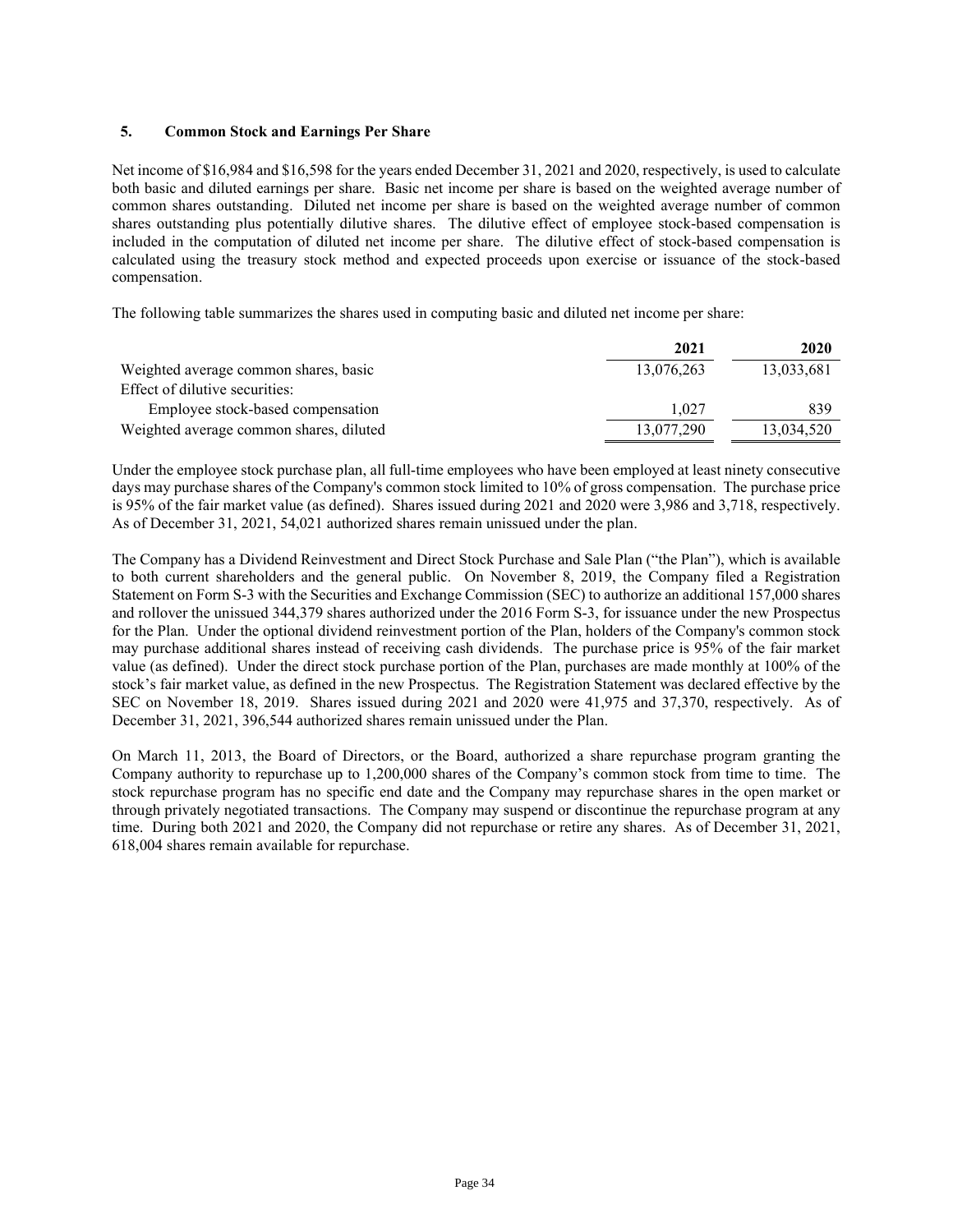# **6. Long-Term Debt and Short-Term Borrowings**

Long-term debt as of December 31, 2021 and 2020 is summarized in the following table:

|                                                                                                                                         | 2021      | 2020      |
|-----------------------------------------------------------------------------------------------------------------------------------------|-----------|-----------|
| 8.43% Senior Notes, Series D, due 2022<br>Variable Rate Pennsylvania Economic Development Financing Authority                           | 7,500     | 7,500     |
| Exempt Facilities Revenue Refunding Bonds, Series 2008A, due 2029<br>3.00% Pennsylvania Economic Development Financing Authority Exempt | 12,000    | 12,000    |
| Facilities Revenue Refunding Bonds, Series A of 2019, due 2036<br>3.10 % Pennsylvania Economic Development Financing Authority Exempt   | 10,500    | 10,500    |
| Facilities Revenue Refunding Bonds, Series B of 2019, due 2038                                                                          | 14,870    | 14,870    |
| 3.23% Senior Notes, due 2040                                                                                                            | 15,000    | 15,000    |
| 4.00% - 4.50% York County Industrial Development Authority Exempt                                                                       |           |           |
| Facilities Revenue Bonds, Series 2015, due 2029 - 2045                                                                                  | 10,000    | 10,000    |
| 4.54% Senior Notes, due 2049                                                                                                            | 20,000    | 20,000    |
| 3.24% Senior Notes, due 2050                                                                                                            | 30,000    | 30,000    |
| Committed Line of Credit, due 2023                                                                                                      | 29,320    | 6,700     |
| Total long-term debt                                                                                                                    | 149,190   | 126,570   |
| Less discount on issuance of long-term debt                                                                                             | (169)     | (181)     |
| Less unamortized debt issuance costs                                                                                                    | (2,652)   | (2,816)   |
| Less current maturities                                                                                                                 | (7,500)   |           |
| Long-term portion                                                                                                                       | \$138,869 | \$123,573 |

Payments due by year as of December 31, 2021:

| 2022    | 2023     | 2024 | 2025 | 2026  |
|---------|----------|------|------|-------|
| \$7,500 | \$41,320 | \$-  | \$-  | \$330 |

Payments due in 2023 include payback of the committed line of credit. The committed line of credit is reviewed annually, and upon favorable outcome, would likely be extended for another year. Payments due in 2023 also include potential payments of \$12,000 on the variable rate bonds (due 2029) which would only be payable if all bonds were tendered and could not be remarketed, or in the event the Company was unable to, or chose not to, renew the letter of credit backing the bonds. There is currently no such indication of this happening.

#### **Fixed Rate Long-Term Debt**

On September 30, 2020, the Company entered into a note purchase agreement with certain institutional investors relating to the private placement of \$30,000 aggregate principal amount of the Company's senior notes. The senior notes bear interest at 3.24% per annum payable semiannually and mature on September 30, 2050. The senior notes are unsecured and unsubordinated obligations of the Company. The Company received net proceeds, after deducting issuance costs, of approximately \$29,838. The net proceeds were used to refinance the \$6,500 aggregate principal amount of the Company's 10.05% Senior Notes, Series C, due September 30, 2020, to refinance line of credit borrowings incurred by the Company as interim financing for various capital projects, to fund acquisitions and for general corporate purposes.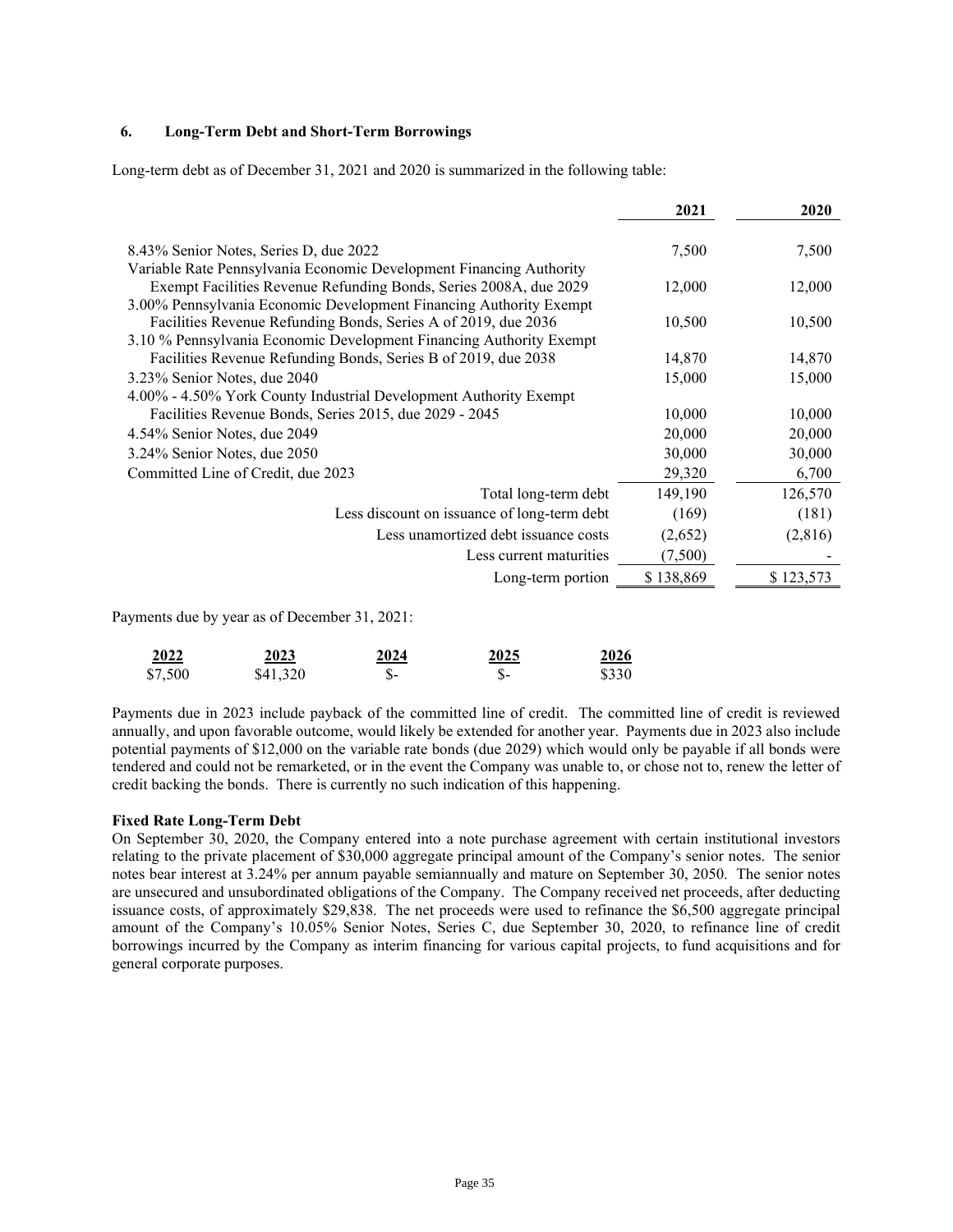#### **Variable Rate Long-Term Debt**

On May 7, 2008, the PEDFA issued \$12,000 aggregate principal amount of PEDFA Exempt Facilities Revenue Refunding Bonds, Series A of 2008 (the "Series A Bonds") for the Company's benefit pursuant to the terms of a trust indenture, dated as of May 1, 2008, between the PEDFA and Manufacturers and Traders Trust Company, as trustee. The PEDFA then loaned the proceeds of the offering of the Series A Bonds to the Company pursuant to a loan agreement, dated as of May 1, 2008, between the Company and the PEDFA. The loan agreement provides for a \$12,000 loan with a maturity date of October 1, 2029. Amounts outstanding under the loan agreement are the Company's direct general obligations. The proceeds of the loan were used to redeem the PEDFA Exempt Facilities Revenue Bonds, Series B of 2004 (the "2004 Series B Bonds"). The 2004 Series B Bonds were redeemed because the bonds were tendered and could not be remarketed due to the downgrade of the bond insurer's credit rating.

Borrowings under the loan agreement bear interest at a variable rate as determined by PNC Capital Markets, as remarketing agent, on a periodic basis elected by the Company, which has currently elected that the interest rate be determined on a weekly basis. The remarketing agent determines the interest rate based on the current market conditions in order to determine the lowest interest rate which would cause the Series A Bonds to have a market value equal to the principal amount thereof plus accrued interest thereon. The variable interest rate under the loan agreement averaged 0.07% in 2021 and 0.62% in 2020. As of December 31, 2021 and 2020, the interest rate was 0.13% and 0.12%, respectively.

The holders of the \$12,000 Series A Bonds may tender their bonds at any time. When the bonds are tendered, they are subject to an annual remarketing agreement, pursuant to which a remarketing agent attempts to remarket the tendered bonds according to the terms of the indenture. In order to keep variable interest rates down and to enhance the marketability of the Series A Bonds, the Company entered into a Reimbursement, Credit and Security Agreement with PNC Bank, National Association ("the Bank") dated as of May 1, 2008. This agreement provides for a direct pay letter of credit issued by the Bank to the trustee for the Series A Bonds. The Bank is responsible for providing the trustee with funds for the timely payment of the principal and interest on the Series A Bonds and for the purchase price of the Series A Bonds that have been tendered or deemed tendered for purchase and have not been remarketed. The Company's responsibility is to reimburse the Bank the same day as regular interest payments are made, and within fourteen months for the purchase price of tendered bonds that have not been remarketed. The reimbursement period for the principal is immediate at maturity, upon default by the Company, or if the Bank does not renew the Letter of Credit. The current expiration date of the Letter of Credit is June 30, 2023. It is reviewed annually for a potential extension of the expiration date.

The Company may elect to have the Series A Bonds redeemed, in whole or in part, on any date that interest is payable for a redemption price equal to the principal amount thereof plus accrued interest to the date of redemption. The Series A Bonds are also subject to mandatory redemption for the same redemption price in the event that the IRS determines that the interest payable on the Series A Bonds is includable in gross income of the holders of the bonds for federal tax purposes.

#### **Interest Rate Swap Agreement**

In connection with the issuance of the PEDFA 2004 Series B Bonds, the Company entered into an interest rate swap agreement with a counterparty, in the notional principal amount of \$12,000. The Company elected to retain the swap agreement for the 2008 Series A Bonds. Interest rate swap agreements derive their value from underlying interest rates. These transactions involve both credit and market risk. The notional amounts are amounts on which calculations, payments, and the value of the derivative are based. Notional amounts do not represent direct credit exposure. Direct credit exposure is limited to the net difference between the calculated amounts to be received and paid, if any. Such difference, which represents the fair value of the swap, is reflected on the Company's balance sheets. See Note 7 for additional information regarding the fair value of the swap.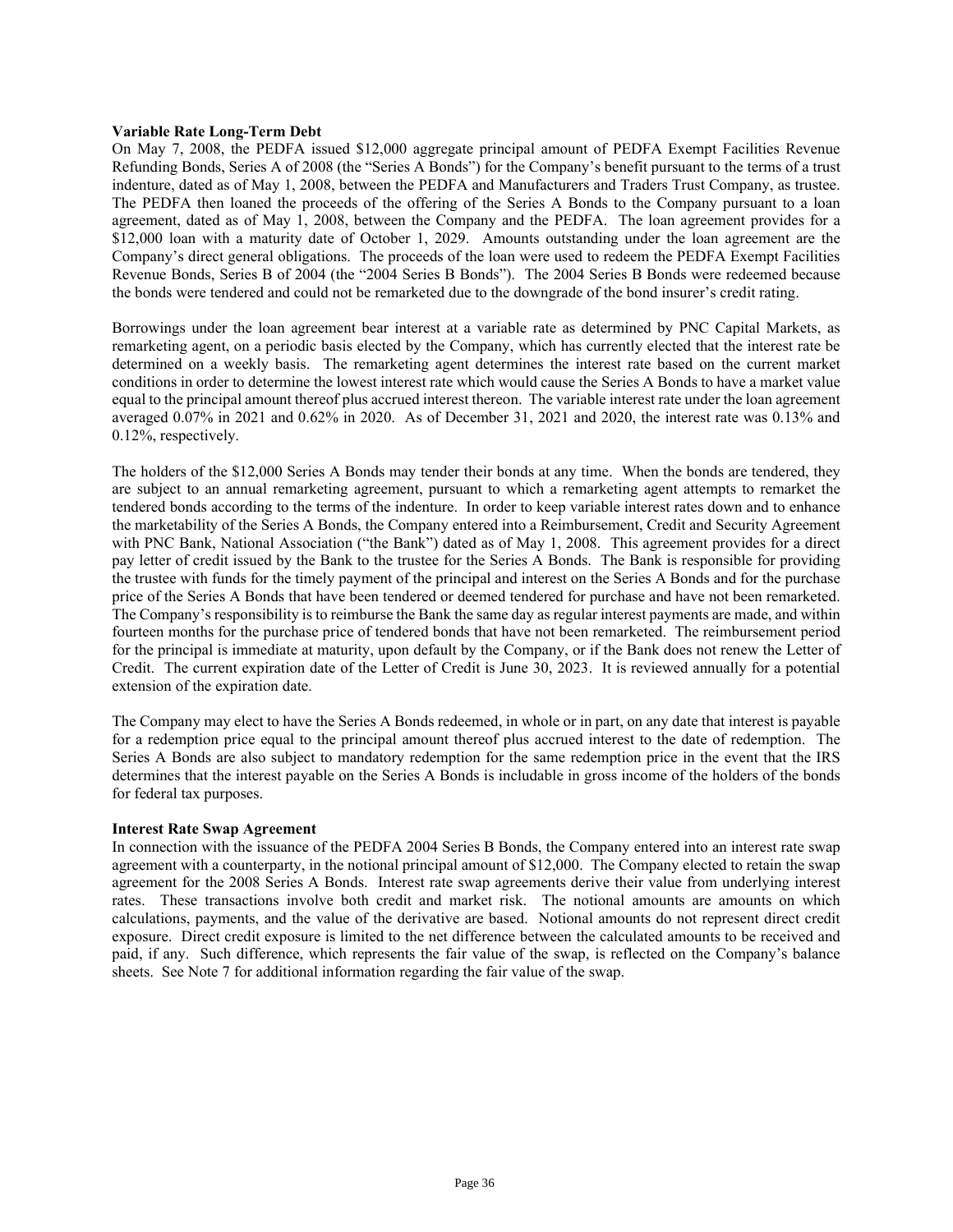The interest rate swap will terminate on the maturity date of the 2008 Series A Bonds (which is the same date as the maturity date of the loan under the loan agreement), unless sooner terminated pursuant to its terms. In the event the interest rate swap terminates prior to the maturity date of the 2008 Series A Bonds, either the Company or the swap counterparty may be required to make a termination payment to the other based on market conditions at such time. The Company is exposed to credit-related losses in the event of nonperformance by the counterparty. The Company controls the credit risk of its financial contracts through credit approvals, limits and monitoring procedures, and does not expect the counterparty to default on its obligations. Notwithstanding the terms of the swap agreement, the Company is ultimately obligated for all amounts due and payable under the loan agreement.

The interest rate swap agreement contains provisions that require the Company to maintain a credit rating of at least BBB- with Standard & Poor's. On October 8, 2021, Standard & Poor's affirmed the Company's credit rating at A-, with a stable outlook and adequate liquidity. If the Company's rating were to fall below this rating, it would be in violation of these provisions, and the counterparty to the derivative could request immediate payment if the derivative was in a liability position. The Company's interest rate swap was in a liability position as of December 31, 2021. If a violation was triggered on December 31, 2021, the Company would have been required to pay the counterparty approximately \$2,107.

The Company's interest rate swap agreement provides that it pays the counterparty a fixed interest rate of 3.16% on the notional amount of \$12,000. In exchange, the counterparty pays the Company a floating interest rate (based on 59% of the U.S. Dollar one-month LIBOR rate) on the notional amount. The floating interest rate paid to the Company is intended, over the term of the swap, to approximate the variable interest rate on the loan agreement and the interest rate paid to bondholders, thereby managing its exposure to fluctuations in prevailing interest rates. The Company's net payment rate on the swap averaged 3.10% in 2021 and 2.87% in 2020.

As of December 31, 2021, there was a spread of 7 basis points between the variable rate paid to bondholders and the variable rate received from the swap counterparty, which equated to an overall effective rate of 3.23% (including variable interest and swap payments). As of December 31, 2020, there was a spread of 3 basis points which equated to an overall effective rate of 3.19% (including variable interest and swap payments).

# **Line of Credit Borrowings**

In 2020, the Company entered into an agreement for a \$50,000 unsecured, committed line of credit at an interest rate of LIBOR plus 1.05% with an unused commitment fee and an interest rate floor. Simultaneously, the Company paid off and terminated all prior existing line of credit agreements aggregating \$41,500 with four banks. In 2021, the Company renewed its line of credit and extended the maturity date to September 2023. Average borrowings outstanding under the lines of credit were \$11,487 in 2021 and \$7,467 in 2020. The average cost of borrowings under the lines of credit was 1.30% during 2021 and 1.59% during 2020. The weighted average interest rate on the line of credit borrowings was 1.30% as of December 31, 2021 and 2020.

The Company utilizes a cash management account that is directly connected to its line of credit. Excess cash generated automatically pays down outstanding borrowings under the line of credit. If there are no outstanding borrowings, the cash is used as an earnings credit to reduce banking fees. Likewise, if additional funds are needed beyond what is generated internally, funds are automatically borrowed under the line of credit. The Company borrowed \$29,320 and \$6,700 under its line of credit and incurred a cash overdraft of \$1,746 and \$1,263, which was recorded in accounts payable, as of December 31, 2021 and 2020, respectively.

# **Debt Covenants and Restrictions**

The terms of the debt agreements carry certain covenants and limit in some cases the Company's ability to borrow additional funds, to prepay its borrowings and include certain restrictions with respect to declaration and payment of cash dividends and the Company's acquisition of its stock. Under the terms of the most restrictive agreements, the Company cannot borrow in excess of 60% of its utility plant, and cumulative payments for dividends and acquisition of stock since December 31, 1982 may not exceed \$1,500 plus net income since that date. As of December 31, 2021, none of the earnings retained in the business are restricted under these provisions. The Company's debt is unsecured.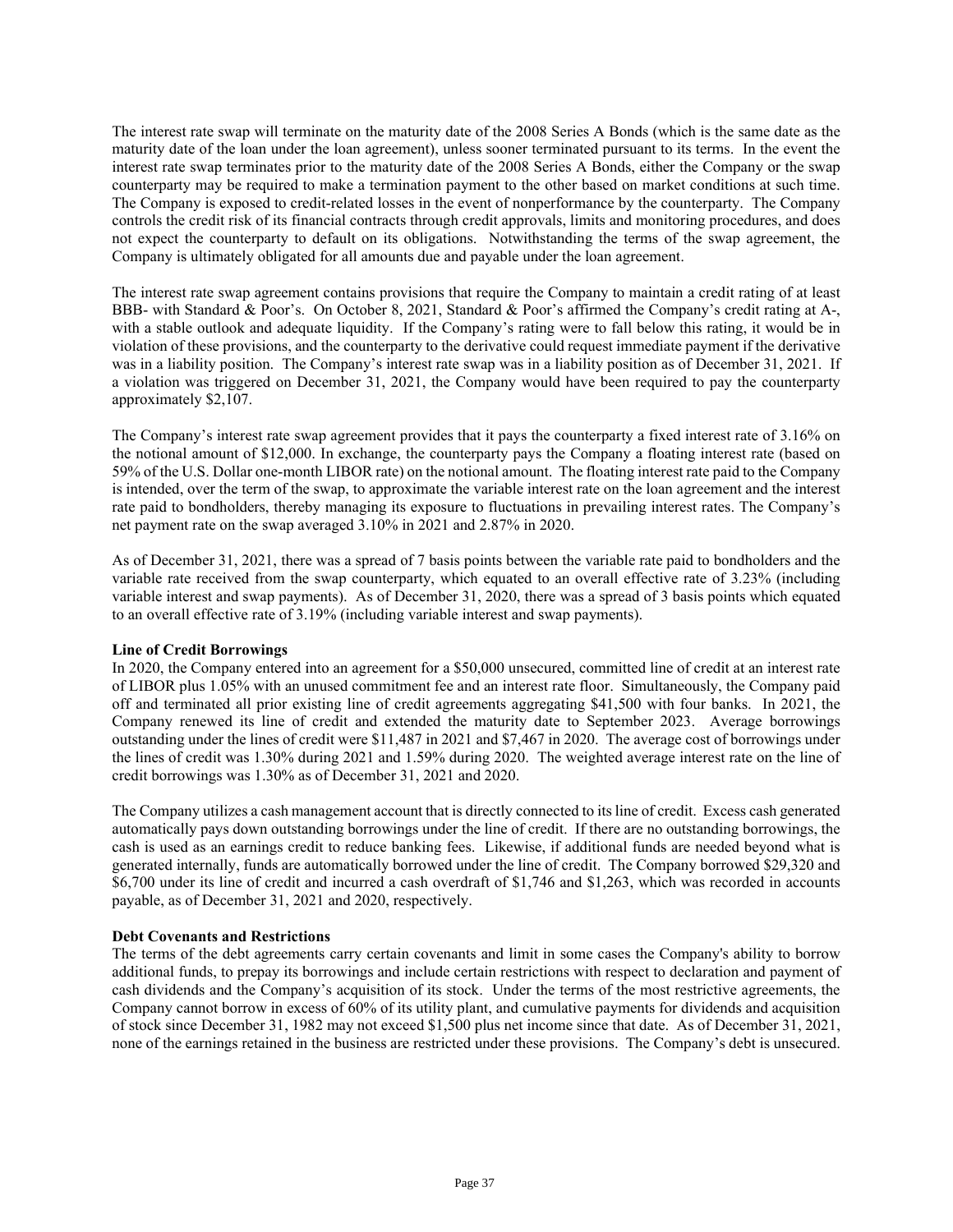The Company's line of credit requires it to maintain a minimum equity to total capitalization ratio (defined as the sum of equity plus funded debt) and a minimum interest coverage ratio (defined as net income plus interest expense plus income tax expense divided by interest expense). As of December 31, 2021, the Company was in compliance with these covenants.

# **7. Fair Value of Financial Instruments**

The accounting standards regarding fair value measurements establish a fair value hierarchy which indicates the extent to which inputs used in measuring fair value are observable in the market. Level 1 inputs include quoted prices for identical instruments and are the most observable. Level 2 inputs include quoted prices for similar assets and observable inputs such as interest rates, commodity rates and yield curves. Level 3 inputs are not observable in the market and include management's own judgments about the assumptions market participants would use in pricing the asset or liability.

The Company has recorded its interest rate swap liability at fair value in accordance with the standards. The liability is recorded under the caption "Other deferred credits" on the balance sheets. The table below illustrates the fair value of the interest rate swap as of the end of the reporting period.

|                    |                          | <b>Fair Value Measurements</b>                |
|--------------------|--------------------------|-----------------------------------------------|
|                    |                          | at Reporting Date Using                       |
| <b>Description</b> | <b>December 31, 2021</b> | Significant Other Observable Inputs (Level 2) |
| Interest Rate Swap | \$2,086                  | \$2,086                                       |

Fair values are measured as the present value of all expected future cash flows based on the LIBOR-based swap yield curve as of the date of the valuation. These inputs to this calculation are deemed to be Level 2 inputs. The balance sheet carrying value reflects the Company's credit quality as of December 31, 2021. The rate used in discounting all prospective cash flows anticipated to be made under this swap reflects a representation of the yield to maturity for 30 year debt on utilities rated A- as of December 31, 2021. The use of the Company's credit quality resulted in a reduction in the swap liability of \$21 as of December 31, 2021. The fair value of the swap reflecting the Company's credit quality as of December 31, 2020 is shown in the table below.

|                    |                          | <b>Fair Value Measurements</b>                |  |
|--------------------|--------------------------|-----------------------------------------------|--|
|                    |                          | at Reporting Date Using                       |  |
| <b>Description</b> | <b>December 31, 2020</b> | Significant Other Observable Inputs (Level 2) |  |
| Interest Rate Swap | \$2,731                  | \$2,731                                       |  |

 $F(x, y) = \frac{1}{2}x^2$ 

The carrying amount of current assets and liabilities that are considered financial instruments approximates fair value as of the dates presented. The Company's total long-term debt, with a carrying value of \$149,190 at December 31, 2021, and \$126,570 at December 31, 2020, had an estimated fair value of approximately \$168,000 and \$151,000, respectively. The estimated fair value of debt was calculated using a discounted cash flow technique that incorporates a market interest yield curve with adjustments for duration and risk profile. These inputs to this calculation are deemed to be Level 2 inputs. The Company recognized its credit rating in determining the yield curve and did not factor in third party credit enhancements including the letter of credit on the 2008 PEDFA Series A issue.

Customers' advances for construction and note receivable have carrying values at December 31, 2021 of \$12,820 and \$255, respectively. At December 31, 2020, customers' advances for construction and note receivable had carrying values of \$10,326 and \$255, respectively. The relative fair values of these amounts cannot be accurately estimated since the timing of future payment streams is dependent upon several factors, including new customer connections, customer consumption levels and future rate increases.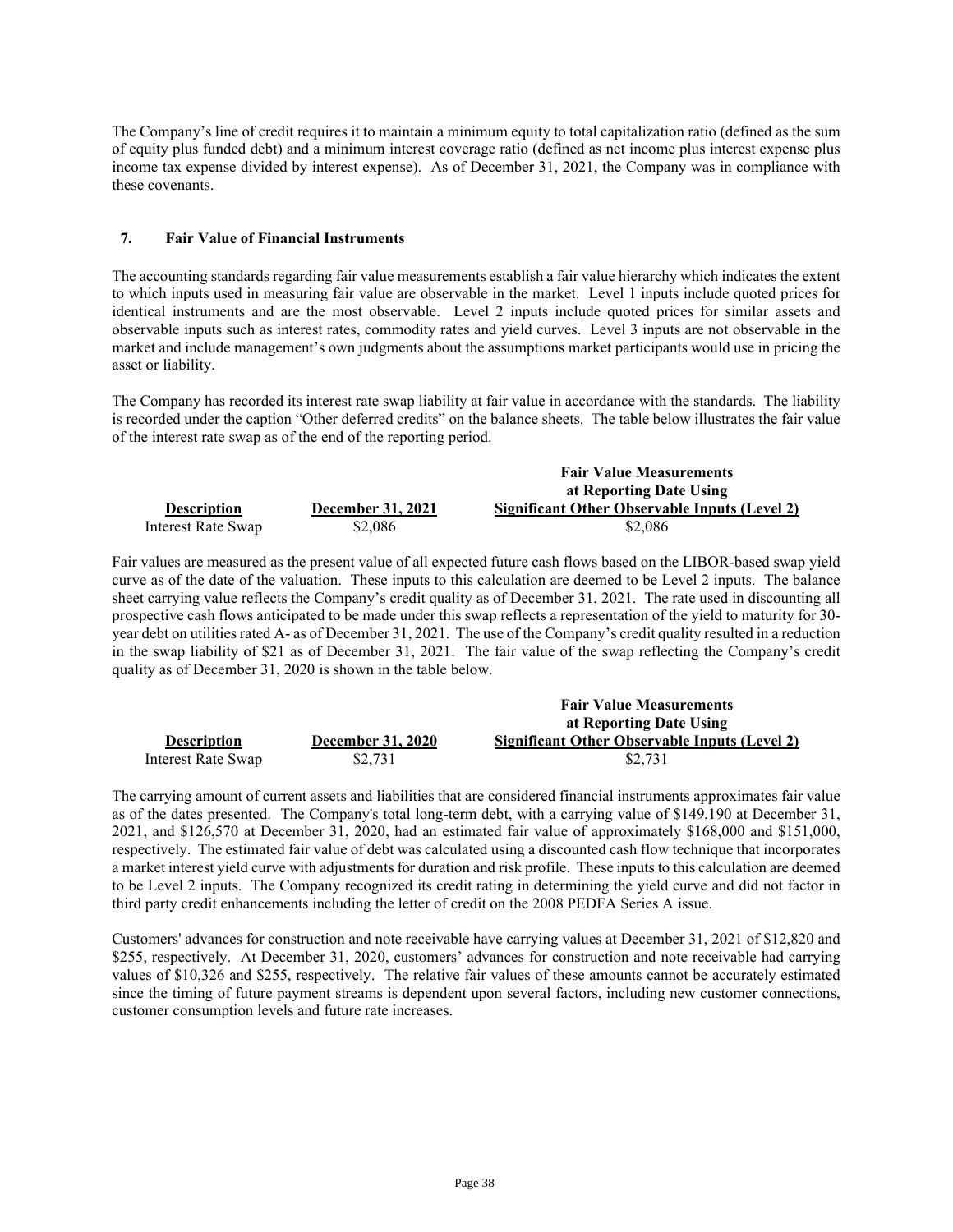# **8. Commitments**

Based on its capital budget, the Company anticipates construction and acquisition expenditures for 2022 and 2023 of approximately \$44,000 and \$50,000, respectively, exclusive of any acquisitions not yet approved. The Company plans to finance ongoing capital expenditures with internally-generated funds, borrowings against the Company's line of credit, proceeds from the issuance of common stock under its dividend reinvestment and direct stock purchase and sale plan and ESPP, potential common stock or debt issues and customer advances and contributions.

The Company entered into a consent order agreement with the Pennsylvania Department of Environmental Protection in December 2016 after the Company determined it exceeded the action level for lead as established by the Lead and Copper Rule, or LCR, issued by the U.S. Environmental Protection Agency. The Company did not have an exceedance in any subsequent compliance test. Under the agreement, the Company successfully completed its commitment to exceed the LCR replacement schedule by replacing all the known company-owned lead service lines within four years from the agreement. Any additional company-owned lead service lines that are discovered will be replaced and included in utility plant but are not expected to have a material impact on the financial position of the Company.

The Company was granted approval by the PPUC to modify its tariff to include the cost of the annual replacement of up to 400 lead customer-owned service lines over nine years from the agreement. The tariff modification allows the Company to replace customer-owned service lines at its own initial cost. The Company will record the costs as a regulatory asset to be recovered in future base rates to customers, over a four-year period. The cost for the customerowned lead service line replacements was approximately \$1,351 and \$1,204 through December 31, 2021 and 2020, respectively, and is included as a regulatory asset. Based on its experience, the Company estimates that lead customerowned service lines replacements will cost \$1,400. This estimate is subject to adjustment as more facts become available.

As of December 31, 2021, approximately 32% of the Company's full-time employees are under union contract. The current contract was ratified in October 2020 and expires on April 30, 2023.

The Company is involved in certain legal and administrative proceedings before various courts and governmental agencies concerning utility service and other matters. The Company expects that the ultimate disposition of these proceedings will not have a material effect on the Company's financial position, results of operations and cash flows.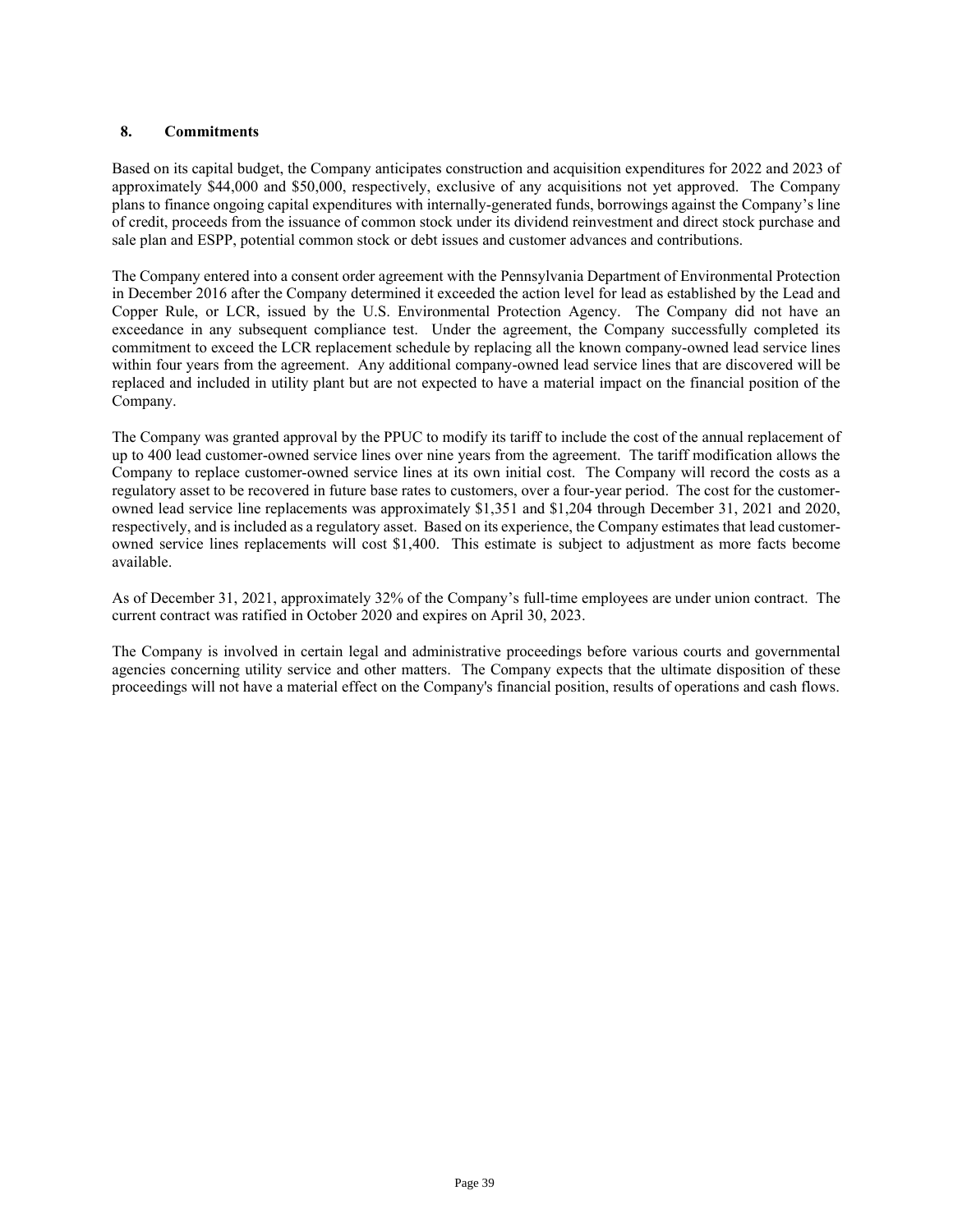### **9. Revenue**

The following table shows the Company's revenues disaggregated by service and customer type.

|                                             | 2021     | 2020     |
|---------------------------------------------|----------|----------|
| Water utility service:                      |          |          |
| Residential                                 | \$33,986 | \$33,987 |
| Commercial and industrial                   | 14,575   | 13,764   |
| Fire protection                             | 3,247    | 3,191    |
| Wastewater utility service:                 |          |          |
| Residential                                 | 1,899    | 1,746    |
| Commercial and industrial                   | 317      | 304      |
| Billing and revenue collection services     | 481      | 266      |
| Collection services                         | 26       | 15       |
| Other revenue                               | 37       | 23       |
| Total Revenue from Contracts with Customers | 54,568   | 53,296   |
| Rents from regulated property               | 551      | 556      |
| <b>Total Operating Revenue</b>              | \$55,119 | \$53,852 |

#### Utility Service

The Company provides utility service as a distinct and single performance obligation to each of its water and wastewater customers. The transaction price is detailed in the tariff pursuant to an order by the PPUC and made publicly available. There is no variable consideration and no free service, special rates, or subnormal charges to any customer. Due to the fact that the contract includes a single performance obligation, no judgment is required to allocate the transaction price. The performance obligation is satisfied over time through the continuous provision of utility service through a stand-ready obligation to perform and the transfer of water or the collection of wastewater through a series of distinct transactions that are identical in nature and have the same pattern of transfer to the customer. The Company uses an output method to recognize the utility service revenue over time. The stand-ready obligation is recognized through the passage of time in the form of a fixed charge and the transfer of water or the collection of wastewater is recognized at a per unit rate based on the actual or estimated flow through the meter. Each customer is invoiced every month and the invoice is due within twenty days. The utility service has no returns or warranties associated with it. No revenue is recognized from performance obligations satisfied in prior periods and no performance obligations remain unsatisfied as of the end of the reporting period. A contract asset for unbilled revenue is recognized for the passage of time and the actual or estimated usage from the latest meter reading to the end of the accounting period. The methodology is standardized and consistently applied to reduce bias and the need for judgment.

#### Billing and Revenue Collection Service

The Company provides billing and revenue collection service as distinct performance obligations to two municipalities within the service territory of the Company. The municipalities provide wastewater service to their residents and the Company acts as the billing and revenue collection agent for the municipalities. The transaction price is a fixed amount per bill prepared as established in the contract. There is no variable consideration. Due to the fact that both the billing performance obligation and the revenue collection performance obligation are materially complete by the end of the reporting period, the Company does not allocate the transaction price between the two performance obligations. The performance obligations are satisfied at a point in time when the bills are sent as the municipalities receive all the benefits and bears all of the risk of non-collection at that time. Each municipality is invoiced when the bills are complete and the invoice is due within thirty days. The billing and revenue collection service has no returns or warranties associated with it. No revenue is recognized from performance obligations satisfied in prior periods and no performance obligations remain unsatisfied as of the end of the reporting period.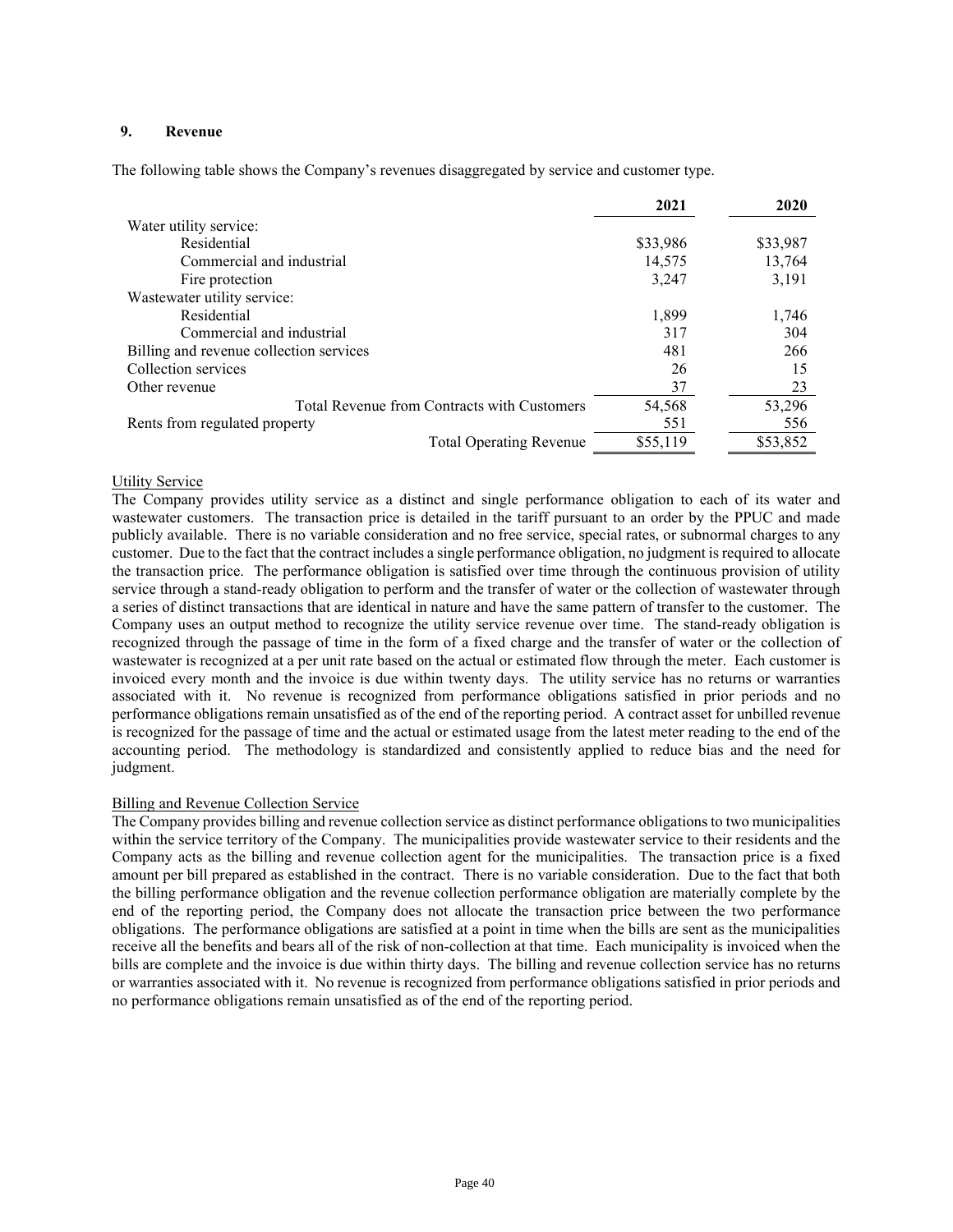# Collection Service

The Company provides collection service as a distinct and single performance obligation to several municipalities within the service territory of the Company. The municipalities provide wastewater service to their residents. If those residents are delinquent in paying for their wastewater service, the municipalities request that the Company post for and shut off the supply of water to the premises of those residents. When the resident is no longer delinquent, the Company will restore water service to the premises. The transaction price for each posting, each shut off, and each restoration is a fixed amount as established in the contract. There is no variable consideration. Due to the fact that the contract includes a single performance obligation, no judgment is required to allocate the transaction price. The performance obligation is satisfied at a point in time when the posting, shut off, or restoration is completed as the municipalities receive all the benefits in the form of payment or no longer providing wastewater service. Each municipality is invoiced periodically for the posting, shut offs, and restorations that have been completed since the last billing and the invoice is due within thirty days. The collection service has no returns or warranties associated with it. No revenue is recognized from performance obligations satisfied in prior periods and no performance obligations remain unsatisfied as of the end of the reporting period. A contract asset for unbilled revenue is recognized for postings, shut offs, and restorations that have been completed from the last billing to the end of the accounting period.

# Service Line Protection Plan

The Company provides service line protection as a distinct and single performance obligation to current water customers that choose to participate. The transaction price is detailed in the plan's terms and conditions and made publicly available. There is no variable consideration. Due to the fact that the contract includes a single performance obligation, no judgment is required to allocate the transaction price. The performance obligation is satisfied over time through the continuous provision of service line protection through a stand-ready obligation to perform. The Company uses an output method to recognize the service line protection revenue over time. The stand-ready obligation is recognized through the passage of time. A customer has a choice to prepay for an entire year or to pay in advance each month. The service line protection plan has no returns or extended warranties associated with it. No revenue is recognized from performance obligations satisfied in prior periods and no material performance obligations remain unsatisfied as of the end of the reporting period.

# **10. Rate Matters**

From time to time, the Company files applications for rate increases with the PPUC and is granted rate relief as a result of such requests. Most recently, the PPUC authorized an increase in rates effective March 1, 2019. The company anticipates that it will file a rate increase request in 2022.

The PPUC permits water utilities to collect a distribution system improvement charge, or DSIC. The DSIC allows the Company to add a charge to customers' bills for qualified replacement costs of certain infrastructure without submitting a rate filing. This surcharge mechanism typically adjusts periodically based on additional qualified capital expenditures completed or anticipated in a future period. The DSIC is capped at 5% of base rates, and is reset to zero when new base rates that reflect the costs of those additions become effective or when a utility's earnings exceed a regulatory benchmark. The Company's earnings are currently below the regulatory benchmark, allowing the Company to collect DSIC. The DSIC provided revenues of \$627 in 2021 and \$0 in 2020. The DSIC is subject to audit by the PPUC.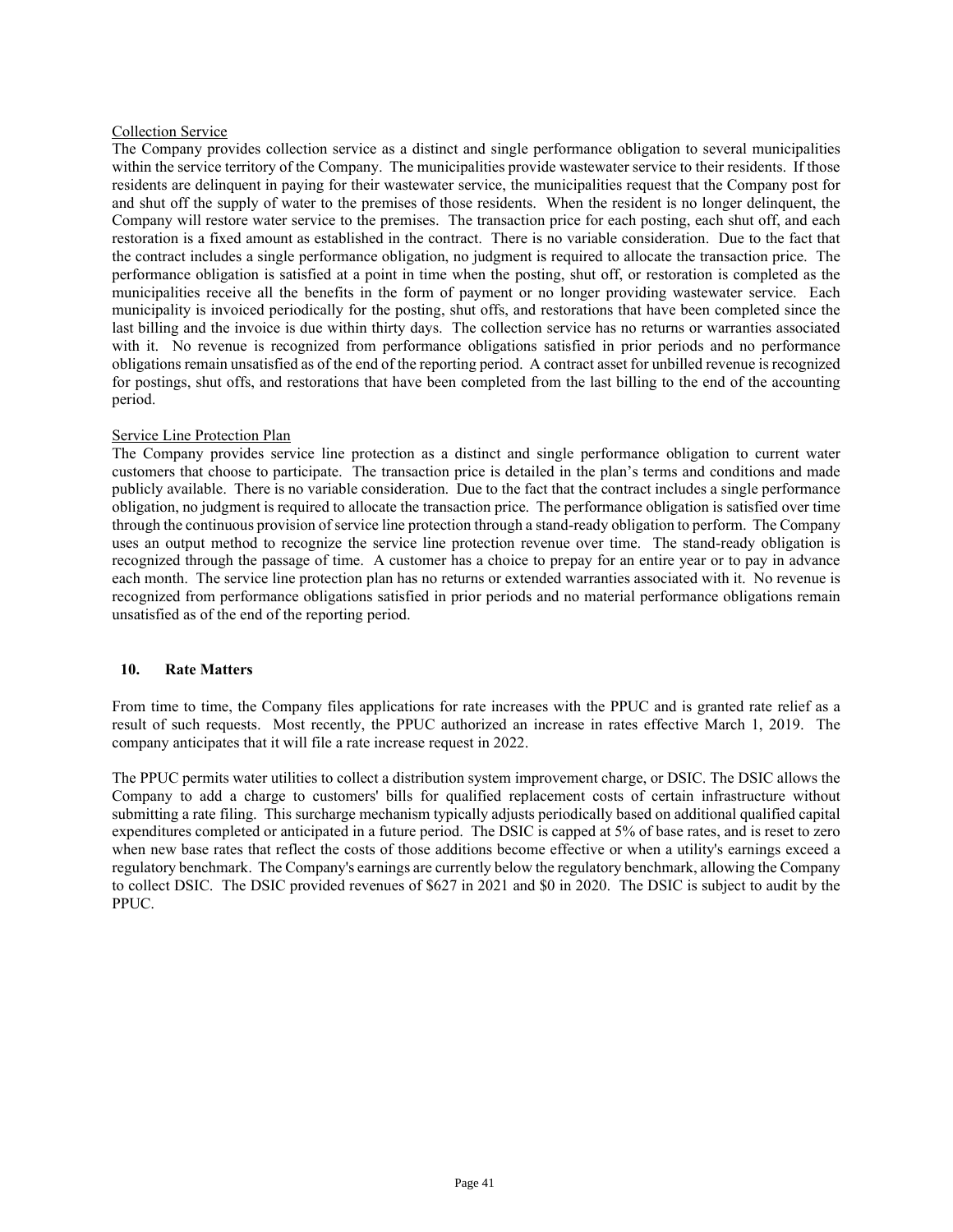# **11. Employee Benefit Plans**

### **Pensions**

The Company maintains a general and administrative and a union-represented defined benefit pension plan covering all of its employees hired prior to May 1, 2010. Employees hired after May 1, 2010 are eligible for an enhanced 401(k) plan rather than a defined benefit plan. The benefits under the defined benefit plans are based upon years of service and compensation near retirement. The Company amended its defined benefit pension plans in 2014, generally limiting the years of eligible service under the plans to 30 years. The Company's funding policy is to contribute annually the amount permitted by the PPUC to be collected from customers in rates, but in no case less than the minimum Employee Retirement Income Security Act (ERISA) required contribution.

The following table sets forth the plans' funded status as of December 31, 2021 and 2020. The measurement of assets and obligations of the plans is as of December 31, 2021 and 2020.

| <b>Obligations and Funded Status</b>         |          |          |
|----------------------------------------------|----------|----------|
| <b>At December 31</b>                        | 2021     | 2020     |
| <b>Change in Benefit Obligation</b>          |          |          |
| Pension benefit obligation beginning of year | \$54,106 | \$47,530 |
| Service cost                                 | 1,086    | 938      |
| Interest cost                                | 1,209    | 1,457    |
| Actuarial (gain) loss                        | (3,045)  | 6,165    |
| Benefit payments                             | (1,826)  | (1,984)  |
| Pension benefit obligation end of year       | 51,530   | 54,106   |
| <b>Change in Plan Assets</b>                 |          |          |
| Fair value of plan assets beginning of year  | 56,315   | 49,349   |
| Actual return on plan assets                 | 8,795    | 6,650    |
| <b>Employer contributions</b>                | 2,300    | 2,300    |
| Benefits paid                                | (1,826)  | (1,984)  |
| Fair value of plan assets end of year        | 65,584   | 56,315   |
| Funded Status of Plans at End of Year        | \$14,054 | \$2,209  |

The accounting standards require that the funded status of defined benefit pension plans be fully recognized on the balance sheets. They also call for the unrecognized actuarial gain or loss, the unrecognized prior service cost, and the unrecognized transition costs to be adjustments to shareholders' equity (accumulated other comprehensive income). Due to a rate order granted by the PPUC, the Company is permitted under the accounting standards to defer the charges otherwise recorded in accumulated other comprehensive income as a regulatory asset. Management believes these costs will be recovered in future rates charged to customers. The asset for the funded status of the Company's pension plans as of December 31, 2021 and 2020 is recorded in "Prepaid pension cost" on its balance sheets.

In 2021, the plans recognized a significant actuarial gain. The Company adopted the new mortality improvement scale (MP-2021) and recognized a 35 basis point increase in the discount rate. In 2020, the plans recognized a significant actuarial loss. The Company adopted the new mortality improvement scale (MP-2020) but recognized an 80 basis point decrease in the discount rate. The Company uses the corridor method to amortize actuarial gains and losses. Gains and losses over 10% of the greater of pension benefit obligation or the market value of assets are amortized over the average future service of plan participants expected to receive benefits.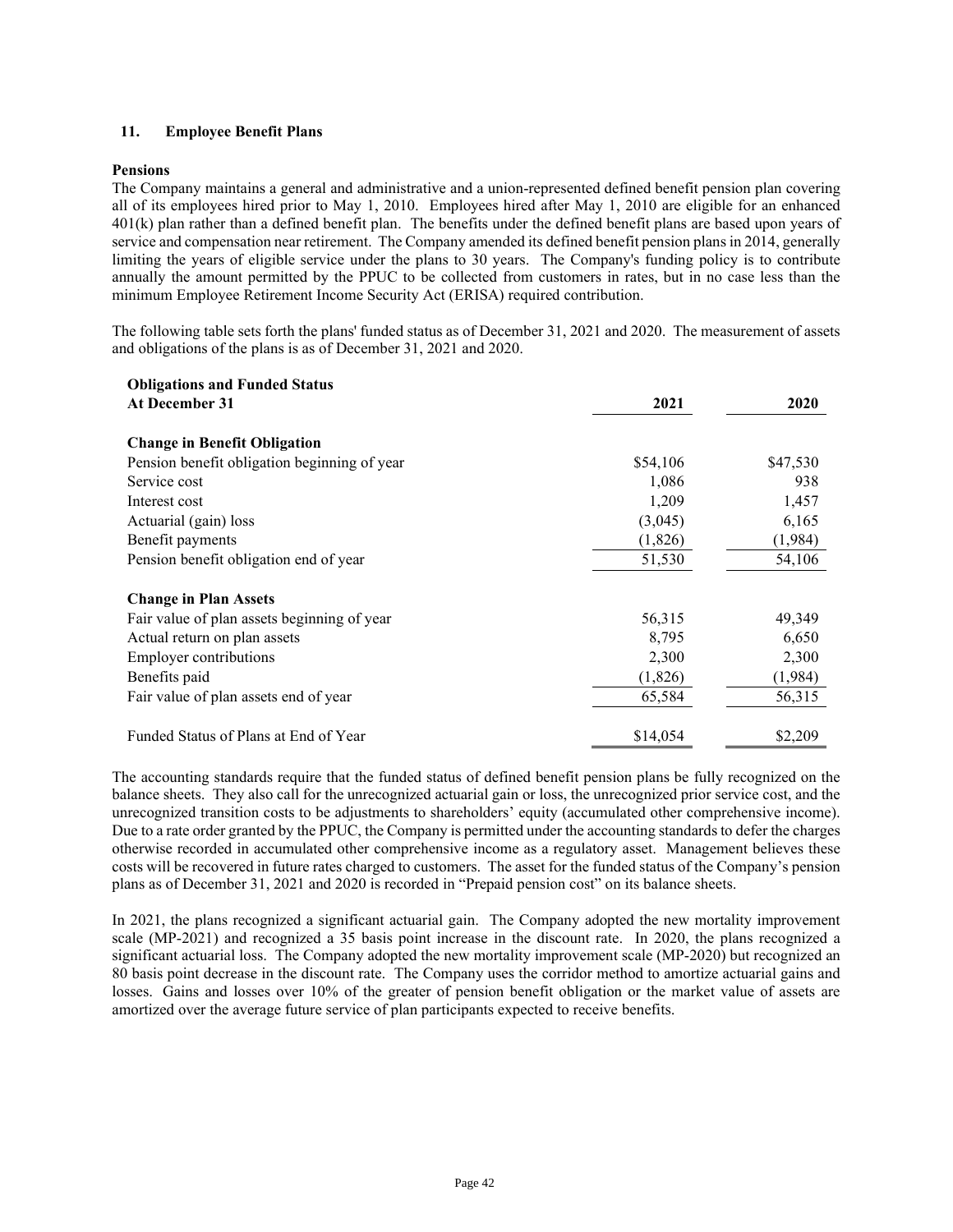Changes in plan assets and benefit obligations recognized in regulatory assets are as follows:

|                                                   | 2021       | 2020    |
|---------------------------------------------------|------------|---------|
| Net gain (loss) arising during the period         | \$(8,189)  | \$2,713 |
| Recognized net actuarial loss                     | (483)      | (370)   |
| Recognized prior service credit                   |            |         |
| Total changes in regulatory asset during the year | \$ (8,659) | \$2,356 |

Amounts recognized in regulatory assets that have not yet been recognized as components of net periodic benefit cost consist of the following at December 31:

|                      | 2021    | 2020     |
|----------------------|---------|----------|
| Net loss             | \$1,825 | \$10,497 |
| Prior service credit | (50)    | (63      |
| Regulatory asset     | \$1.775 | \$10,434 |

Components of net periodic benefit cost are as follows:

|                                      | 2021    | 2020    |
|--------------------------------------|---------|---------|
| Service cost                         | \$1,086 | \$938   |
| Interest cost                        | 1,209   | 1,457   |
| Expected return on plan assets       | (3,651) | (3,198) |
| Amortization of loss                 | 483     | 370     |
| Amortization of prior service credit | (13)    | (13)    |
| Rate-regulated adjustment            | 3,186   | 2,746   |
| Net periodic benefit cost            | \$2,300 | \$2,300 |

Pension service cost is recorded in operating expenses. All other components of net periodic pension cost are recorded as other pension costs in other income (expenses).

The rate-regulated adjustment set forth above is required in order to reflect pension expense for the Company in accordance with the method used in establishing water rates. The Company is permitted by rate order of the PPUC to expense pension costs to the extent of contributions and defer the remaining expense to regulatory assets to be collected in rates at a later date as additional contributions are made. During 2021, the deferral decreased by \$3,186.

The estimated costs for the defined benefit pension plans relating to the December 31, 2021 balance sheet that will be amortized from regulatory assets into net periodic benefit cost over the next fiscal year are as follows:

| Net loss                 |        |
|--------------------------|--------|
| Net prior service credit | (13)   |
|                          | \$(13) |

The Company plans to contribute \$2,300 to the plans in 2022.

The following benefit payments, which reflect expected future service, as appropriate, are expected to be paid in each of the next five years and the subsequent five years in the aggregate:

| 2022    | 2023    | 2024                                                                                                                                                                                                                                 | 2025                              | 2026    | 2027-2031 |
|---------|---------|--------------------------------------------------------------------------------------------------------------------------------------------------------------------------------------------------------------------------------------|-----------------------------------|---------|-----------|
|         |         | <u> The Communication of the Communication of the Communication of the Communication of the Communication of the Communication of the Communication of the Communication of the Communication of the Communication of the Commun</u> | and the control of the control of |         |           |
| \$1,964 | \$2,066 | \$2,183                                                                                                                                                                                                                              | \$2,176                           | \$2,261 | \$12,847  |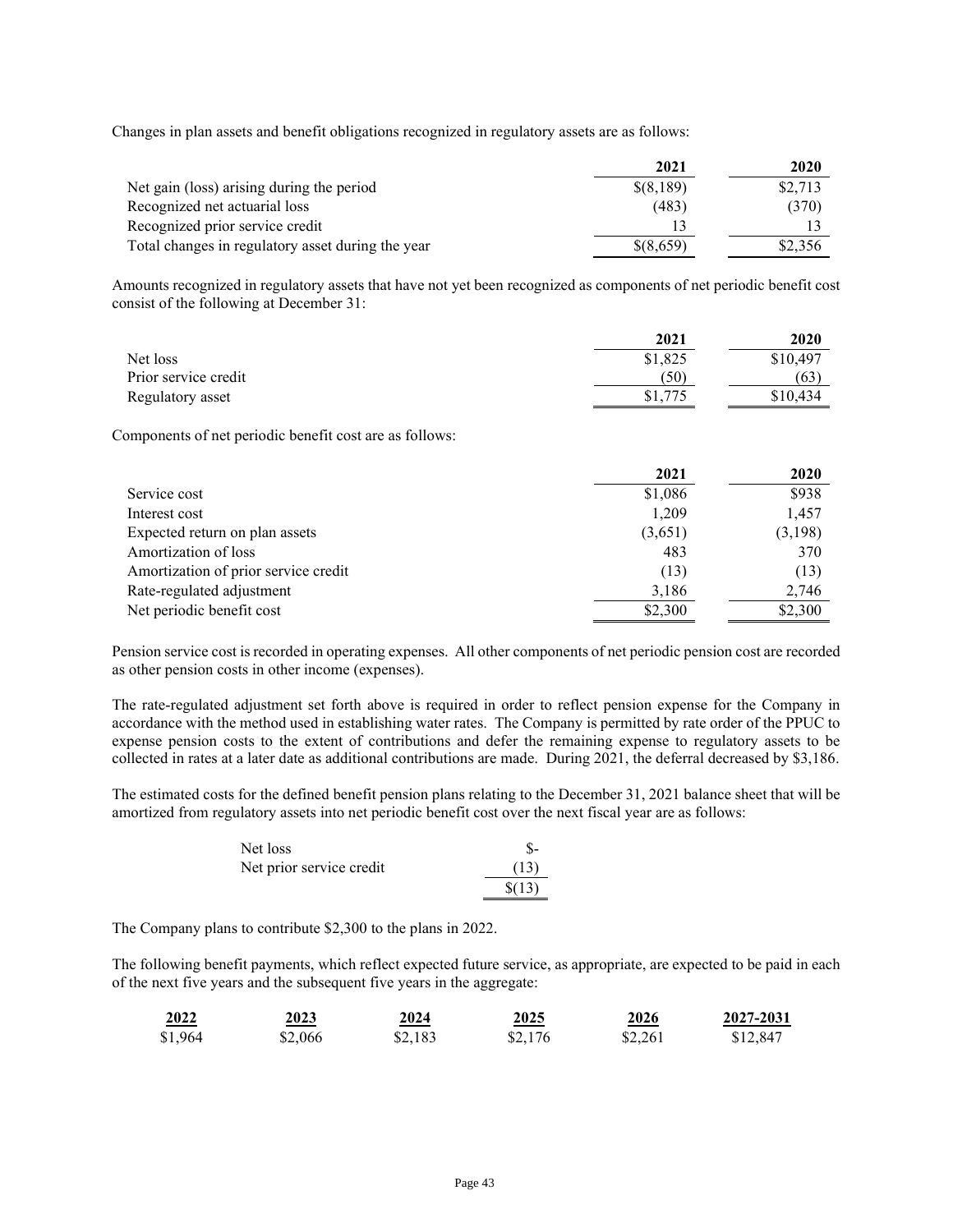The following tables show the projected benefit obligation, the accumulated benefit obligation, and the fair value of plan assets as of December 31:

|                                | 2021     | 2020     |
|--------------------------------|----------|----------|
| Projected benefit obligation   | \$51,530 | \$54,106 |
| Fair value of plan assets      | 65.584   | 56,315   |
|                                | 2021     | 2020     |
| Accumulated benefit obligation | \$48,464 | \$50,578 |
| Fair value of plan assets      | 65.584   | 56,315   |

Weighted-average assumptions used to determine benefit obligations at December 31:

|                               | 2021              | 2020             |
|-------------------------------|-------------------|------------------|
| Discount rate                 | 2.65%             | 2.30%            |
| Rate of compensation increase | $2.50\% - 3.00\%$ | $2.50\%$ - 3.00% |

Weighted-average assumptions used to determine net periodic benefit cost for years ended December 31:

|                                          | 2021              | 2020              |
|------------------------------------------|-------------------|-------------------|
| Discount rate                            | $2.30\%$          | $3.10\%$          |
| Expected long-term return on plan assets | $6.50\%$          | $6.50\%$          |
| Rate of compensation increase            | $2.50\% - 3.00\%$ | $2.50\% - 3.00\%$ |

The selected long-term rate of return on plan assets was primarily based on the asset allocation of each of the plan's assets (approximately 50% to 70% equity securities and 30% to 50% fixed income securities). Analysis of the historic returns of these asset classes and projections of expected future returns were considered in setting the long-term rate of return.

The investment objective of the Company's defined benefit pension plans is that of Growth and Income. The weightedaverage target asset allocations are 50% to 70% equity securities, 30% to 50% fixed income securities, and 0% to 10% reserves (cash and cash equivalents). Within the equity category, the Company's target allocation is approximately 60-95% large cap, 0-25% mid cap, 0-10% small cap, 0-25% International Developed Nations, and 0-10% International Emerging Nations. Within the fixed income category, its target allocation is approximately 15-55% U.S. Treasuries, 0-22% Federal Agency securities, 0-40% corporate bonds, 15-55% mortgage-backed securities, 0-20% international, and 0-20% high yield bonds. The Company's investment performance objectives over a three to five year period are to exceed the annual rate of inflation as measured by the Consumer Price Index by 3%, and to exceed the annualized total return of specified benchmarks applicable to the funds within the asset categories.

Further guidelines within equity securities include: (1) holdings in any one company cannot exceed 5% of the portfolio; (2) a minimum of 20 individual stocks must be included in the domestic stock portfolio; (3) a minimum of 30 individual stocks must be included in the international stock portfolio; (4) equity holdings in any one industry cannot exceed 20-25% of the portfolio; and (5) only U.S.-denominated currency securities are permitted.

Further guidelines for fixed income securities include: (1) fixed income holdings in a single issuer are limited to 5% of the portfolio; (2) acceptable investments include money market securities, U.S. Government and its agencies and sponsored entities' securities, mortgage-backed and asset-backed securities, corporate securities and mutual funds offering high yield bond portfolios; (3) purchases must be limited to investment grade or higher; (4) non-U.S. dollar denominated securities are not permissible; and (5) high risk derivatives are prohibited.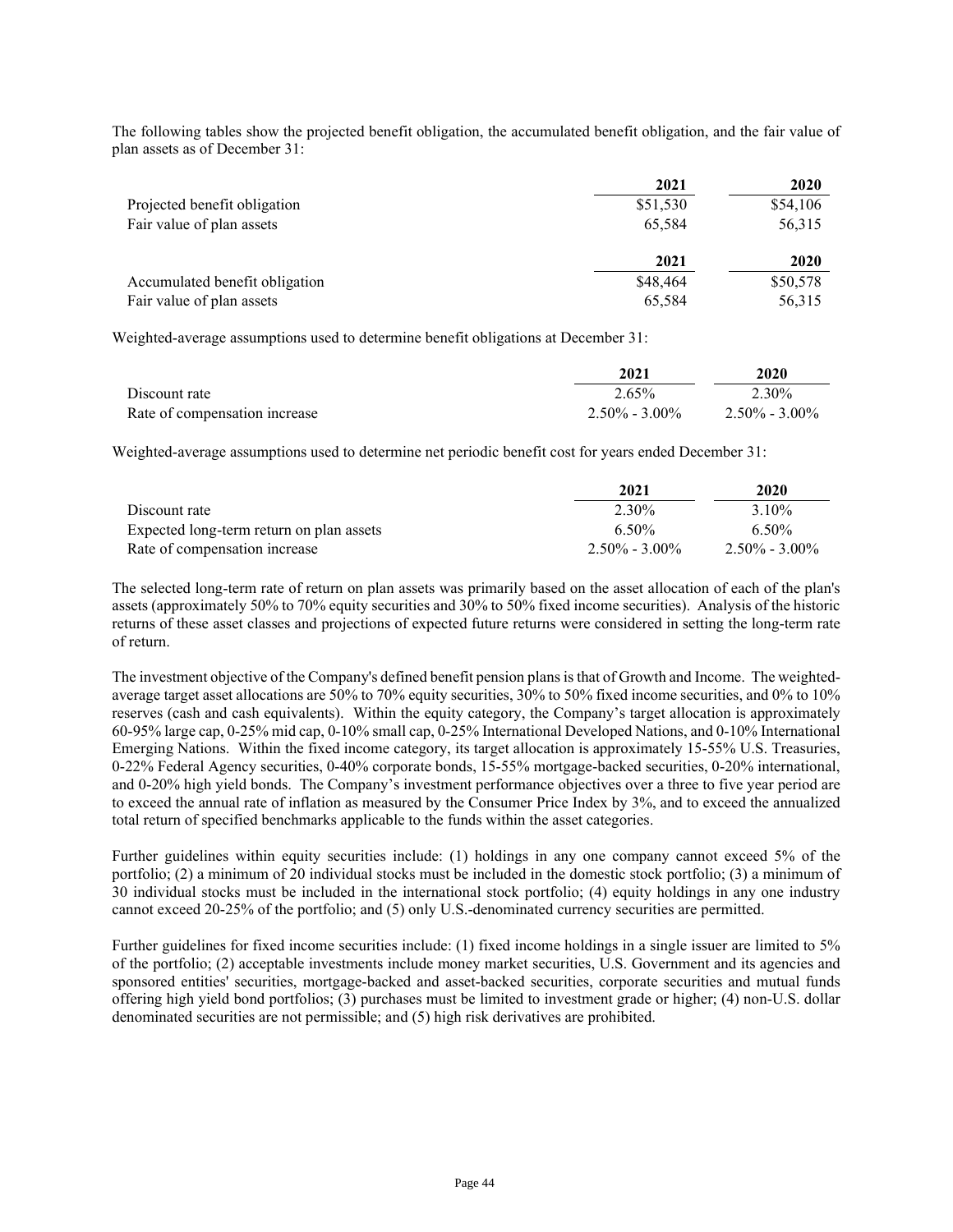The fair values of the Company's pension plan assets at December 31, 2021 and 2020 by asset category and fair value hierarchy level are as follows. The majority of the valuations are based on quoted prices on active markets (Level 1), with the remaining valuations based on broker/dealer quotes, active market makers, models, and yield curves (Level 2).

|                                 | <b>Total</b><br>Fair<br><b>Value</b> |             | <b>Quoted Prices in</b><br><b>Active Markets for</b><br><b>Identical Assets</b><br>(Level 1) |                          | <b>Significant Other</b><br><b>Observable Inputs</b><br>(Level 2) |             |
|---------------------------------|--------------------------------------|-------------|----------------------------------------------------------------------------------------------|--------------------------|-------------------------------------------------------------------|-------------|
| <b>Asset Category</b>           | <u>2021</u>                          | <b>2020</b> | <u>2021</u>                                                                                  | <b>2020</b>              | 2021                                                              | <u>2020</u> |
| Cash and Money Market Funds (a) | \$671                                | \$624       | \$671                                                                                        | \$624                    | $S-$                                                              | $S-$        |
| <b>Equity Securities:</b>       |                                      |             |                                                                                              |                          |                                                                   |             |
| Equity Mutual Funds (b)         | 43.178                               | 35,707      | 43.178                                                                                       | 35,707                   |                                                                   |             |
| <b>Fixed Income Securities:</b> |                                      |             |                                                                                              |                          |                                                                   |             |
| U.S. Treasury Obligations       | 621                                  | 631         |                                                                                              | $\overline{\phantom{0}}$ | 621                                                               | 631         |
| Corporate and Foreign Bonds (c) | 4.580                                | 5.615       |                                                                                              |                          | 4,580                                                             | 5,615       |
| Fixed Income Mutual Funds (d)   | 16.534                               | 13,738      | 16,534                                                                                       | 13,738                   |                                                                   |             |
| <b>Total Plan Assets</b>        | \$65,584                             | \$56,315    | \$60,383                                                                                     | \$50,069                 | \$5,201                                                           | \$6,246     |

(a) The portfolios are designed to keep up to one year of distributions in immediately available funds.

- (b) This category currently includes a majority of investments in closed-end mutual funds as well as domestic equity mutual funds and international mutual funds which give the portfolio exposure to mid and large cap index funds as well as international diversified index funds.
- (c) This category currently includes only U.S. corporate bonds and notes widely distributed among consumer discretionary, consumer staples, healthcare, information technology, energy, transportation, and financial services.
- (d) This category includes fixed income investments in mutual funds which include government and corporate securities of both the U.S. and other countries. The non-U.S. corporate and sovereign investments add further diversity to the fixed income portion of the portfolio.

# **Defined Contribution Plan**

The Company has a savings plan pursuant to the provisions of section 401(k) of the Internal Revenue Code. For employees hired before May 1, 2010, this plan provides for elective employee contributions of up to 15% of compensation and Company matching contributions of 100% of the participant's contribution, up to a maximum annual Company contribution of \$2.8 for each employee.

Employees hired after May 1, 2010 are entitled to an enhanced feature of the plan. This feature provides for elective employee contributions of up to 15% of compensation and Company matching contributions of 100% of the participant's contribution, up to a maximum of 4% of the employee's compensation. In addition, the Company will make an annual contribution of \$1.2 to each employee's account whether or not they defer their own compensation. Employees eligible for this enhanced 401(k) plan feature are not eligible for the defined benefit plans. As of December 31, 2021, 57 employees were participating in the enhanced feature of the plan. The Company's contributions to both portions of the plan amounted to \$340 in 2021 and \$313 in 2020.

# **Deferred Compensation**

The Company has non-qualified deferred compensation and supplemental retirement agreements with certain members of management. The future commitments under these arrangements are offset by corporate-owned life insurance policies. At December 31, 2021 and 2020, the present value of the future obligations included in "Accrued compensation and benefits" and "Deferred employee benefits" was approximately \$4,762 and \$4,757, respectively. The insurance policies included in "Other assets" had a total cash value of approximately \$4,090 and \$3,735 at December 31, 2021 and 2020, respectively. The Company's net expenses under the plans amounted to \$131 in 2021 and \$585 in 2020.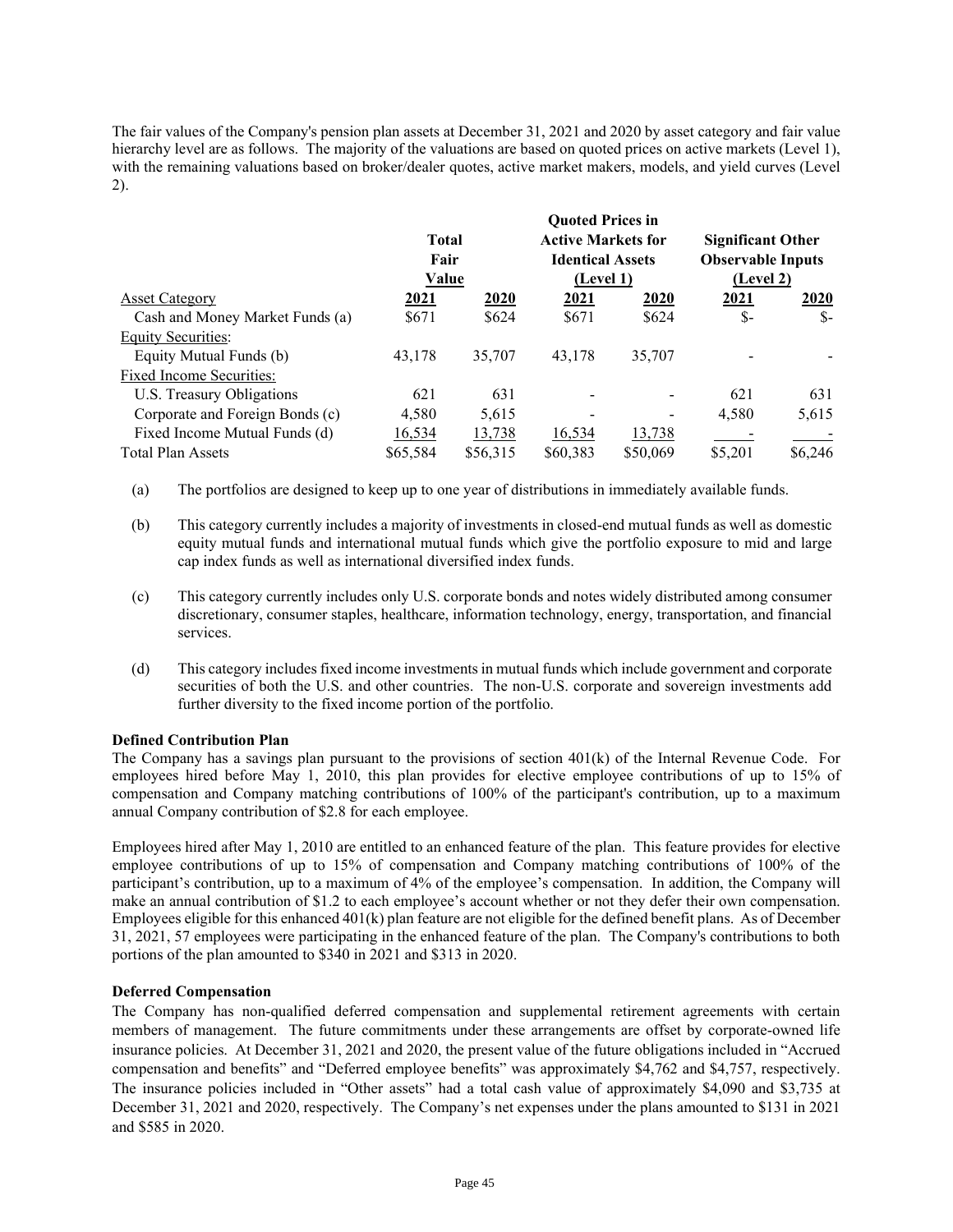# **Other**

The Company has a retiree life insurance program which pays the beneficiary of a retiree \$2 upon the retiree's death. At December 31, 2021 and 2020, the present value of the future obligations was approximately \$152 and \$165, respectively. There is no trust or insurance covering this future liability, instead the Company will pay these benefits out of its general assets. The Company's net (income) expenses under the plan amounted to \$(9) in 2021 and \$38 in 2020.

# **12. Stock-Based Compensation**

On May 2, 2016, the Company's stockholders approved The York Water Company Long-Term Incentive Plan, or LTIP. The LTIP was adopted to provide the incentive of long-term stock-based awards to officers, directors, and key employees. The LTIP provides for the granting of nonqualified stock options, incentive stock options, stock appreciation rights, performance restricted stock grants and units, restricted stock grants and units, and unrestricted stock grants. A maximum of 100,000 shares of common stock may be issued under the LTIP over the ten-year life of the plan. The maximum number of shares of common stock subject to awards that may be granted to any participant in any one calendar year is 2,000. Shares of common stock issued under the LTIP may be treasury shares or authorized but unissued shares. The LTIP is administered by the Compensation Committee of the Board, or the full Board, provided that the full Board administers the LTIP as it relates to awards to non-employee directors of the Company. The Company filed a registration statement with the SEC on May 11, 2016 covering the offering of stock under the LTIP. The LTIP was effective on July 1, 2016.

On April 26, 2017, the Board awarded stock to non-employee directors effective May 1, 2017. This stock award vested immediately. On April 26, 2017, the Compensation Committee awarded restricted stock to officers and key employees effective May 1, 2017. This restricted stock award vested ratably over three years beginning May 1, 2017 and has been fully recognized as of December 31, 2020.

On May 7, 2018, the Board awarded stock to non-employee directors effective May 7, 2018. This stock award vested immediately. On May 7, 2018, the Compensation Committee awarded restricted stock to officers and key employees effective May 7, 2018. This restricted stock award vested ratably over three years beginning May 7, 2018 and has been fully recognized as of December 31, 2021.

On May 6, 2019, the Board awarded stock to non-employee directors effective May 6, 2019. This stock award vested immediately. On May 6, 2019, the Compensation Committee awarded restricted stock to officers and key employees effective May 6, 2019. This restricted stock award vests ratably over three years beginning May 6, 2019.

On August 19, 2019, the Board accelerated the vesting period for restricted stock granted in 2017, 2018, and 2019 to one retiring officer from three years to that officer's 2020 retirement date and has been fully recognized as of December 31, 2020.

On September 18, 2020, the Board awarded stock to non-employee directors effective September 18, 2020. This stock award vested immediately. On September 18, 2020, the Compensation Committee awarded restricted stock to officers and key employees effective September 18, 2020. This restricted stock award vests ratably over three years beginning September 18, 2020.

On May 3, 2021, the Board awarded stock to non-employee directors effective May 3, 2021. This stock award vested immediately. On May 3, 2021, the Compensation Committee awarded restricted stock to officers and key employees effective May 3, 2021. This restricted stock award vests ratably over three years beginning May 3, 2021.

The restricted stock awards provide the grantee with the rights of a shareholder, including the right to receive dividends and to vote such shares, but not the right to sell or otherwise transfer the shares during the restriction period. As a result, the awards are included in common shares outstanding on the balance sheet. Restricted stock awards result in compensation expense valued at the fair market value of the stock on the date of the grant and are amortized ratably over the restriction period.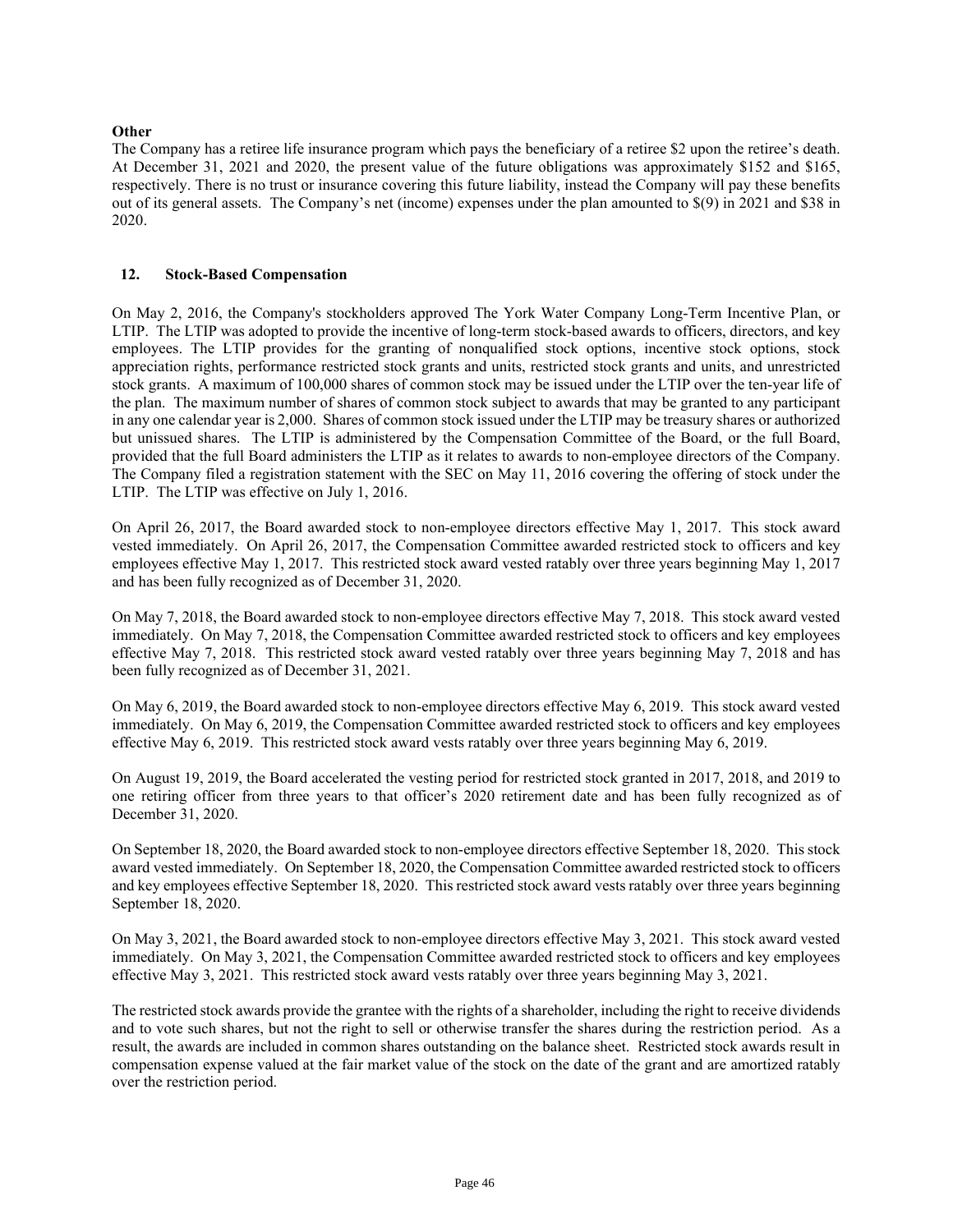The following table summarizes the stock grant amounts and activity for the years ended December 31, 2020 and 2021.

|                                         |                         | <b>Grant Date Weighted</b> |
|-----------------------------------------|-------------------------|----------------------------|
|                                         | <b>Number of Shares</b> | <b>Average Fair Value</b>  |
| Nonvested at beginning of the year 2020 | 7,342                   | \$33.57                    |
| Granted                                 | 4,912                   | \$44.07                    |
| Vested                                  | (5,491)                 | \$36.00                    |
| Forfeited                               | (81)                    | \$33.61                    |
| Nonvested at end of the year 2020       | 6,682                   | \$39.30                    |
| Granted                                 | 6.170                   | \$51.40                    |
| Vested                                  | (4,048)                 | \$41.19                    |
| Forfeited                               |                         |                            |
| Nonvested at end of the year 2021       | 8,804                   | \$46.91                    |

For the years ended December 31, 2021 and 2020, the statement of income includes \$213 and \$154 of stock-based compensation and related recognized tax benefits of \$62 and \$45, respectively. The total fair value of the shares vested in the years ended December 31, 2021 and 2020 was \$167 and \$198, respectively. Total stock-based compensation related to nonvested awards not yet recognized is \$413 at December 31, 2021 which will be recognized over the remaining three-year vesting period.

# **13. Taxes Other than Income Taxes**

The following table provides the components of taxes other than income taxes:

|                                     | 2021    | 2020    |
|-------------------------------------|---------|---------|
| <b>Regulatory Assessment</b>        | \$332   | \$298   |
| Property                            | 377     | 353     |
| Payroll, net of amounts capitalized | 575     | 551     |
| Other                               |         |         |
| Total taxes other than income taxes | \$1,288 | \$1,205 |

# **14. Income Taxes**

The provisions for income taxes consist of:

|                                                           | 2021    | 2020    |
|-----------------------------------------------------------|---------|---------|
| Federal current                                           | \$710   | \$1,376 |
| State current                                             | 246     | 554     |
| Federal deferred                                          | 311     | 247     |
| State deferred                                            | (109)   | (120)   |
| Federal investment tax credit, net of current utilization | (38)    | (39)    |
| Total income taxes                                        | \$1,120 | \$2,018 |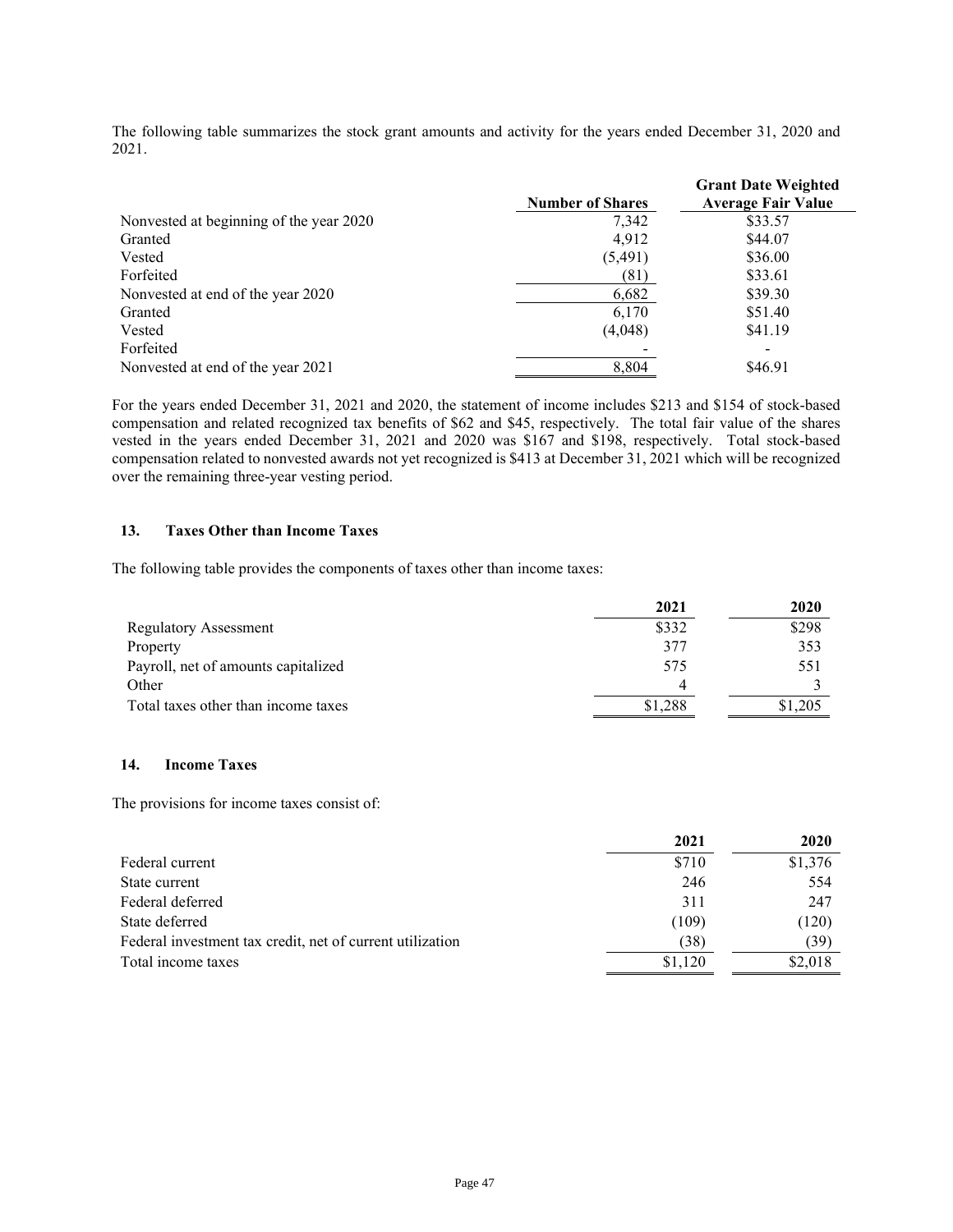A reconciliation of the statutory Federal tax provision to the total provision follows:

|                                                          | 2021    | 2020    |
|----------------------------------------------------------|---------|---------|
| Statutory Federal tax provision                          | \$3,802 | \$3,909 |
| State income taxes, net of Federal benefit               | 177     | 426     |
| IRS TPR deduction                                        | (2,620) | (1,979) |
| Tax-exempt interest                                      | (34)    | (29)    |
| Amortization of investment tax credit                    | (38)    | (39)    |
| Cash value of life insurance                             | (17)    | (110)   |
| Amortization of excess accumulated deferred income taxes |         |         |
| on accelerated depreciation                              | (182)   | (182)   |
| Other, net                                               | 32      | 22      |
| Total income taxes                                       | \$1.120 | \$2,018 |

The Company filed for a change in accounting method under the IRS TPR effective in 2014. Under the change in accounting method, the Company is permitted to deduct the costs of certain asset improvements that were previously being capitalized and depreciated for tax purposes as an expense on its income tax return. The Company was permitted to make this deduction for prior years (the "catch-up deduction") and for each year going forward (the "ongoing deduction"). As a result of the catch-up deduction, income tax benefits of \$3,887 were deferred as a regulatory liability. After receiving approval from the PPUC in its most recent rate order, the Company began to recognize the catch-up deduction, recorded as a regulatory liability, over 15 years beginning March 1, 2019. As a result, the Company recognized \$259 in income taxes during each of the years ended December 31, 2021 and 2020. As a result of the ongoing deduction, the net income tax benefits of \$2,361 and \$1,720 for the years ended December 31, 2021 and 2020, respectively, reduced income tax expense and flowed through to net income. The ongoing deduction results in a reduction in the effective income tax rate, a net reduction in income tax expense, and a reduction in the amount of income taxes currently payable. Both the ongoing and catch-up deductions result in increases to deferred tax liabilities and regulatory assets representing the appropriate book and tax basis difference on capital additions.

The 2017 Tax Act, among other things, reduces the federal statutory corporate tax rate for tax years beginning in 2018 from 34% to 21%, treats customers' advances for construction and contributions in aid of construction as taxable income, eliminates certain deductions, and eliminates bonus depreciation on qualified water and wastewater property. This resulted in the remeasurement of the federal portion of the Company's deferred taxes as of December 31, 2017 to the 21% rate. The effect was recognized in income for the year ended December 31, 2017 for all deferred tax assets and liabilities except accelerated depreciation. Under normalization rules applicable to public utility property included in the 2017 Tax Act, the excess accumulated deferred income taxes on accelerated depreciation is recorded as a regulatory liability. The regulatory liability is a temporary difference, so a deferred tax asset is recorded including the gross-up of revenue necessary to return, in rates, the effect of the temporary difference. The Company is recognizing the excess accumulated deferred income taxes on accelerated depreciation, recorded as a regulatory liability, over the remaining useful life of the underlying assets. As a result, the Company recognized \$182 in income taxes during each of the years ended December 31, 2021 and 2020. In November 2021, the 2021 Infrastructure Act repealed the tax treatment of customers' advances for construction and contributions in aid of construction made after December 31, 2020.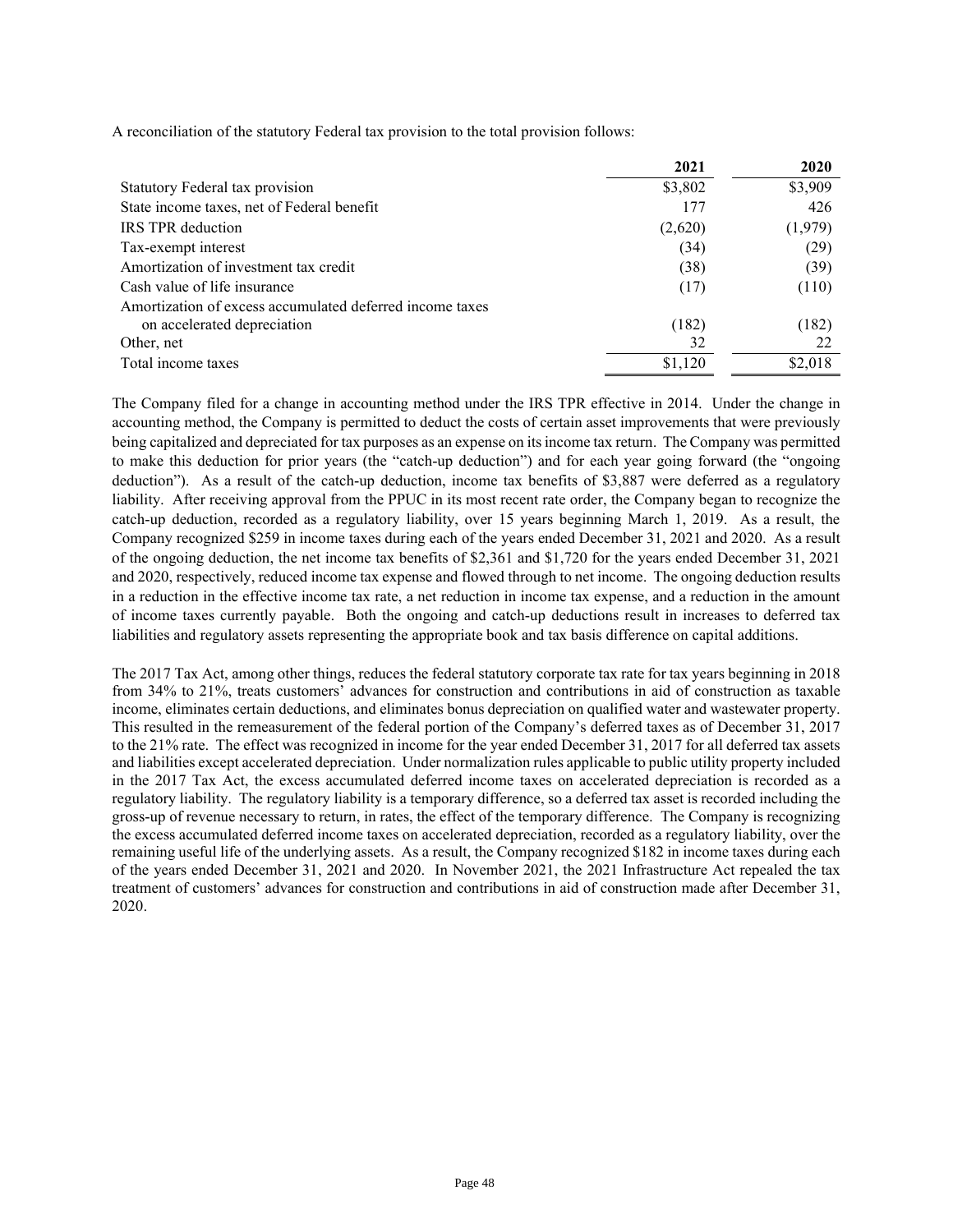The tax effects of temporary differences between book and tax balances that give rise to significant portions of the deferred tax assets and deferred tax liabilities as of December 31, 2021 and 2020 are summarized in the following table:

|                                                                      | 2021     | 2020     |
|----------------------------------------------------------------------|----------|----------|
| Deferred tax assets:                                                 |          |          |
| Reserve for doubtful accounts                                        | \$247    | \$189    |
| Compensated absences                                                 | 176      | 151      |
| Deferred compensation                                                | 1,376    | 1,375    |
| Excess accumulated deferred income taxes on accelerated depreciation | 3,942    | 3,995    |
| Deferred taxes associated with the gross-up of revenues necessary to |          |          |
| return, in rates, the effect of temporary differences                | 2,348    | 2,456    |
| Customers' advances for construction and contributions in aid of     |          |          |
| construction                                                         | 1,545    | 1,815    |
| Tax effect of pension regulatory liability                           | 3,429    |          |
| Other costs deducted for book, not for tax                           | 74       | 64       |
| Total deferred tax assets                                            | 13,137   | 10,052   |
| Deferred tax liabilities:                                            |          |          |
| Accelerated depreciation                                             | 30,953   | 29,893   |
| Basis differences from IRS TPR                                       | 16,912   | 13,671   |
| Investment tax credit                                                | 329      | 356      |
| Deferred taxes associated with the gross-up of revenues necessary to |          |          |
| recover, in rates, the effect of temporary differences               | 9,553    | 8,088    |
| Pensions                                                             | 4,060    | 638      |
| Unamortized debt issuance costs                                      | 469      | 500      |
| Other costs deducted for tax, not for book                           | 451      | 444      |
| Total deferred tax liabilities                                       | 62,727   | 53,590   |
| Net deferred tax liability                                           | \$49,590 | \$43,538 |

In accordance with accounting standards, the net deferred tax liability is classified as a noncurrent deferred income tax liability on the balance sheets.

No valuation allowance was required for deferred tax assets as of December 31, 2021 and 2020. In assessing the value of deferred tax assets, management considers whether it is more likely than not that some portion or all of the deferred tax assets will not be realized. The ultimate realization of deferred tax assets is dependent upon the generation of future taxable income during the periods in which those temporary differences become deductible. Management considers the scheduled reversal of deferred tax liabilities, projected future taxable income, and tax planning strategies in making this assessment. Based upon expected future taxable income and the current regulatory environment, management believes it is more likely than not that the Company will realize the benefits of these deductible differences.

The Company determined that there were no uncertain tax positions meeting the recognition and measurement test of the accounting standards recorded in the years that remain open for review by taxing authorities, which are 2018 through 2020 for both federal and state income tax returns. The Company has not yet filed tax returns for 2021. The Company believes that it has fully complied with any changes pursuant to the 2017 Tax Act and the 2021 Infrastructure Act and has not taken any new positions in its 2021 income tax provision, apart from compliance with the 2021 Infrastructure Act.

The Company's policy is to recognize interest and penalties related to income tax matters in other expenses. The Company paid no interest or penalties for the years ended December 31, 2021 and 2020.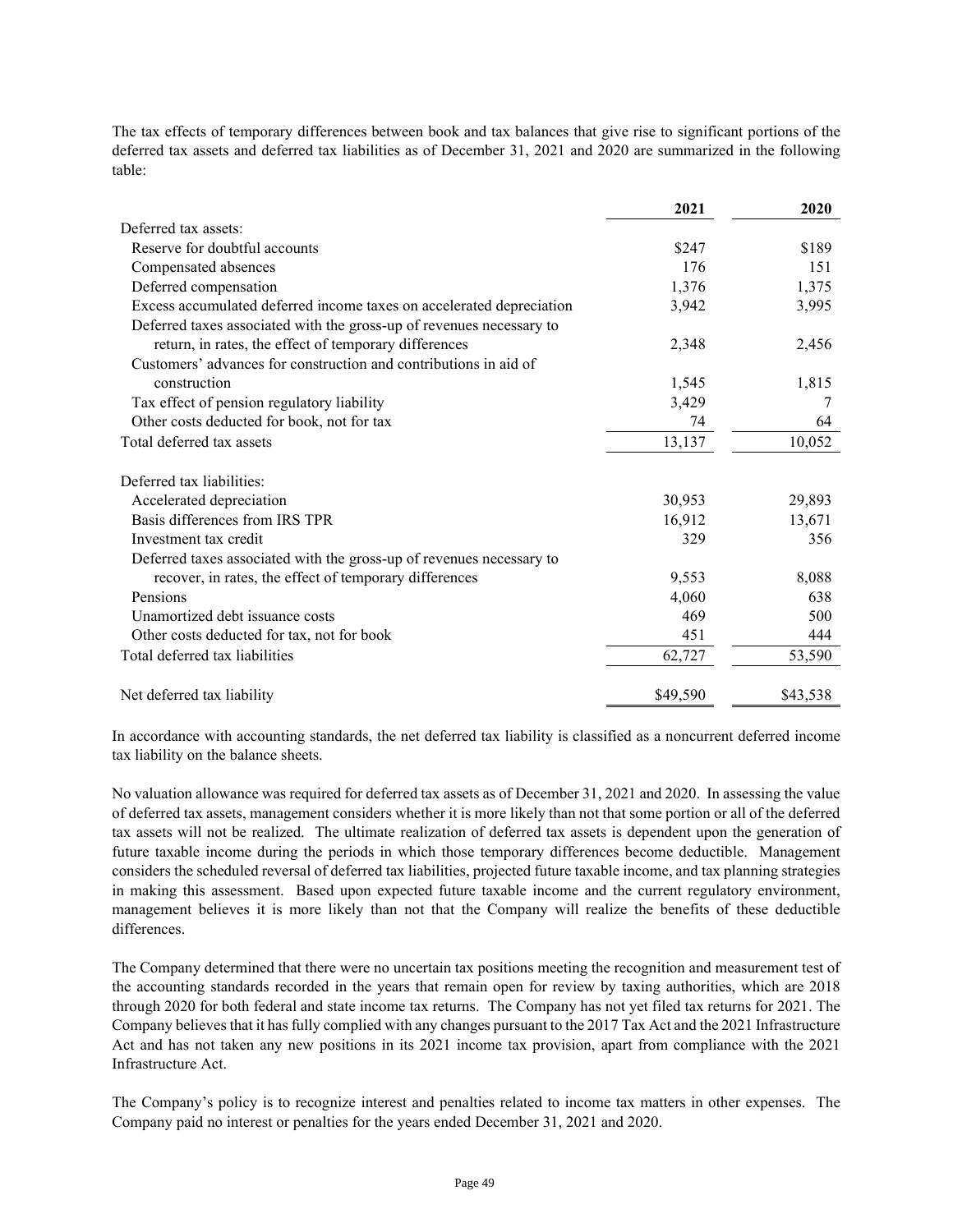# **Item 9. Changes in and Disagreements with Accountants on Accounting and Financial Disclosure.**

None.

### **Item 9A. Controls and Procedures.**

#### **Evaluation of Disclosure Controls and Procedures**

The Company's management, with the participation of the Company's President and Chief Executive Officer and Chief Financial Officer, evaluated the effectiveness of the Company's disclosure controls and procedures as of the end of the period covered by this report. Based upon this evaluation, the Company's President and Chief Executive Officer along with the Chief Financial Officer concluded that the Company's disclosure controls and procedures as of the end of the period covered by this report are effective such that the information required to be disclosed by the Company in reports filed under the Securities Exchange Act of 1934 is (i) recorded, processed, summarized and reported within the time periods specified in the SEC's rules and forms and (ii) accumulated and communicated to the Company's management, including the President and Chief Executive Officer and Chief Financial Officer, as appropriate to allow timely decisions regarding disclosure. A controls system cannot provide absolute assurance, however, that the objectives of the controls system are met, and no evaluation of controls can provide absolute assurance that all control issues and instances of fraud, if any, within a company have been detected.

No change in the Company's internal control over financial reporting occurred during the Company's most recent fiscal quarter that has materially affected, or is reasonably likely to materially affect, the Company's internal control over financial reporting.

#### **Management's Report on Internal Control Over Financial Reporting**

Management of the Company is responsible for establishing and maintaining adequate internal control over financial reporting, as such term is defined in Rule 13a-15(f) under the Securities Exchange Act of 1934. Internal control over financial reporting is a process designed to provide reasonable assurance regarding the reliability of financial reporting and the preparation of financial statements for external purposes in accordance with generally accepted accounting principles. A company's internal control over financial reporting includes those policies and procedures that pertain to the maintenance of records that, in reasonable detail, accurately and fairly reflect the transactions and dispositions of the assets of the company; provide reasonable assurance that transactions are recorded as necessary to permit preparation of financial statements in accordance with generally accepted accounting principles, and that receipts and expenditures of the company are being made only in accordance with authorizations of management and directors of the company; and provide reasonable assurance regarding prevention or timely detection of unauthorized acquisition, use, or disposition of the company's assets that could have a material effect on the financial statements.

Because of its inherent limitations, internal control over financial reporting may not prevent or detect misstatements. Also, projections of any evaluation of effectiveness to future periods are subject to the risk that controls may become inadequate because of changes in conditions, or that the degree of compliance with the policies or procedures may deteriorate.

Management evaluated the Company's internal control over financial reporting as of December 31, 2021. In making this assessment, management used the criteria set forth by the Committee of Sponsoring Organizations of the Treadway Commission (COSO) in *Internal Control-Integrated Framework (2013 framework)*. As a result of this assessment and based on the criteria in the COSO framework, management has concluded that, as of December 31, 2021, the Company's internal control over financial reporting was effective.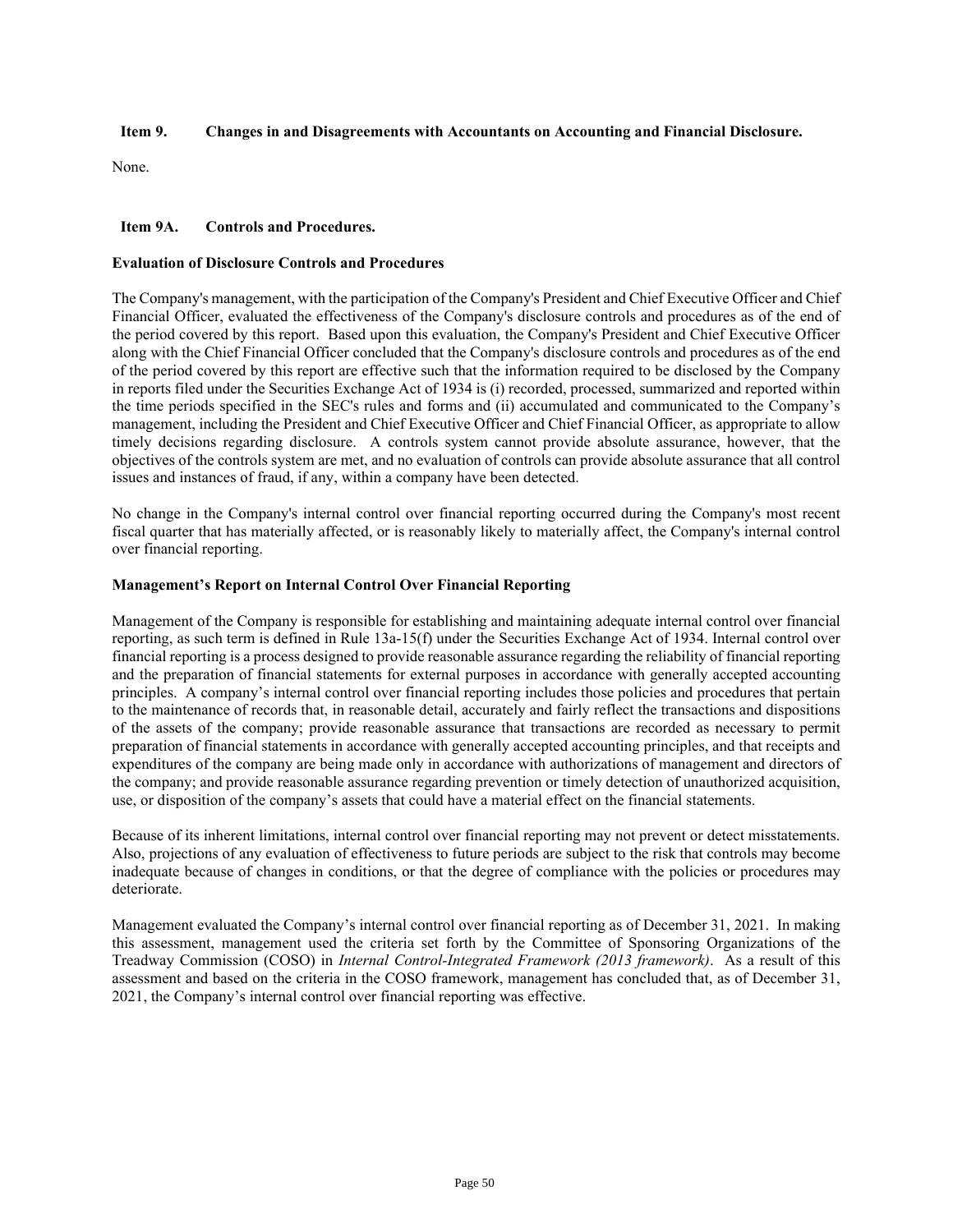# **Item 9B. Other Information.**

None.

# **Item 9C. Disclosure Regarding Foreign Jurisdictions that Prevent Inspections.**

None.

# **PART III**

#### **Item 10. Directors, Executive Officers and Corporate Governance.**

Directors of the Registrant

The information set forth under the caption "Election of Directors" of the 2022 Proxy Statement is incorporated herein by reference.

Executive Officers of the Registrant

The information set forth under the caption "Executive Officers of the Company" of the 2022 Proxy Statement is incorporated herein by reference.

Code of Ethics

The information set forth under the caption "Code of Ethics" of the 2022 Proxy Statement is incorporated herein by reference.

Audit Committee

The information set forth under the caption "Board Committees and Functions" of the 2022 Proxy Statement is incorporated herein by reference.

# **Item 11. Executive Compensation.**

The information set forth under the caption "Compensation of Directors and Executive Officers" of the 2022 Proxy Statement is incorporated herein by reference.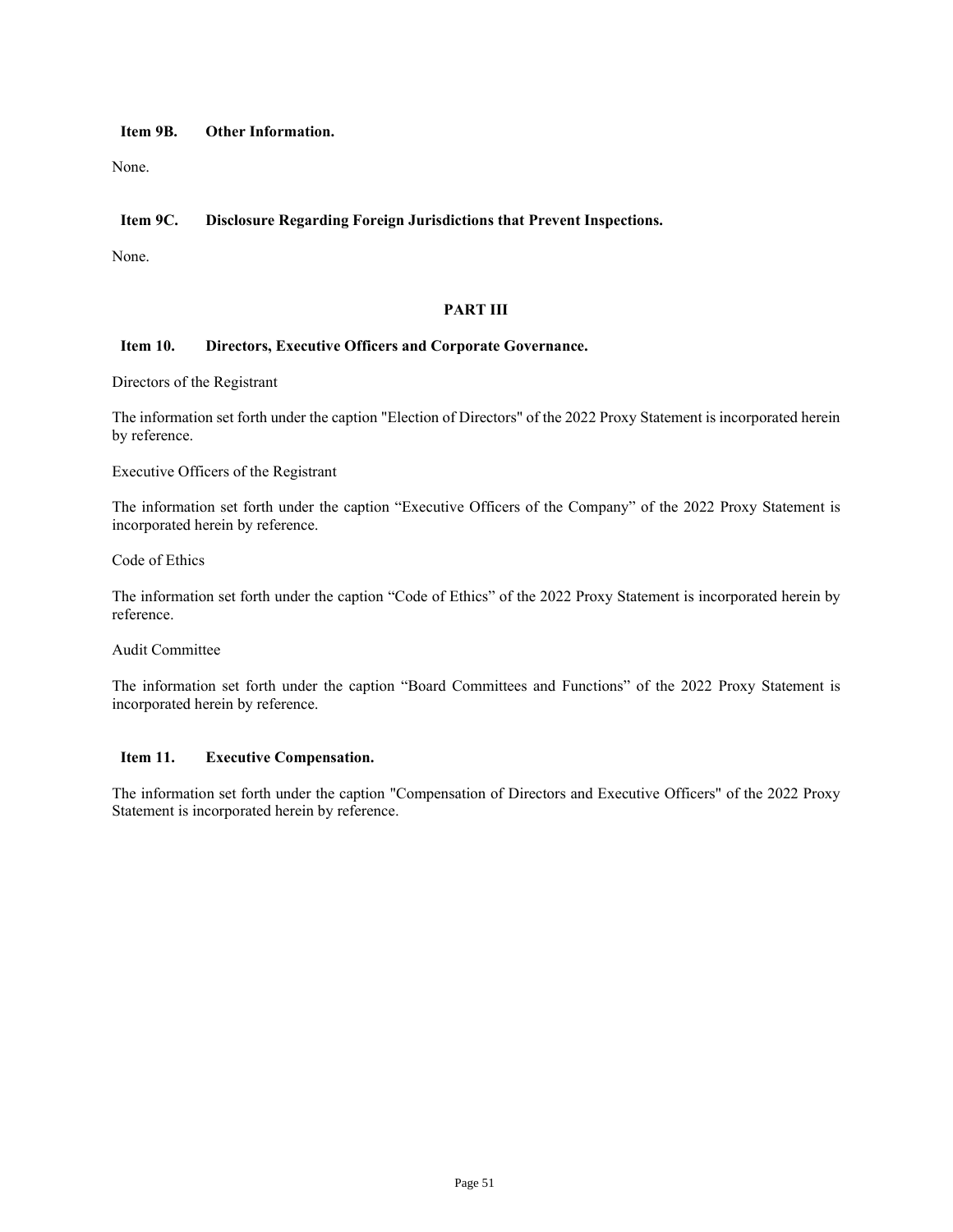# **Item 12. Security Ownership of Certain Beneficial Owners and Management and Related Stockholder Matters.**

# Securities Authorized for Issuance under Equity Compensation Plans

The following table provides information for the equity compensation plan of the Company as of December 31, 2021:

| Plan Category                                                 | Number of<br>securities to be<br>issued upon exercise<br>of outstanding<br>options, warrants<br>and rights | Weighted-average<br>exercise price of<br>outstanding<br>options, warrants<br>and rights | Number of securities<br>remaining available for<br>future issuance under<br>equity compensation<br>plans (excluding<br>securities reflected in<br>$\text{column (a))}$ |
|---------------------------------------------------------------|------------------------------------------------------------------------------------------------------------|-----------------------------------------------------------------------------------------|------------------------------------------------------------------------------------------------------------------------------------------------------------------------|
|                                                               | (a)                                                                                                        | (b)                                                                                     | (c)                                                                                                                                                                    |
| Equity compensation plans<br>approved by security holders*    |                                                                                                            |                                                                                         | 75,557                                                                                                                                                                 |
| Equity compensation plans not<br>approved by security holders |                                                                                                            |                                                                                         | $\theta$                                                                                                                                                               |

\*Amounts are subject to adjustment to reflect stock dividends, stock splits, or other relevant changes in capitalization.

In addition, the Company has an employee stock purchase plan that allows employees to purchase stock at a 5% discount up to a maximum of 10% of their gross compensation. Under this plan, 54,021 authorized shares remain unissued as of December 31, 2021.

The information set forth under the caption "Security Ownership of Certain Beneficial Owners and Management" of the 2022 Proxy Statement is incorporated herein by reference.

# **Item 13. Certain Relationships and Related Transactions, and Director Independence.**

The information set forth under the caption "Director Independence" of the 2022 Proxy Statement is incorporated herein by reference.

# **Item 14. Principal Accounting Fees and Services.**

The information set forth under the caption "Principal Accountant's Fees and Services" of the 2022 Proxy Statement is incorporated herein by reference.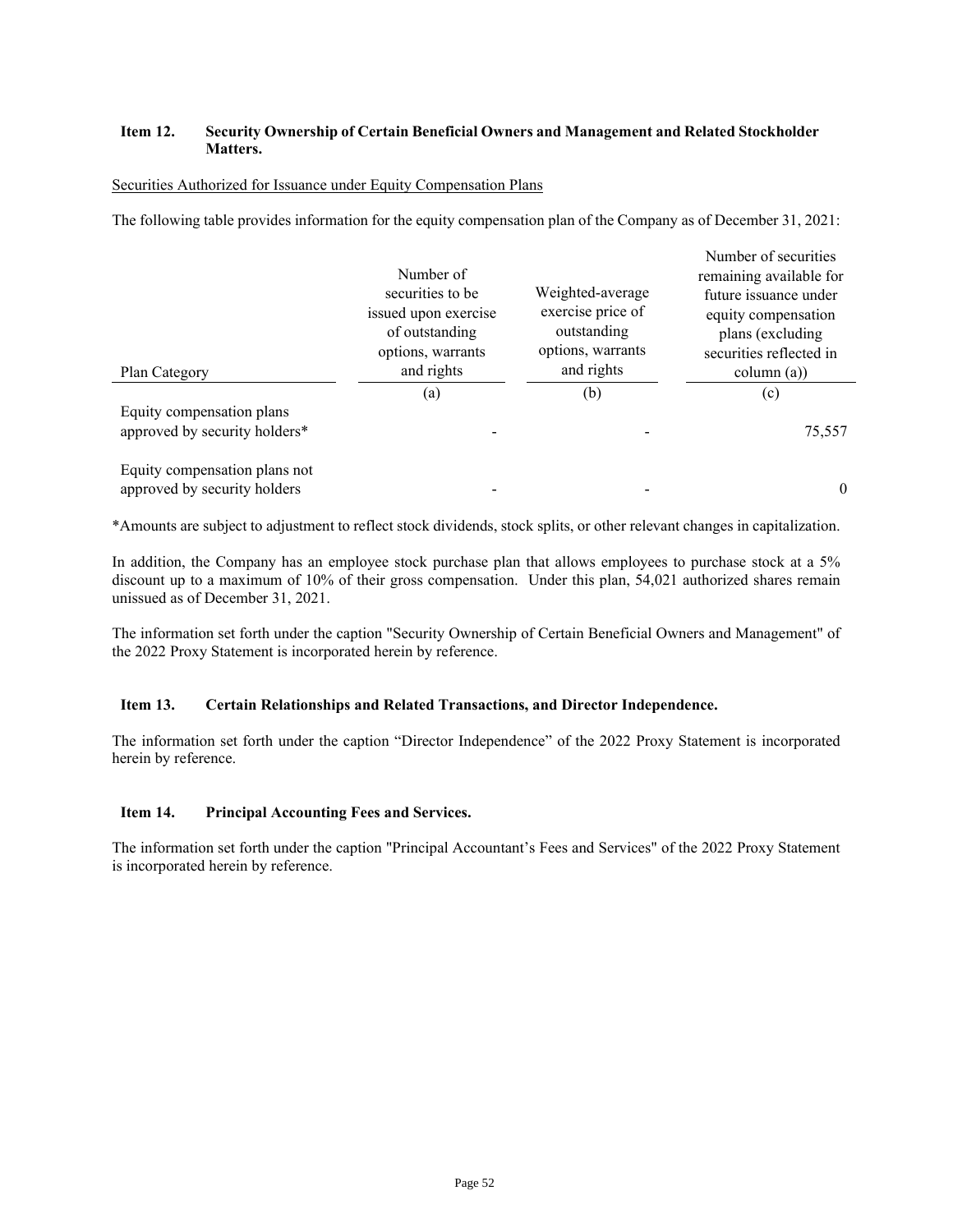# **PART IV**

# **Item 15. Exhibits and Financial Statement Schedules.**

(a) Certain documents filed as part of the Form 10-K.

1. The financial statements set forth under Item 8 of this Form 10-K.

Report of Independent Registered Public Accounting Firm Balance Sheets as of December 31, 2021 and 2020 Statements of Income for Years Ended December 31, 2021 and 2020 Statements of Common Stockholders' Equity for Years Ended December 31, 2021 and 2020 Statements of Cash Flows for Years Ended December 31, 2021 and 2020 Notes to Financial Statements

2. Financial Statement schedules.

| Schedule      | Schedule                                                                            | Page          |
|---------------|-------------------------------------------------------------------------------------|---------------|
| <b>Number</b> | <b>Description</b>                                                                  | <b>Number</b> |
|               | Valuation and Qualifying Accounts<br>for the years ended December 31, 2021 and 2020 | 58            |

The report of the Company's independent registered public accounting firm with respect to the financial statement schedule appears on page 21.

All other financial statements and schedules not listed have been omitted since the required information is included in the financial statements or the notes thereto, or is not applicable or required.

3. Exhibits required by Item 601 of Regulation S-K.

| Exhibit<br>Number | Exhibit<br><b>Description</b>                  | Page Number of<br>Incorporation<br><b>By Reference</b>                                                                                                       |
|-------------------|------------------------------------------------|--------------------------------------------------------------------------------------------------------------------------------------------------------------|
| 3                 | Amended and Restated Articles of Incorporation | Incorporated herein by reference. Filed<br>previously with the Securities and Exchange<br>Commission as Exhibit 3.1 to Form 8-K dated<br><u>May 4, 2010.</u> |
| 3.1               | <b>Amended and Restated By-Laws</b>            | Incorporated herein by reference. Filed<br>previously with the Securities and Exchange<br>Commission as Exhibit 3.1 to Form 8-K dated<br>January 26, 2012.   |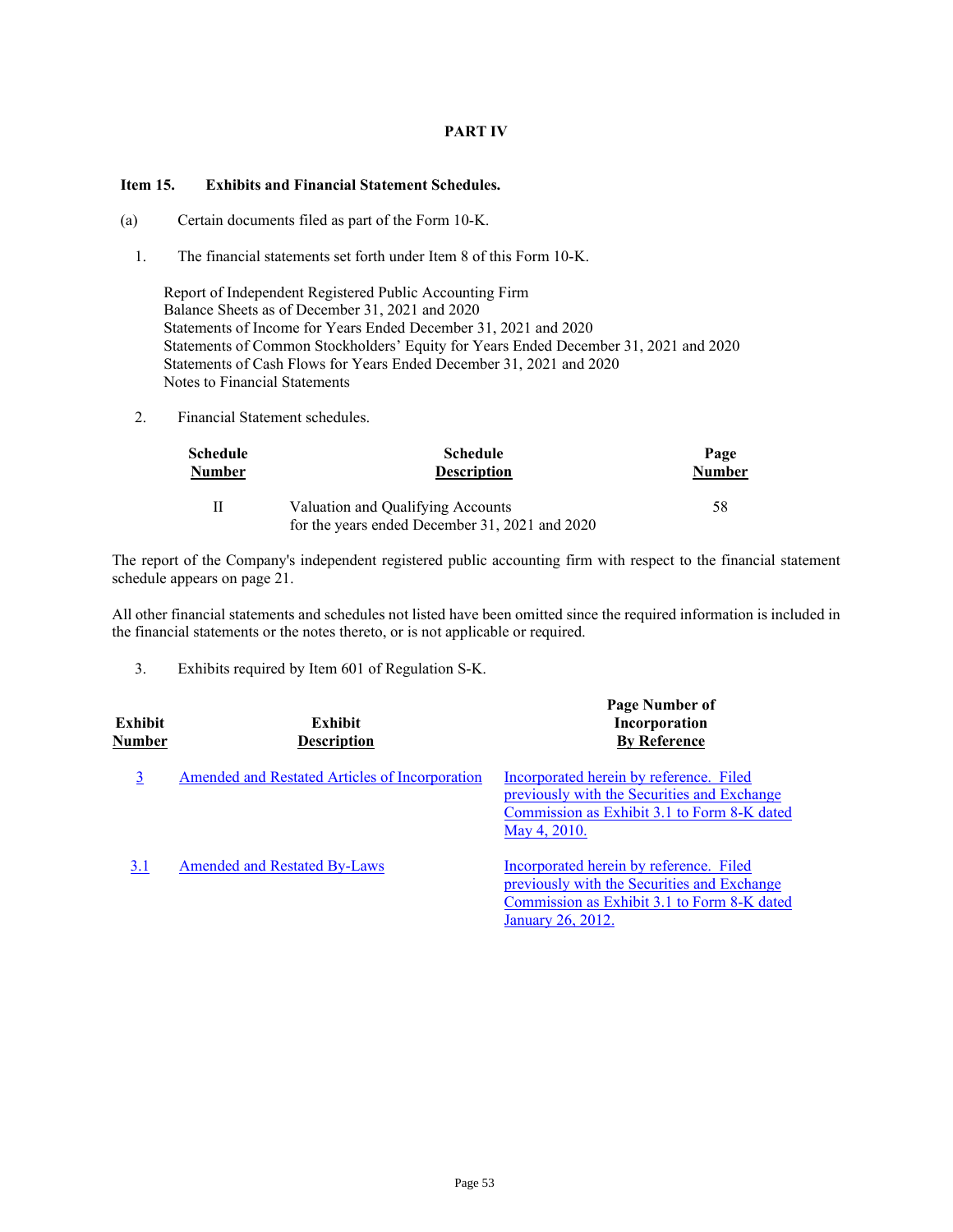| <b>Exhibit</b><br><b>Number</b> | <b>Exhibit</b><br><b>Description</b>                                                                                                                                                                                                                             | Page Number of<br>Incorporation<br><b>By Reference</b>                                                                                                                  |
|---------------------------------|------------------------------------------------------------------------------------------------------------------------------------------------------------------------------------------------------------------------------------------------------------------|-------------------------------------------------------------------------------------------------------------------------------------------------------------------------|
| 4.1                             | Dividend Reinvestment and Direct Stock<br><b>Purchase and Sale Plan</b>                                                                                                                                                                                          | Incorporated herein by reference. Filed<br>previously with the Securities and Exchange<br>Commission on Form S-3 dated November 8,<br>2019 (File No. 333-234587).       |
| 4.2                             | Description of The York Water Company<br>Securities Registered Under Section 12 of the<br>Securities Exchange Act of 1934, as amended.                                                                                                                           | Incorporated herein by reference. Filed<br>previously with the Securities and Exchange<br>Commission as Exhibit 4.4 to the Company's<br>2019 Form 10-K.                 |
| 10.1                            | Articles of Agreement Between The York Water<br>Company and Springettsbury Township relative<br>to Extension of Water Mains dated April 17, 1985                                                                                                                 | Incorporated herein by reference. Filed<br>previously with the Securities and Exchange<br>Commission as Exhibit 10.1 to the Company's<br>1989 Form 10-K.                |
| 10.2                            | Note Agreement relative to the \$6,500,000<br>10.05% Senior Notes, Series C dated August 15,<br>1990                                                                                                                                                             | Incorporated herein by reference. Filed<br>previously with the Securities and Exchange<br>Commission as Exhibit 4.6 to the Company's<br>1990 Form 10-K.                 |
| 10.3                            | Note Agreement relative to the \$7,500,000 8.43%<br>Senior Notes, Series D dated December 15, 1992                                                                                                                                                               | Incorporated herein by reference. Filed<br>previously with the Securities and Exchange<br>Commission as Exhibit 4.7 to the Company's<br>1992 Form 10-K.                 |
| 10.4                            | Variable Rate Loan Agreement between The<br><b>York Water Company and Pennsylvania</b><br><b>Economic Development Financing Authority,</b><br>dated as of May 1, 2008 relative to the<br>\$12,000,000 Exempt Facilities Revenue Bonds                            | Incorporated herein by reference. Filed<br>previously with the Securities and Exchange<br>Commission as Exhibit 10.1 to the Company's<br>May 12, 2008 Form 8-K.         |
| 10.5                            | Trust Indenture dated as of May 1, 2008 between<br>Pennsylvania Economic Development Financing<br><b>Authority and Manufacturers and Traders Trust</b><br>Company, as trustee                                                                                    | Incorporated herein by reference. Filed previously<br>with the Securities and Exchange Commission as<br>Exhibit 10.5 to the Company's September 15,<br>2009 Form 8-K.   |
| 10.6                            | Reimbursement, Credit and Security Agreement,<br>dated as of May 1, 2008 between The York Water<br>Company and PNC Bank, National Association                                                                                                                    | Incorporated herein by reference. Filed<br>previously with the Securities and Exchange<br>Commission as Exhibit 10.3 to the Company's<br>May 12, 2008 Form 8-K.         |
| 10.7                            | <b>Loan Agreement between The York Water</b><br><b>Company and York County Industrial</b><br>Development Authority, entered into July 23,<br>2015 and dated as of July 1, 2015 relative to the<br>\$10,000,000 4.00% - 4.50% Exempt Facilities<br>Revenue Bonds. | Incorporated herein by reference. Filed previously<br>with the Securities and Exchange Commission as<br>Exhibit 10.1 to the Company's July 24, 2015<br><b>Form 8-K.</b> |
|                                 |                                                                                                                                                                                                                                                                  |                                                                                                                                                                         |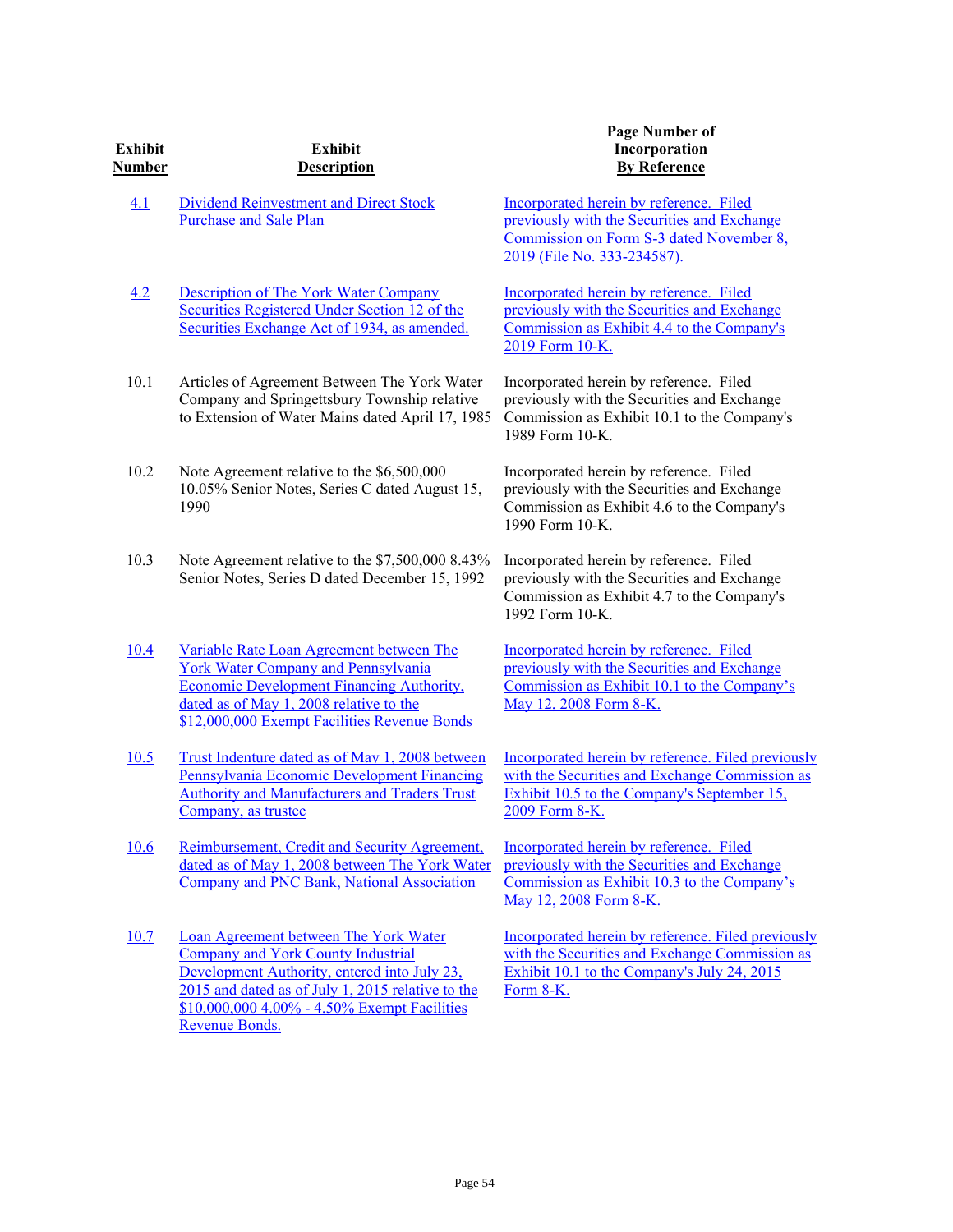| Exhibit<br>Number | <b>Exhibit</b><br><b>Description</b>                                                                                                                                                                                                                                                                              | Page Number of<br>Incorporation<br><b>By Reference</b>                                                                                                                  |
|-------------------|-------------------------------------------------------------------------------------------------------------------------------------------------------------------------------------------------------------------------------------------------------------------------------------------------------------------|-------------------------------------------------------------------------------------------------------------------------------------------------------------------------|
| 10.8              | Trust Indenture entered into July 23, 2015 and<br>dated as of July 1, 2015 between York County<br><b>Industrial Development Authority and</b><br>Manufacturers and Traders Trust Company, as<br>trustee                                                                                                           | Incorporated herein by reference. Filed previously<br>with the Securities and Exchange Commission as<br>Exhibit 10.2 to the Company's July 24, 2015<br><b>Form 8-K.</b> |
| $10.9*$           | <b>Cash Incentive Plan</b>                                                                                                                                                                                                                                                                                        | Incorporated herein by reference. Filed<br>previously with the Securities and Exchange<br>Commission as Exhibit 10.1 to the Company's<br>January 28, 2005 Form 8-K.     |
| $10.10*$          | Form of Amended and Restated Change in<br>Control Agreement originally effective as of<br>November 5, 2008 between The York Water<br>Company and each of the individuals listed on a<br>schedule attached thereto, which plans are<br>identical in all material respects except as<br>indicated in Schedule 10.10 | Incorporated herein by reference. Filed<br>previously with the Securities and Exchange<br>Commission as Exhibit 10.10 to the Company's<br>March 9, 2021 Form 10-K.      |
| $10.11*$          | Form of Amended and Restated Supplemental<br>Retirement Plan originally effective as of January<br>1, 2009 between The York Water Company and<br>each of the individuals listed on a schedule<br>attached thereto, which plans are identical in all<br>material respects except as indicated in Schedule<br>10.11 | Filed herewith.                                                                                                                                                         |
| $10.12*$          | Form of Amended and Restated Deferred<br>Compensation Plan originally effective as of July<br>1, 2015 between The York Water Company and<br>each of the individuals listed on a schedule<br>attached thereto, which plans are identical in all<br>material respects except as indicated in Schedule<br>10.18      | Incorporated herein by reference. Filed<br>previously with the Securities and Exchange<br>Commission as Exhibit 10.18 to the Company's<br>March 10, 2020 Form 10-K.     |
| $10.13*$          | Form of Amended and Restated Deferred<br>Compensation Plan originally effective as of<br>January 1, 2016 between The York Water<br>Company and each of the individuals listed on a<br>schedule attached thereto, which plans are<br>identical in all material respects except as<br>indicated in Schedule 10.13   | Filed herewith.                                                                                                                                                         |
| $10.14*$          | <b>Long-Term Incentive Plan</b>                                                                                                                                                                                                                                                                                   | Incorporated herein by reference. Filed<br>previously with the Securities and Exchange<br>Commission on Form S-8 dated May 11, 2016<br>(File No. 333-211287).           |

10.15<sup>\*</sup> Employee Stock Purchase Plan Incorporated herein by reference. Filed previously with the Securities and Exchange Commission as Exhibit 10.21 to the Company's March 7, 2017 Form 10-K.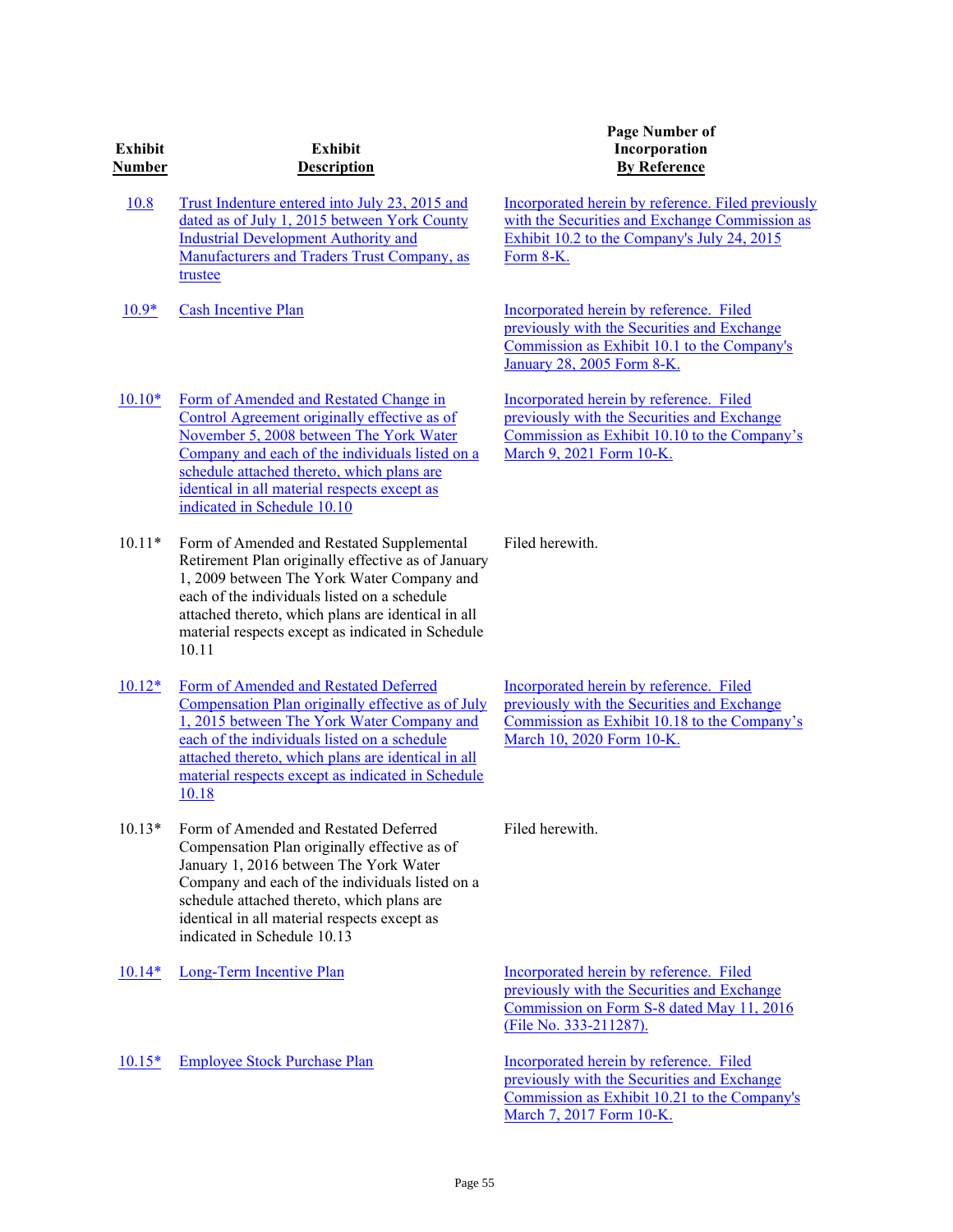| <b>Exhibit</b><br><b>Number</b> | <b>Exhibit</b><br><b>Description</b>                                                                                                                                                                                                                                               | Page Number of<br>Incorporation<br><b>By Reference</b>                                                                                                              |
|---------------------------------|------------------------------------------------------------------------------------------------------------------------------------------------------------------------------------------------------------------------------------------------------------------------------------|---------------------------------------------------------------------------------------------------------------------------------------------------------------------|
| 10.16                           | Note Agreement relative to the \$20,000,000<br>4.54% Senior Notes, dated January 31, 2019                                                                                                                                                                                          | Incorporated herein by reference. Filed<br>previously with the Securities and Exchange<br>Commission as Exhibit 10.1 to the Company's<br>February 5, 2019 Form 8-K. |
| 10.17                           | Note Agreement relative to the \$15,000,000<br>3.23% Senior Notes, dated October 1, 2019                                                                                                                                                                                           | Incorporated herein by reference. Filed<br>previously with the Securities and Exchange<br>Commission as Exhibit 10.1 to the Company's<br>October 2, 2019 Form 8-K.  |
| 10.18                           | Loan Agreement between The York Water<br>Company and Pennsylvania Economic<br>Development Financing Authority entered into<br>October 8, 2019 and dated as of September 1,<br>2019 relative to the \$25,370,000 3.00% - 3.10%<br><b>Exempt Facilities Revenue Refunding Bonds.</b> | Incorporated herein by reference. Filed<br>previously with the Securities and Exchange<br>Commission as Exhibit 10.1 to the Company's<br>October 9, 2019 Form 8-K.  |
| 10.19                           | Trust Indenture entered into October 8, 2019 and<br>dated as of September 1, 2019 between<br>Pennsylvania Economic Development Financing<br><b>Authority and Manufacturers and Traders Trust</b><br>Company, as trustee.                                                           | Incorporated herein by reference. Filed<br>previously with the Securities and Exchange<br>Commission as Exhibit 10.2 to the Company's<br>October 9, 2019 Form 8-K.  |
| 10.20                           | Note Agreement relative to the \$30,000,000<br>3.24% Senior Notes, dated September 30, 2020                                                                                                                                                                                        | Incorporated herein by reference. Filed<br>previously with the Securities and Exchange<br>Commission as Exhibit 10.1 to the Company's<br>October 2, 2020 Form 8-K.  |
| <u>14</u>                       | <b>Company Code of Conduct</b>                                                                                                                                                                                                                                                     | Incorporated herein by reference. Filed<br>previously with the Securities and Exchange<br>Commission as Exhibit 14 to the Company's<br>August 6, 2014 Form 10-Q.    |
| 23                              | Consent of Baker Tilly US, LLP, Independent<br>Registered Public Accounting Firm                                                                                                                                                                                                   | Filed herewith.                                                                                                                                                     |
| 31.1                            | Certification pursuant to<br>Rule 13a-15(f) and 15d-15(f)                                                                                                                                                                                                                          | Filed herewith.                                                                                                                                                     |
| 31.2                            | Certification pursuant to<br>Rule 13a-15(f) and 15d-15(f)                                                                                                                                                                                                                          | Filed herewith.                                                                                                                                                     |
| 32.1                            | Certification pursuant to 18 U.S.C. Section 1350,<br>as adopted pursuant to Section 906 of the<br>Sarbanes-Oxley Act of 2002                                                                                                                                                       | Filed herewith.                                                                                                                                                     |
| 32.2                            | Certification pursuant to 18 U.S.C. Section 1350,<br>as adopted pursuant to Section 906 of the<br>Sarbanes-Oxley Act of 2002                                                                                                                                                       | Filed herewith.                                                                                                                                                     |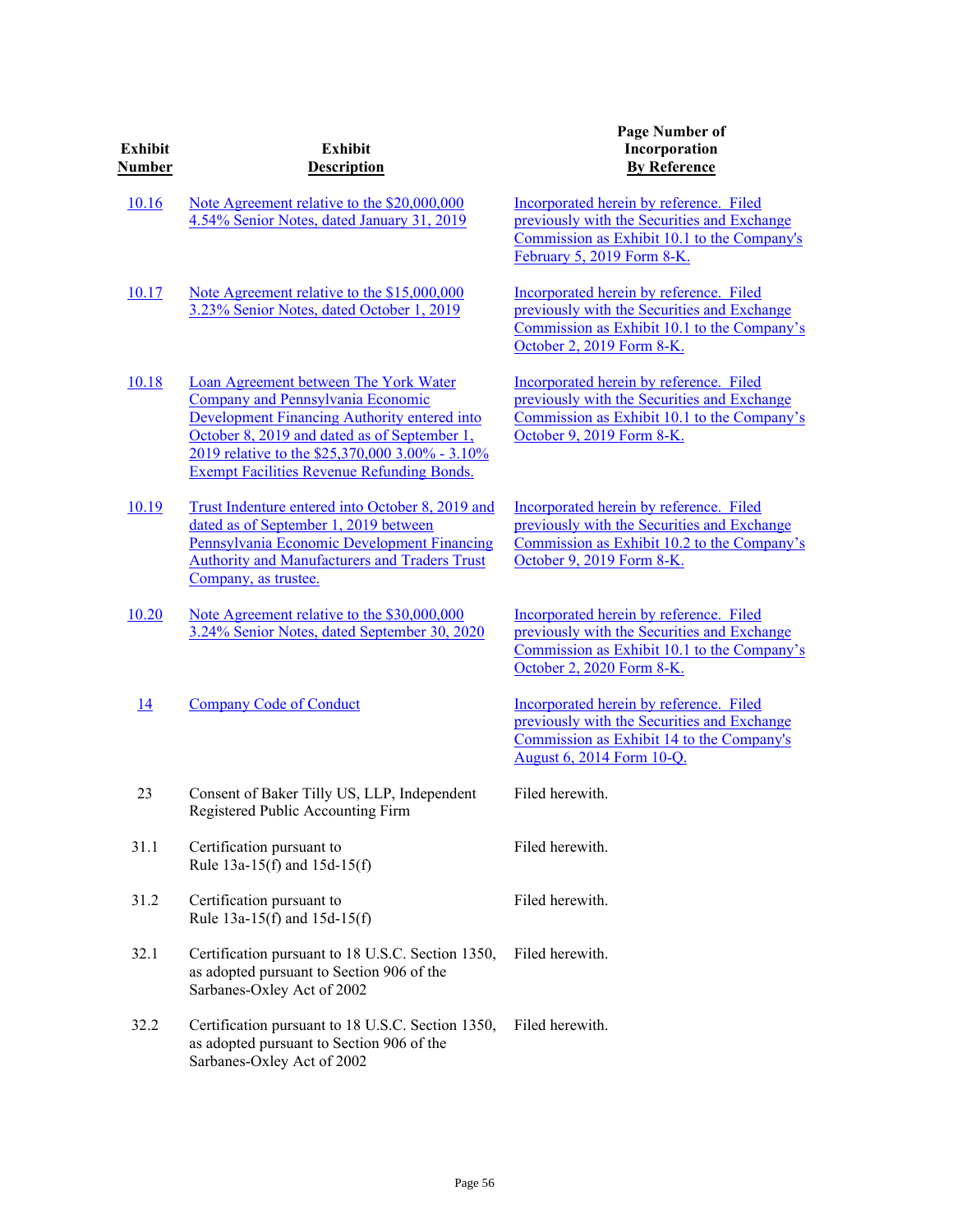| Exhibit<br><b>Number</b> | Exhibit<br><b>Description</b>                                                                                                                                                  |                 | Page Number of<br>Incorporation<br><b>By Reference</b> |
|--------------------------|--------------------------------------------------------------------------------------------------------------------------------------------------------------------------------|-----------------|--------------------------------------------------------|
| $101$ . INS              | Inline XBRL Instance Document (the instance<br>document does not appear in the Interactive Data<br>File because its XBRL tags are embedded within<br>the Inline XBRL document) | Filed herewith. |                                                        |
|                          | 101.SCH Inline XBRL Taxonomy Extension Schema                                                                                                                                  | Filed herewith. |                                                        |
|                          | 101.CAL Inline XBRL Taxonomy Extension Calculation<br>Linkbase                                                                                                                 | Filed herewith. |                                                        |
| 101.DEF                  | Inline XBRL Taxonomy Extension Definition<br>Linkbase                                                                                                                          | Filed herewith. |                                                        |
| 101.LAB                  | Inline XBRL Taxonomy Extension Label<br>Linkbase                                                                                                                               | Filed herewith. |                                                        |
| 101.PRE                  | Inline XBRL Taxonomy Extension Presentation Filed herewith.<br>Linkbase                                                                                                        |                 |                                                        |
| 104                      | Cover Page Interactive Data File (formatted as<br>inline XBRL and contained in Exhibit 101)                                                                                    | Filed herewith. |                                                        |
|                          | $*$ Monogoment contracts and companisory plans or error coments required to be filed as exhibits r                                                                             |                 |                                                        |

\* Management contracts and compensatory plans or arrangements required to be filed as exhibits pursuant to Item 15(a)(3) of this Annual Report.

**Item 16. Form 10-K Summary.**

None.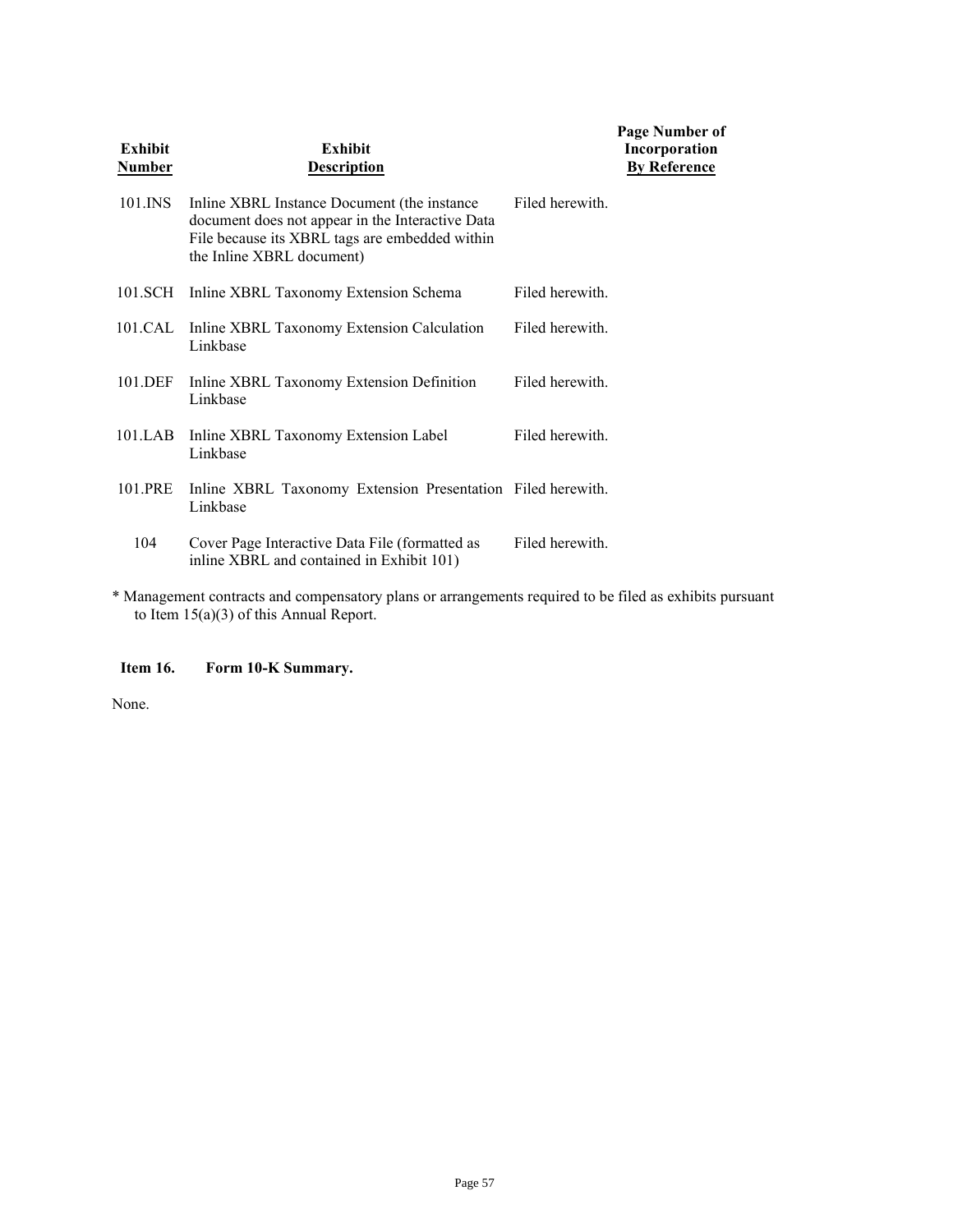# **Schedule II Valuation and Qualifying Accounts For the Two Years Ended December 31, 2021**

|                                                                                         | <b>Additions</b>                                 |                                                  |                   |                   |                                         |
|-----------------------------------------------------------------------------------------|--------------------------------------------------|--------------------------------------------------|-------------------|-------------------|-----------------------------------------|
| <b>Description</b>                                                                      | <b>Balance at</b><br><b>Beginning</b><br>of Year | <b>Charged to</b><br>Cost and<br><b>Expenses</b> | <b>Recoveries</b> | <b>Deductions</b> | <b>Balance at</b><br><b>End of Year</b> |
| FOR THE YEAR ENDED<br><b>DECEMBER 31, 2021</b><br>Reserve for<br>uncollectible accounts | \$655,000                                        | \$377,685                                        | \$52,527          | \$230,212         | \$855,000                               |
| FOR THE YEAR ENDED<br><b>DECEMBER 31, 2020</b><br>Reserve for<br>uncollectible accounts | \$305,000                                        | \$613,556                                        | \$54,653          | \$318,209         | \$655,000                               |

The Deductions column above represents write-offs of accounts receivable during the applicable year.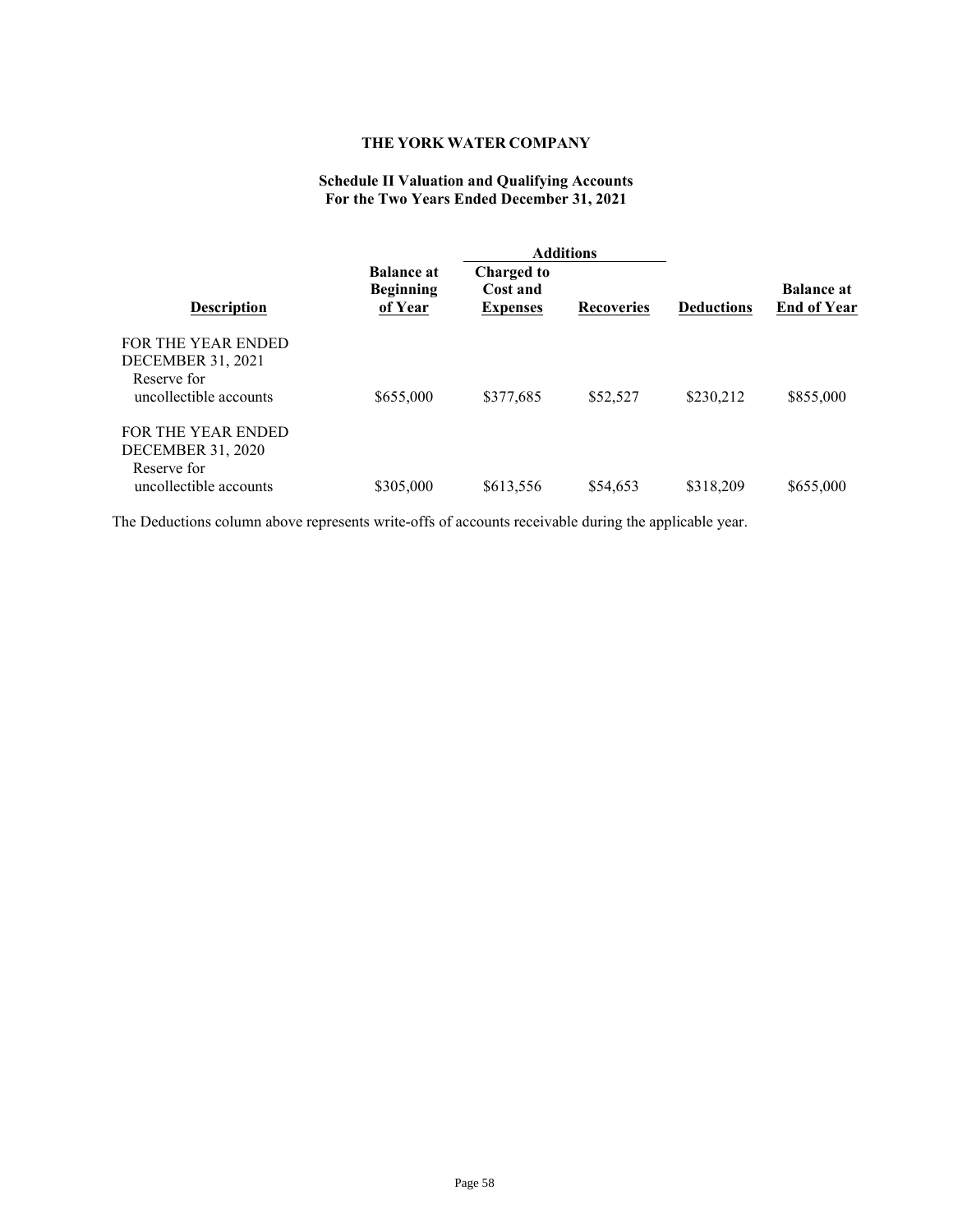# **SIGNATURES**

Pursuant to the requirements of Section 13 or 15(d) of the Securities Exchange Act of 1934, the registrant has duly caused this report to be signed on its behalf by the undersigned, thereunto duly authorized.

# THE YORK WATER COMPANY (Registrant)

Dated: <u>March 7, 2022</u> By: /s/ Joseph T. Hand Joseph T. Hand President and CEO

Pursuant to the requirements of the Securities Exchange Act of 1934, this report has been signed below by the following persons on behalf of the registrant and in the capacities and on the dates indicated.

| By: /s/ Joseph T. Hand                                       | By: /s/ Matthew E. Poff                                                       |
|--------------------------------------------------------------|-------------------------------------------------------------------------------|
| Joseph T. Hand<br>(Principal Executive Officer and Director) | Matthew E. Poff<br>(Principal Accounting Officer and Chief Financial Officer) |
| Dated: March 7, 2022                                         | Dated: March 7, 2022                                                          |
| Directors:                                                   | Date:                                                                         |
| By: /s/ Cynthia A. Dotzel<br>Cynthia A. Dotzel               | March 7, 2022                                                                 |
| By: /s/ Michael W. Gang<br>Michael W. Gang                   | March 7, 2022                                                                 |
| By: /s/ Joseph T. Hand<br>Joseph T. Hand                     | March 7, 2022                                                                 |
| By: /s/ Jeffrey R. Hines<br>Jeffrey R. Hines                 | March 7, 2022                                                                 |
| By: /s/ George W. Hodges<br>George W. Hodges                 | <u>March 7, 2022</u>                                                          |
| By: /s/ George Hay Kain, III<br>George Hay Kain, III         | March 7, 2022                                                                 |
| By: /s/ Jody L. Keller<br>Jody L. Keller                     | March 7, 2022                                                                 |
| By: /s/ Erin C. McGlaughlin<br>Erin C. McGlaughlin           | March 7, 2022                                                                 |
| By: /s/ Robert P. Newcomer<br>Robert P. Newcomer             | March 7, 2022                                                                 |
| By: /s/ Steven R. Rasmussen<br>Steven R. Rasmussen           | March 7, 2022                                                                 |
| By: /s/ Ernest J. Waters<br>Ernest J. Waters                 | March 7, 2022                                                                 |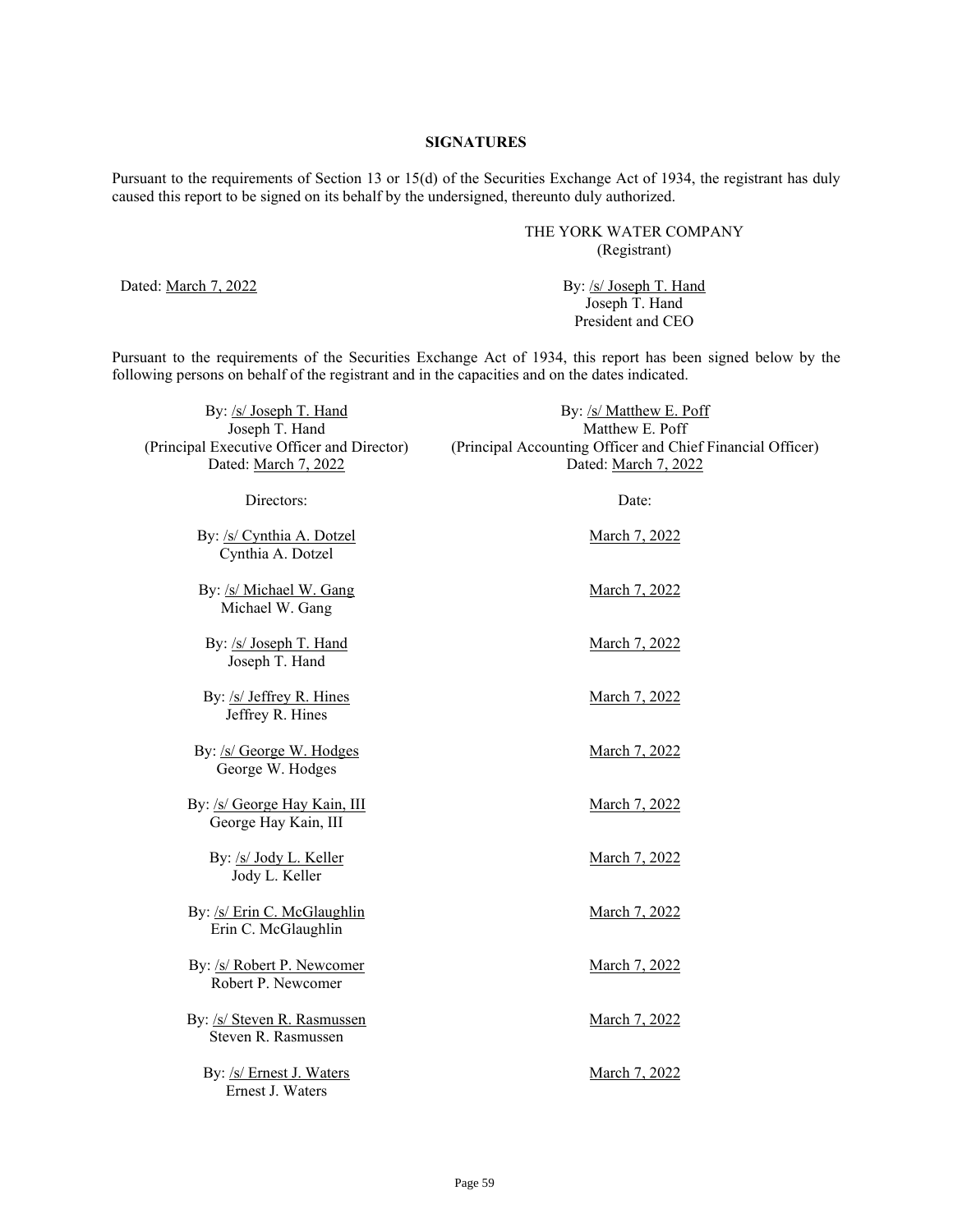# **EXHIBIT 23**

# **Consent of Independent Registered Public Accounting Firm**

We consent to the incorporation by reference in the Registration Statements on Form S-3 (File No. 333-234587 and 333- 259809) and Forms S-8 (File Nos. 333-191497 and 333-211287) of The York Water Company of our report dated March 8, 2022, relating to the financial statements and the financial statement schedule, which appear in this Form 10-K.

/s/ Baker Tilly US, LLP York, Pennsylvania March 8, 2022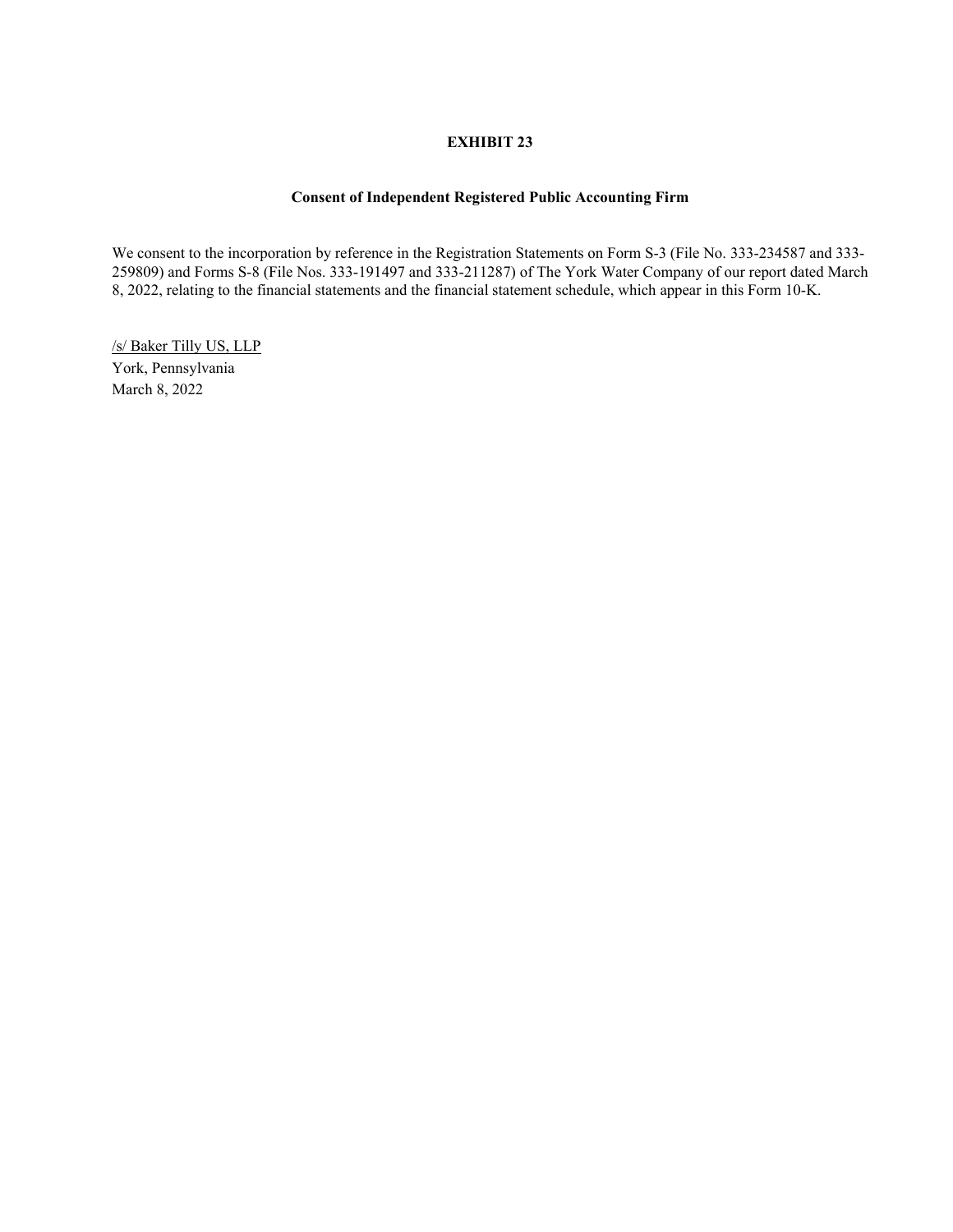# **EXHIBIT 31.1 CERTIFICATIONS**

I, Joseph T. Hand, certify that:

- 1. I have reviewed this report on Form 10-K of The York Water Company;
- 2. Based on my knowledge, this report does not contain any untrue statement of a material fact or omit to state a material fact necessary to make the statements made, in light of the circumstances under which such statements were made, not misleading with respect to the period covered by this report;
- 3. Based on my knowledge, the financial statements, and other financial information included in this report, fairly present in all material respects the financial condition, results of operations and cash flows of the registrant as of, and for, the periods presented in this report;
- 4. The registrant's other certifying officer and I are responsible for establishing and maintaining disclosure controls and procedures (as defined in Exchange Act Rules 13a-15(e) and 15d-15(e)) and internal control over financial reporting (as defined in Exchange Act Rules 13a-15(f) and 15d-15(f)) for the registrant and have:
	- a) designed such disclosure controls and procedures, or caused such disclosure controls and procedures to be designed under our supervision, to ensure that material information relating to the registrant, including its consolidated subsidiaries, is made known to us by others within those entities, particularly during the period in which this report is being prepared;
	- b) designed such internal control over financial reporting, or caused such internal control over financial reporting to be designed under our supervision, to provide reasonable assurance regarding the reliability of financial reporting and the preparation of financial statements for external purposes in accordance with generally accepted accounting principles;
	- c) evaluated the effectiveness of the registrant's disclosure controls and procedures and presented in this report our conclusions about the effectiveness of the disclosure controls and procedures, as of the end of the period covered by this report based on such evaluation; and
	- d) disclosed in this report any change in the registrant's internal control over financial reporting that occurred during the registrant's most recent fiscal quarter (the registrant's fourth fiscal quarter in the case of an annual report) that has materially affected, or is reasonably likely to materially affect, the registrant's internal control over financial reporting; and
- 5. The registrant's other certifying officer and I have disclosed, based on our most recent evaluation of internal control over financial reporting, to the registrant's auditors and the audit committee of registrant's board of directors (or persons performing the equivalent function):
	- a) all significant deficiencies and material weaknesses in the design or operation of internal control over financial reporting which are reasonably likely to adversely affect the registrant's ability to record, process, summarize and report financial information; and
	- b) any fraud, whether or not material, that involves management or other employees who have a significant role in the registrant's internal control over financial reporting.

Date: March 8, 2022 By: /s/ Joseph T. Hand Joseph T. Hand President and CEO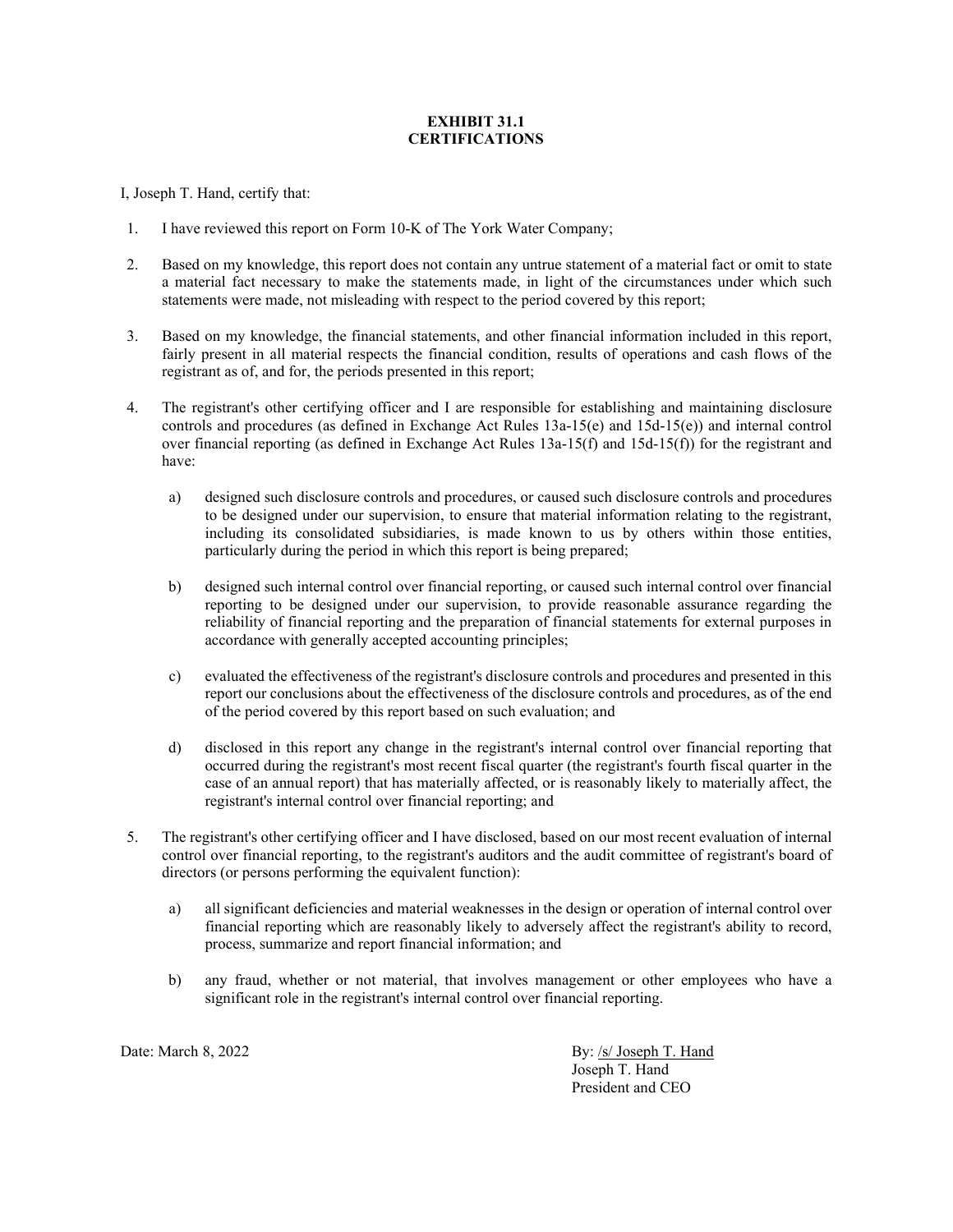# **EXHIBIT 31.2 CERTIFICATIONS**

I, Matthew E. Poff, certify that:

- 1. I have reviewed this report on Form 10-K of The York Water Company;
- 2. Based on my knowledge, this report does not contain any untrue statement of a material fact or omit to state a material fact necessary to make the statements made, in light of the circumstances under which such statements were made, not misleading with respect to the period covered by this report;
- 3. Based on my knowledge, the financial statements, and other financial information included in this report, fairly present in all material respects the financial condition, results of operations and cash flows of the registrant as of, and for, the periods presented in this report;
- 4. The registrant's other certifying officer and I are responsible for establishing and maintaining disclosure controls and procedures (as defined in Exchange Act Rules 13a-15(e) and 15d-15(e)) and internal control over financial reporting (as defined in Exchange Act Rules 13a-15(f) and 15d-15(f)) for the registrant and have:
	- a) designed such disclosure controls and procedures, or caused such disclosure controls and procedures to be designed under our supervision, to ensure that material information relating to the registrant, including its consolidated subsidiaries, is made known to us by others within those entities, particularly during the period in which this report is being prepared;
	- b) designed such internal control over financial reporting, or caused such internal control over financial reporting to be designed under our supervision, to provide reasonable assurance regarding the reliability of financial reporting and the preparation of financial statements for external purposes in accordance with generally accepted accounting principles;
	- c) evaluated the effectiveness of the registrant's disclosure controls and procedures and presented in this report our conclusions about the effectiveness of the disclosure controls and procedures, as of the end of the period covered by this report based on such evaluation; and
	- d) disclosed in this report any change in the registrant's internal control over financial reporting that occurred during the registrant's most recent fiscal quarter (the registrant's fourth fiscal quarter in the case of an annual report) that has materially affected, or is reasonably likely to materially affect, the registrant's internal control over financial reporting; and
- 5. The registrant's other certifying officer and I have disclosed, based on our most recent evaluation of internal control over financial reporting, to the registrant's auditors and the audit committee of registrant's board of directors (or persons performing the equivalent function):
	- a) all significant deficiencies and material weaknesses in the design or operation of internal control over financial reporting which are reasonably likely to adversely affect the registrant's ability to record, process, summarize and report financial information; and
	- b) any fraud, whether or not material, that involves management or other employees who have a significant role in the registrant's internal control over financial reporting.

Date: March 8, 2022 By: /s/ Matthew E. Poff Matthew E. Poff Chief Financial Officer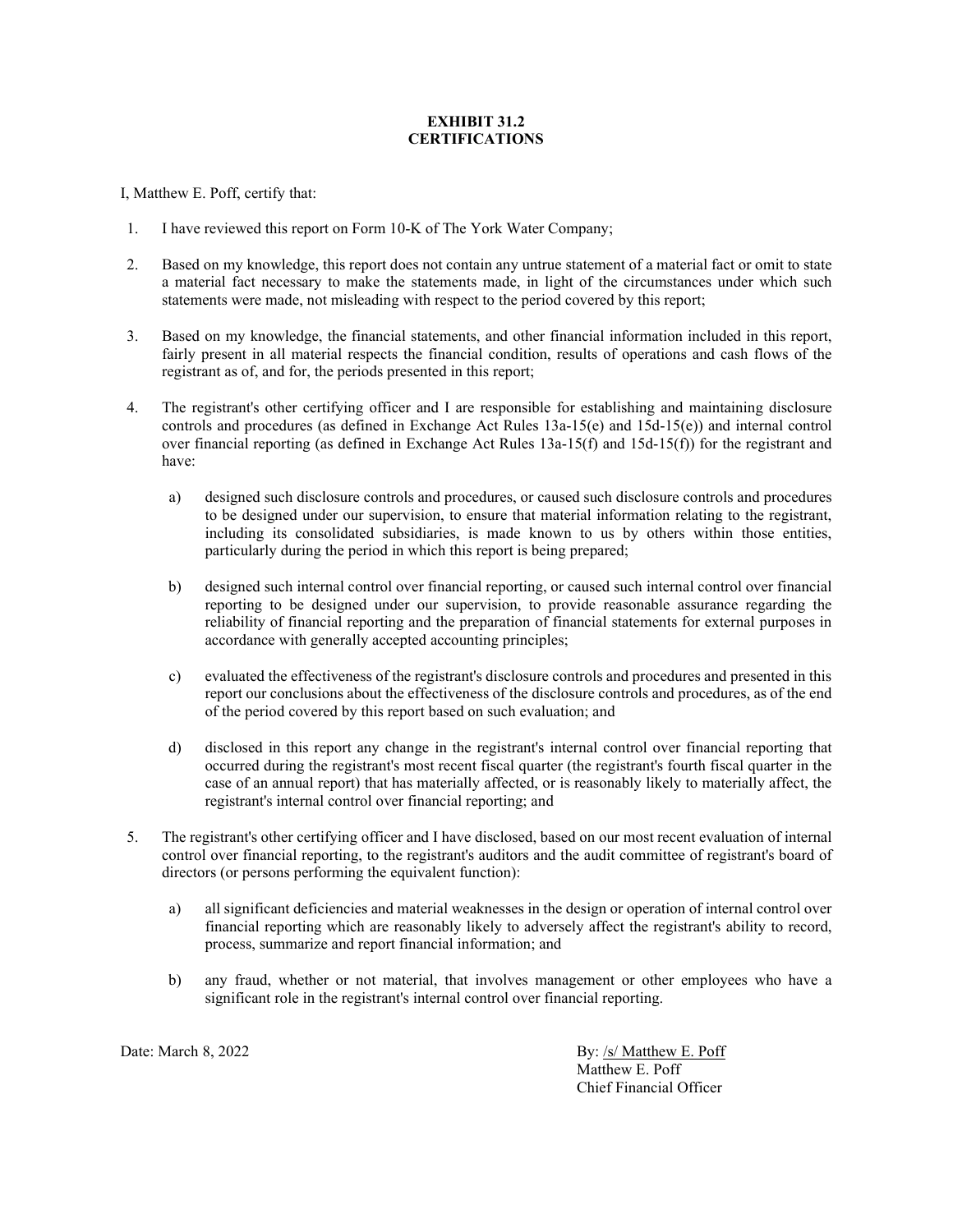#### **EXHIBIT 32.1**

# **CERTIFICATION PURSUANT TO 18 U.S.C. SECTION 1350, AS ADOPTED PURSUANT TO SECTION 906 OF THE SARBANES-OXLEY ACT OF 2002**

In connection with the Annual Report of The York Water Company on Form 10-K for the period ending December 31, 2021 as filed with the Securities and Exchange Commission on the date hereof (the "Report"), I, Joseph T. Hand, Chief Executive Officer of the Company, certify, pursuant to 18 U.S.C. Section 1350, as adopted pursuant to Section 906 of the Sarbanes-Oxley Act of 2002, that, to my knowledge:

- (1) The Report fully complies with the requirements of Section 13(a) of the Securities Exchange Act of 1934; and
- (2) The information contained in the Report fairly presents, in all material respects, the financial condition and results of operations of the Company.

THE YORK WATER COMPANY

By: /s/ Joseph T. Hand Joseph T. Hand Chief Executive Officer

Date: March 8, 2022